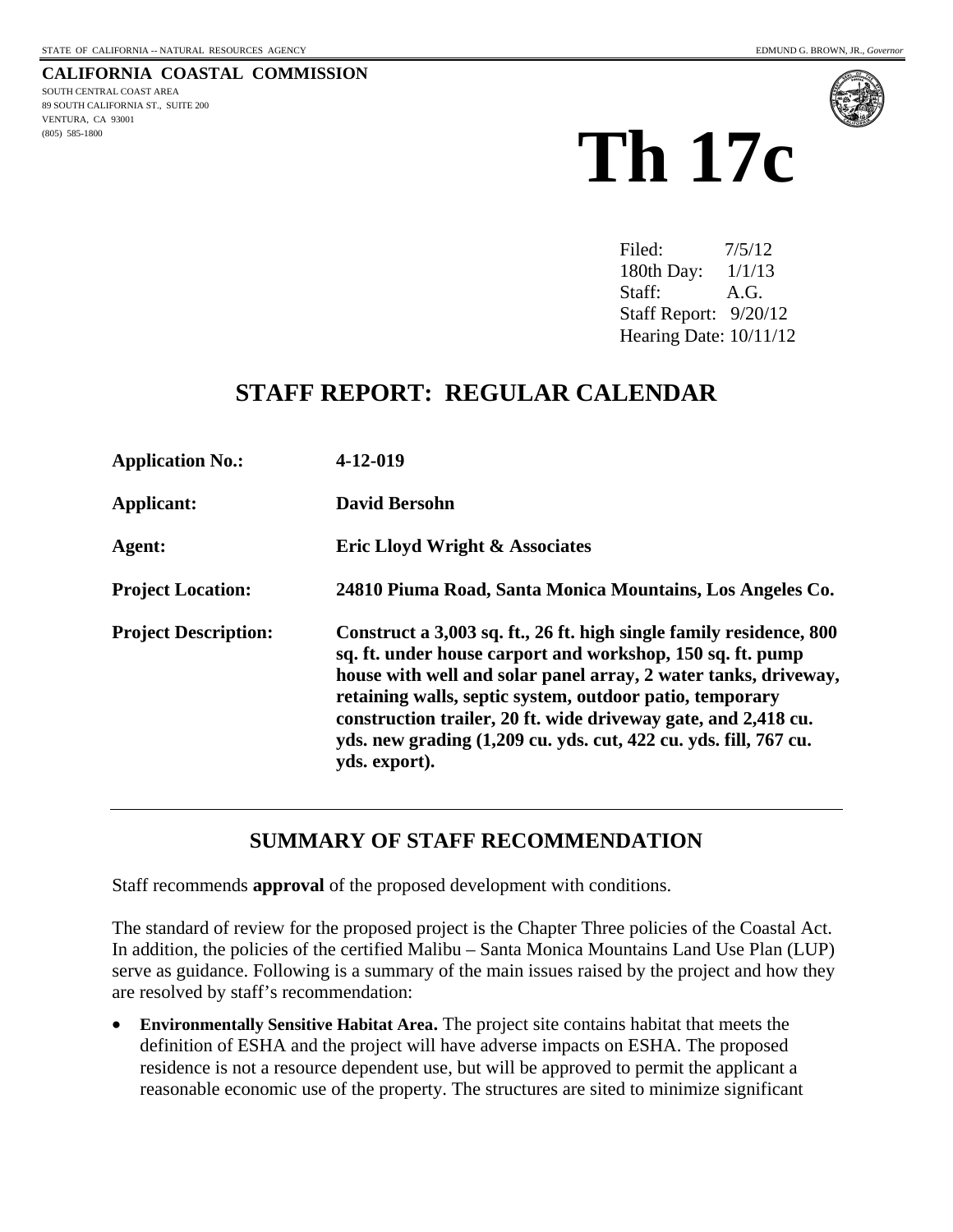disruption of habitat values and the development area conforms to 10,000 square feet. The project is conditioned to require the grant of an open space easement in order to ensure that the remaining ESHA on the site will be preserved. Mitigation is required for the loss of ESHA due to the development and the required fuel modification around structures.

- Oak Tree Protection. The project site contains several oak trees. The proposed development is sited to avoid the removal or the encroachment of development within the protected zone of any oak tree. The project is conditioned to require the implementation of oak tree protection measures during construction.
- **Visual** R**esources.** The proposed structure will be visible from public viewing areas and has the potential to adversely impact visual resources. The proposed structure is sited and designed to minimize visual impacts. The project is conditioned to utilize exterior colors consistent with the surrounding natural landscape; that windows on the development be made of non-reflective glass; implement appropriate, adequate, and timely planting of native landscaping to soften the visual impact of the development from public view areas; and incorporate a limit on night lighting of the site to protect the nighttime rural character of this portion of the Santa Monica Mountains.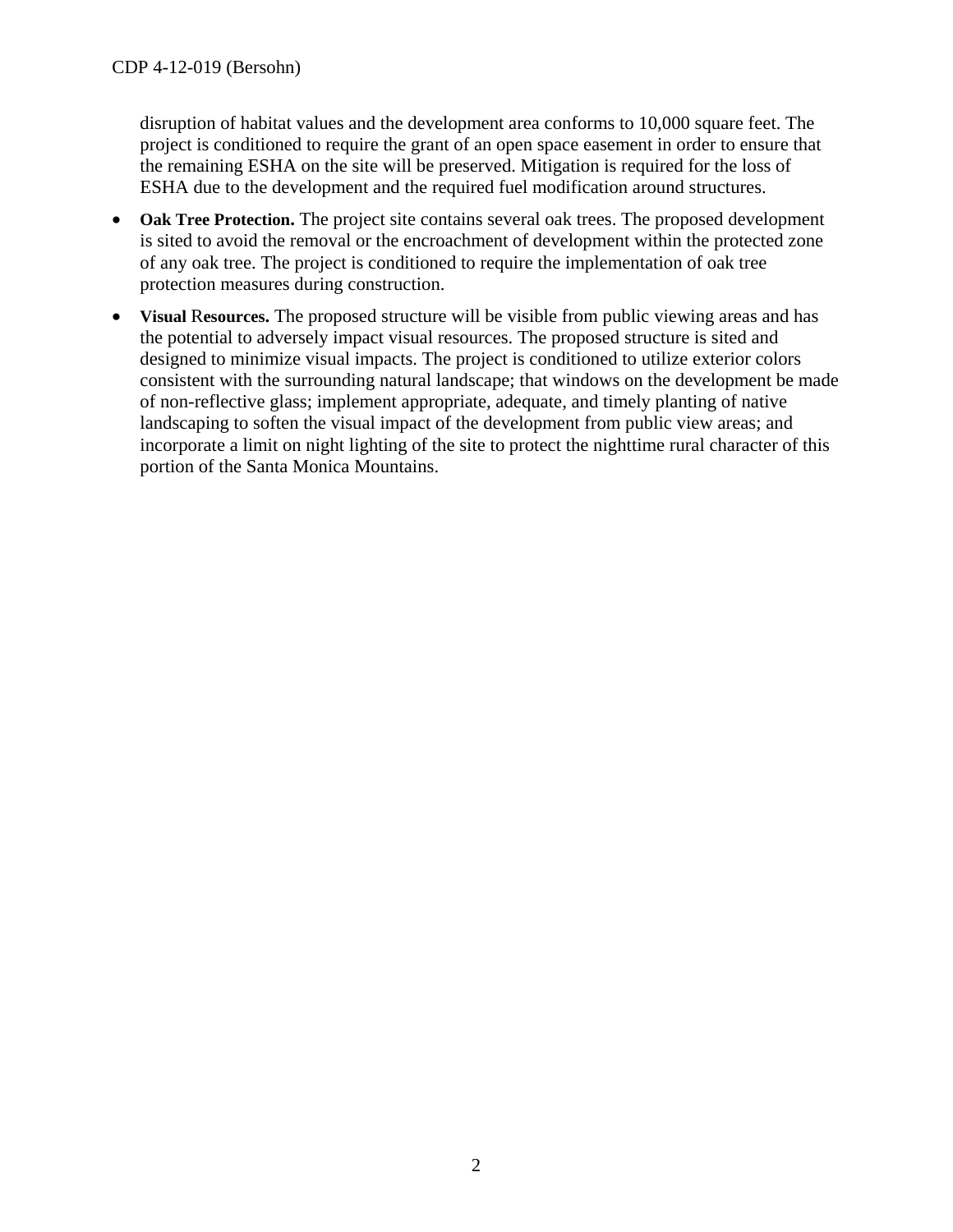# **TABLE OF CONTENTS**

| I.             |                      |   |
|----------------|----------------------|---|
|                |                      | 5 |
|                |                      |   |
|                | 1.<br>2.<br>3.<br>4. |   |
|                | 5.<br>6.             |   |
|                | 7.<br>8.<br>9.       |   |
|                | 10.<br>11.<br>12.    |   |
|                | 13.<br>14.<br>15.    |   |
|                | 16.<br>17.<br>18.    |   |
|                |                      |   |
| $\mathsf{A}$ . |                      |   |
| <b>B.</b>      |                      |   |
| C.             |                      |   |
| D.             |                      |   |
| E.             |                      |   |
| $F_{\cdot}$    |                      |   |
| G.             |                      |   |
| H.             |                      |   |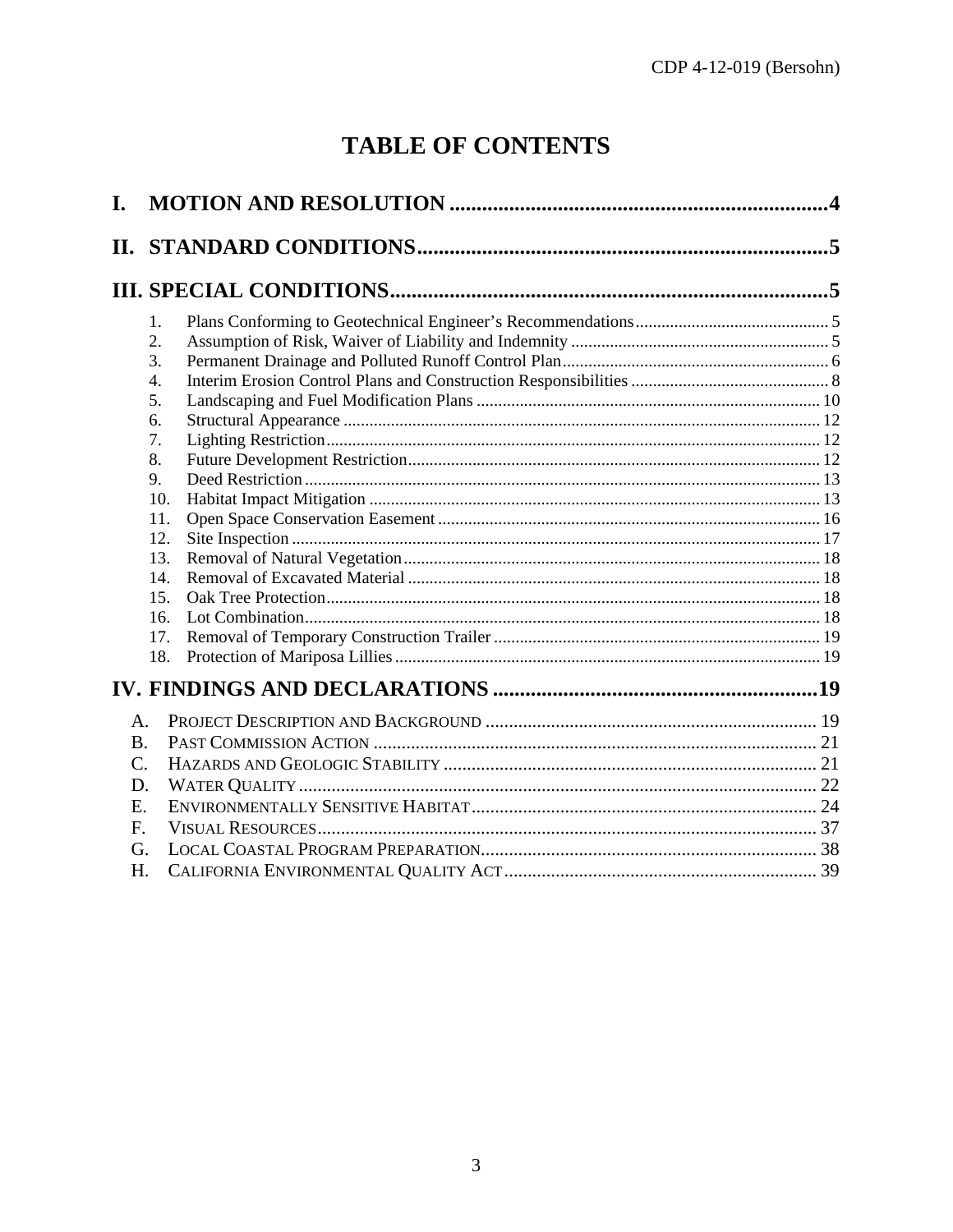### **APPENDICES**

Appendix 1 Substantive File Documents

### **EXHIBITS**

- Exhibit 1. Vicinity Map
- Exhibit 2. Parcel Map
- Exhibit 3. Site Plan
- Exhibit 4. Floor Plans
- Exhibit 5. Elevations
- Exhibit 6. Cross-Sections
- Exhibit 7. Open Space Area (shows only a portion of the parcel)

**LOCAL APPROVALS RECEIVED:** County of Los Angeles Department of Regional Planning, Approval in Concept, dated 12/27/10; County of Los Angeles Environmental Health Services, Sewage Disposal System Conceptual Approval, dated 1/14/08; County of Los Angeles Fire Department, Preliminary Fuel Modification Plan Approval, dated 2/14/08; County of Los Angeles Fire Department, Fire Prevention Engineering Approval, dated 12/19/07.

## <span id="page-3-0"></span>**I. MOTION AND RESOLUTION**

The staff recommends that the Commission adopt the following resolution:

### **Motion:**

*I move that the Commission approve Coastal Development Permit No 4-12-019 pursuant to the staff recommendation.* 

Staff recommends a **YES** vote. Passage of this motion will result in approval of the permit as conditioned and adoption of the following resolution and findings. The motion passes only by affirmative vote of a majority of the Commissioners present.

### **Resolution:**

<span id="page-3-1"></span>*The Commission hereby approves a coastal development permit for the proposed development and adopts the findings set forth below on grounds that the development as conditioned will be in conformity with the policies of Chapter 3 of the Coastal Act and will not prejudice the ability of the local government having jurisdiction over the area to prepare a Local Coastal Program conforming to the provisions of Chapter 3. Approval of the permit complies with the California Environmental Quality Act because either 1) feasible mitigation measures and/or alternatives have been incorporated to substantially lessen any significant adverse effects of the development on the environment, or 2) there are no further feasible mitigation measures or alternatives that would substantially lessen any significant adverse impacts of the development on the environment.*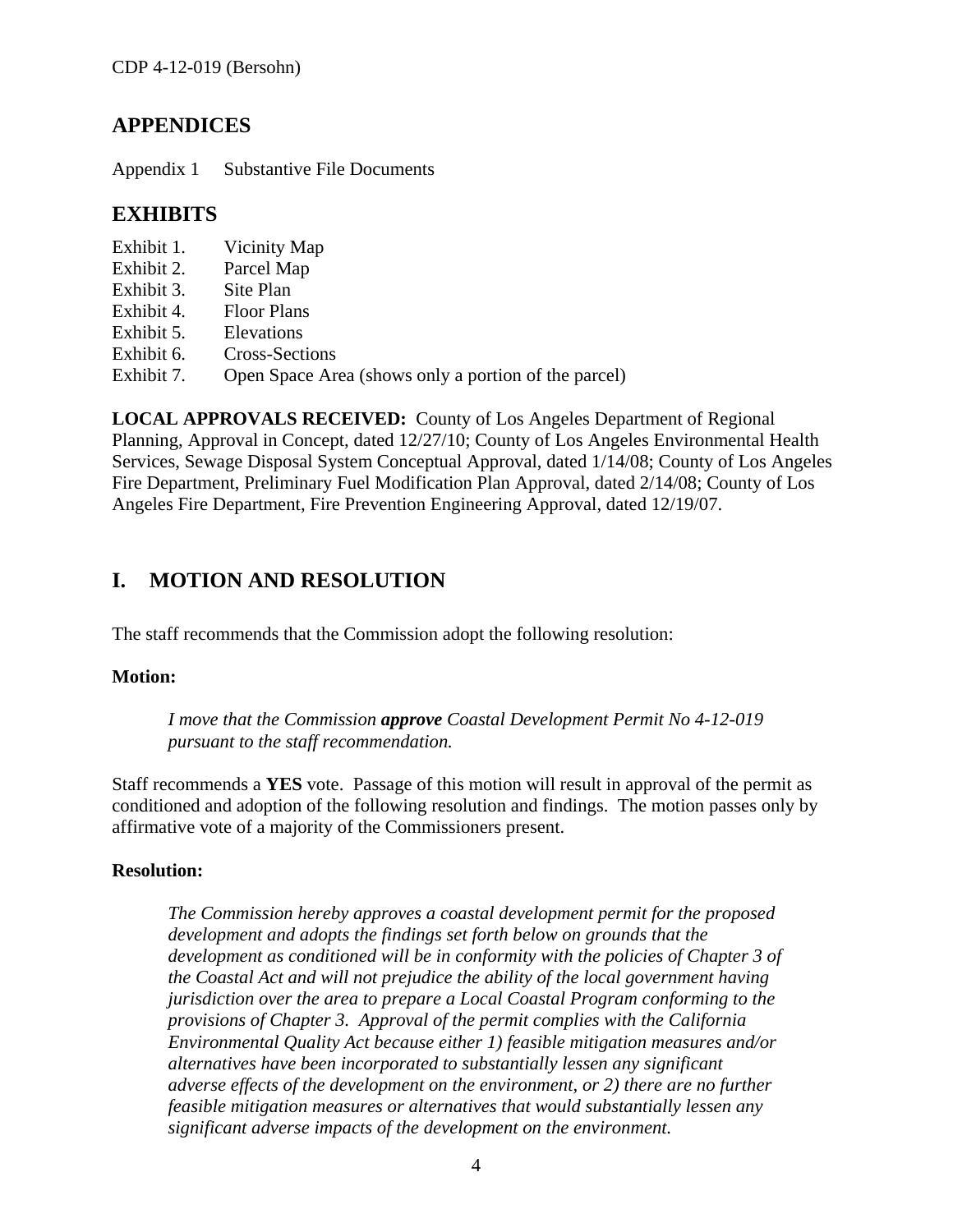## <span id="page-4-0"></span>**II. STANDARD CONDITIONS**

- **1. Notice of Receipt and Acknowledgment.** The permit is not valid and development shall not commence until a copy of the permit, signed by the permittee or authorized agent, acknowledging receipt of the permit and acceptance of the terms and conditions, is returned to the Commission office.
- **2. Expiration.** If development has not commenced, the permit will expire two years from the date on which the Commission voted on the application. Development shall be pursued in a diligent manner and completed in a reasonable period of time. Application for extension of the permit must be made prior to the expiration date.
- **3.** Interpretation. Any questions of intent or interpretation of any condition will be resolved by the Executive Director or the Commission.
- **4. Assignment.** The permit may be assigned to any qualified person, provided assignee files with the Commission an affidavit accepting all terms and conditions of the permit.
- **5. Terms and Conditions Run with the Land.** These terms and conditions shall be perpetual, and it is the intention of the Commission and the permittee to bind all future owners and possessors of the subject property to the terms and conditions.

## <span id="page-4-1"></span>**III. SPECIAL CONDITIONS**

### <span id="page-4-2"></span>**1. Plans Conforming to Geotechnical Engineer's Recommendations**

By acceptance of this permit, the applicant agrees to comply with the recommendations contained in all of the geology, geotechnical, and/or soils reports referenced as Substantive File Documents. These recommendations, including recommendations concerning foundations, sewage disposal, and drainage, shall be incorporated into all final design and construction plans, which must be reviewed and approved by the consultant prior to commencement of development.

The final plans approved by the consultant shall be in substantial conformance with the plans approved by the Commission relative to construction, grading, and drainage. Any substantial changes in the proposed development approved by the Commission that may be required by the consultant shall require amendment(s) to the permit(s) or new Coastal Development Permit(s).

### <span id="page-4-3"></span>**2. Assumption of Risk, Waiver of Liability and Indemnity**

By acceptance of this permit, the applicant acknowledges and agrees (i) that the site may be subject to hazards from wildfire and erosion; (ii) to assume the risks to the applicant and the property that is the subject of this permit of injury and damage from such hazards in connection with this permitted development; (iii) to unconditionally waive any claim of damage or liability against the Commission, its officers, agents, and employees for injury or damage from such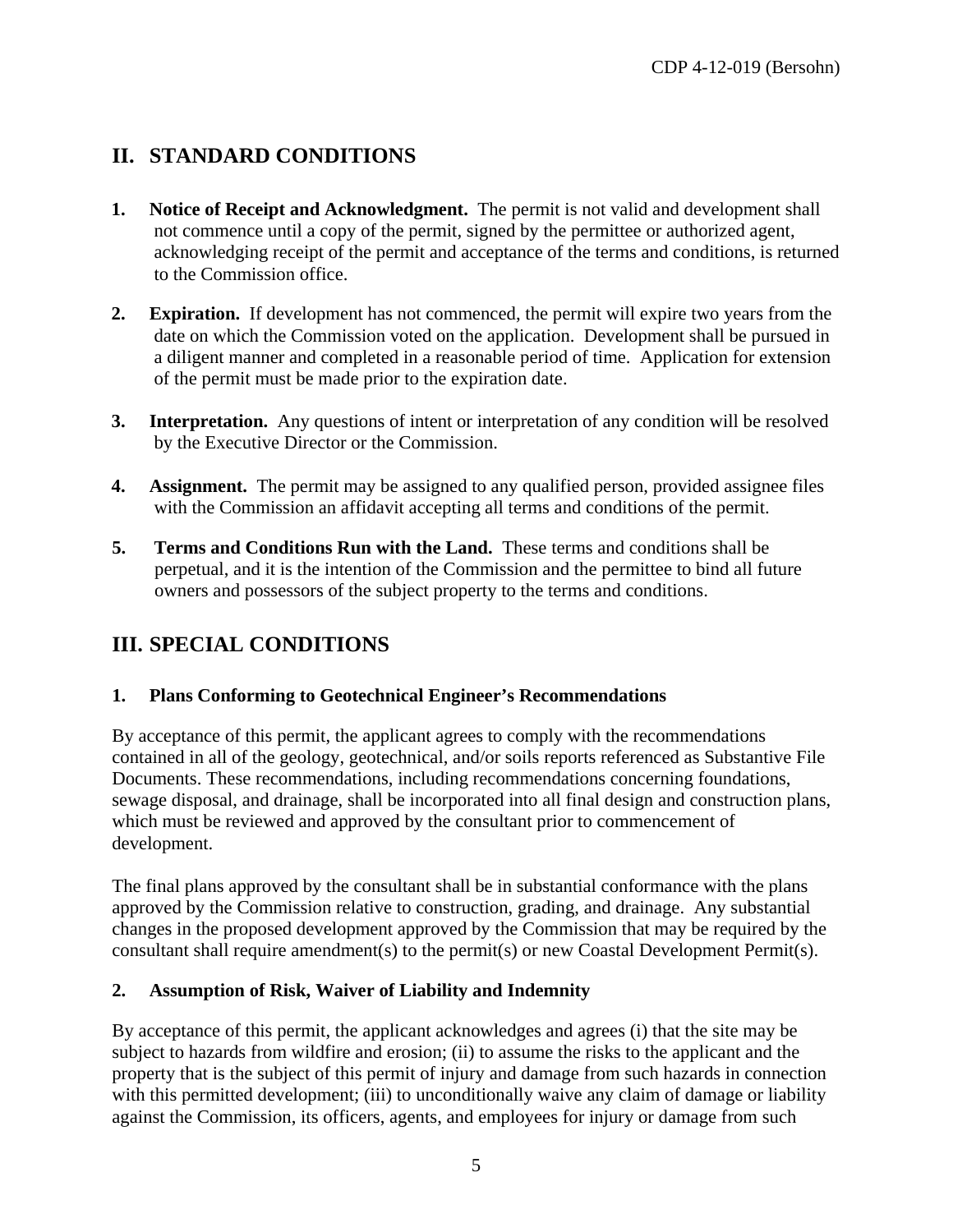hazards; and (iv) to indemnify and hold harmless the Commission, its officers, agents, and employees with respect to the Commission's approval of the project against any and all liability, claims, demands, damages, costs (including costs and fees incurred in defense of such claims), expenses, and amounts paid in settlement arising from any injury or damage due to such hazards.

### <span id="page-5-0"></span>**3. Permanent Drainage and Polluted Runoff Control Plan**

A. PRIOR TO ISSUANCE OF THE COASTAL DEVELOPMENT PERMIT, the applicant shall submit to the Executive Director, two (2) copies of a final Drainage and Runoff Control Plan for the post-construction project site, prepared by a qualified licensed professional. The Plan shall include detailed drainage and runoff control plans with supporting calculations. The plans shall incorporate long-term post-construction Best Management Practices (BMPs) that protect water quality and minimize increases in runoff volume and rate in the project design of developments in the following order of priority:

a. Site Design BMPs: Project design features that reduce the creation or severity of potential pollutant sources, or reduce the alteration of the project site's natural stormwater flow regime. Examples are minimizing impervious surfaces, preserving native vegetation, and minimizing grading.

b. Source Control BMPs: Methods that reduce potential pollutants at their sources and/or avoid entrainment of pollutants in runoff, including schedules of activities, prohibitions of practices, maintenance procedures, managerial practices, or operational practices. Examples are covering outdoor storage areas, use of efficient irrigation, and minimizing the use of landscaping chemicals.

c. Treatment Control BMPs: Systems designed to remove pollutants from stormwater, by gravity settling of particulate pollutants, filtration, biological uptake, media adsorption, or any other physical, biological, or chemical process. Examples are vegetated swales, detention basins, and storm drain inlet filters. Where post-construction treatment of stormwater runoff is required, treatment control BMPs (or suites of BMPs) shall, at a minimum, be sized and designed to treat, infiltrate, or filter stormwater runoff from each storm event, up to and including the 85th percentile, 24-hour storm event for volume-based BMPs, or the 85th percentile, 1-hour storm event (with an appropriate safety factor of 2 or greater) for flow-based BMPs.

The qualified licensed professional shall certify in writing that the final Drainage and Runoff Control Plan is in substantial conformance with the following minimum requirements:

- (1) Projects shall incorporate Low Impact Development (LID) techniques in order to minimize stormwater quality and quantity impacts from development, unless a credible and compelling explanation is provided as to why such features are not feasible and/or appropriate. LID strategies use small-scale integrated and distributed management practices, including minimizing impervious surfaces, infiltrating stormwater close to its source, and preservation of permeable soils and native vegetation.
- (2) Post-development runoff rates from the site shall be maintained at levels similar to predevelopment conditions.
- (3) Selected BMPs shall consist, or primarily consist, of site design elements and/or landscape based systems or features that serve to maintain site permeability, avoid directly connected impervious area and/or retain, infiltrate, or filter runoff from rooftops, driveways and other hardscape areas, where feasible. Examples of such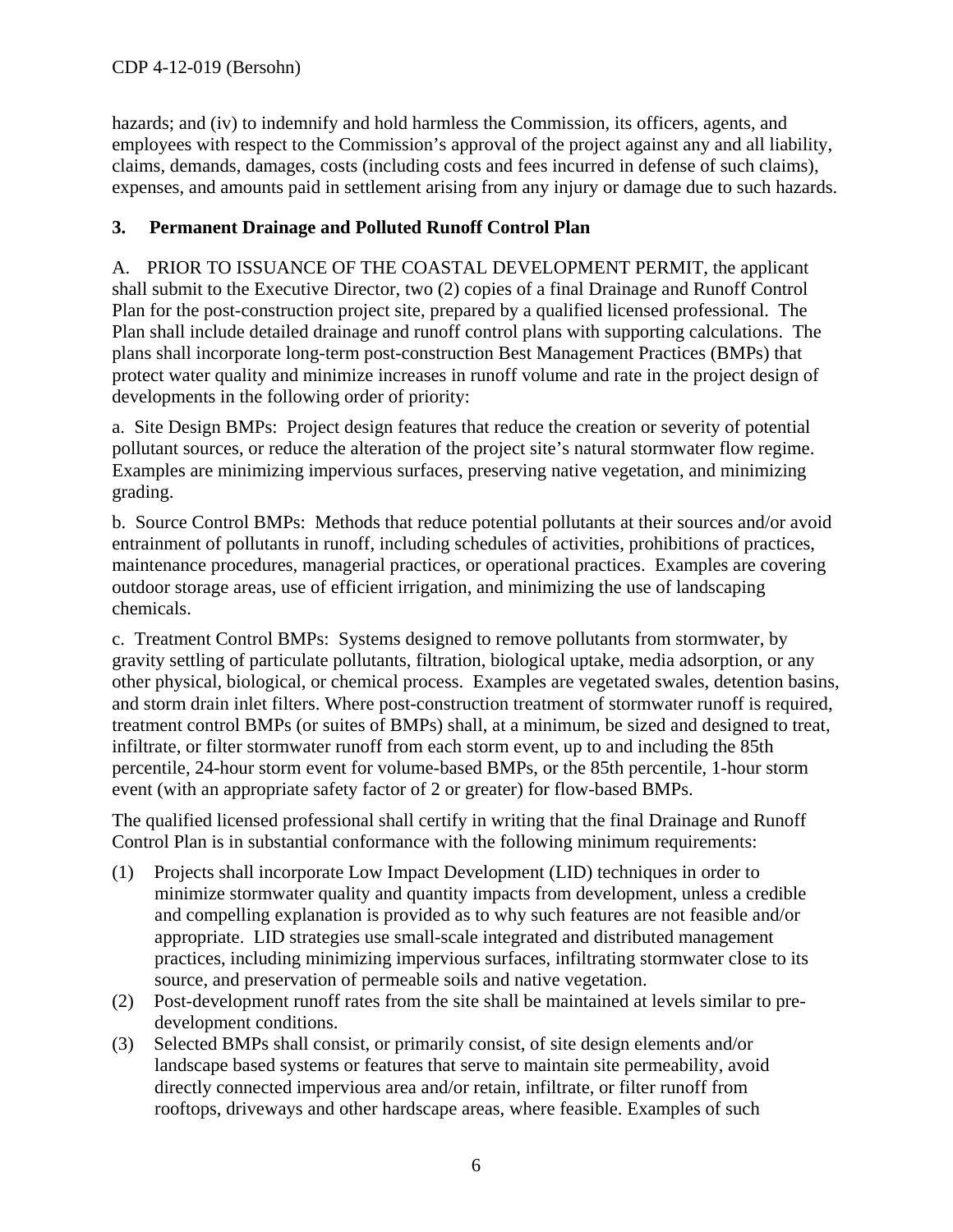features include but are not limited to porous pavement, pavers, rain gardens, vegetated swales, infiltration trenches, cisterns.

- (4) Landscape plants shall have low water and chemical treatment demands and be consistent with **Special Condition 5, Landscaping and Fuel Modification Plans**. An efficient irrigation system designed based on hydrozones and utilizing drip emitters or micro-sprays or other efficient design shall be utilized for any landscaping requiring water application.
- (5) All slopes shall be stabilized in accordance with provisions contained in the Landscaping and/or Interim Erosion and Sediment Control Condition for this Coastal Development Permit and, if applicable, in accordance with engineered plans prepared by a qualified licensed professional.
- (6) Runoff shall be discharged from the developed site in a non-erosive manner. Energy dissipating measures shall be installed where needed to prevent erosion. Plan details and cross sections for any rock rip-rap and/or other energy dissipating devices or structures associated with the drainage system shall be prepared by a qualified licensed professional. The drainage plans shall specify, the location, dimensions, cubic yards of rock, etc. for the any velocity reducing structure with the supporting calculations showing the sizing requirements and how the device meets those sizing requirements. The qualified, licensed professional shall ensure that all energy dissipaters use the minimum amount of rock and/or other hardscape necessary to protect the site from erosion.
- (7) All BMPs shall be operated, monitored, and maintained in accordance with manufacturer's specifications where applicable, or in accordance with well recognized technical specifications appropriate to the BMP for the life of the project and at a minimum, all structural BMPs shall be inspected, cleaned-out, and where necessary, repaired prior to the onset of the storm season (October 15th each year) and at regular intervals as necessary between October  $15<sup>th</sup>$  and April  $15<sup>th</sup>$  of each year. Debris and other water pollutants removed from structural BMP(s) during clean-out shall be contained and disposed of in a proper manner.
- (8) For projects located on a hillside, slope, or which may otherwise be prone to geologic instability, site drainage and BMP selection shall be developed concurrent with the preliminary development design and grading plan, and final drainage plans shall be approved by a licensed geotechnical engineer or engineering geologist.
- (9) Should any of the project's surface or subsurface drainage/filtration structures or other BMPs fail or result in increased erosion, the applicant/landowner or successor-ininterest shall be responsible for any necessary repairs to the drainage/filtration system or BMPs and restoration of the affected area. Should repairs or restoration become necessary, prior to the commencement of such repair or restoration work, the applicant shall submit a repair and restoration plan to the Executive Director to determine if an amendment or new coastal development permit is required to authorize such work.

B. The final Drainage and Runoff Control Plan shall be in conformance with the site/ development plans approved by the Coastal Commission. Any necessary changes to the Coastal Commission approved site/development plans required by a qualified, licensed professional shall be reported to the Executive Director. No changes to the Coastal Commission approved final site/development plans shall occur without an amendment to the coastal development permit, unless the Executive Director determines that no amendment is required.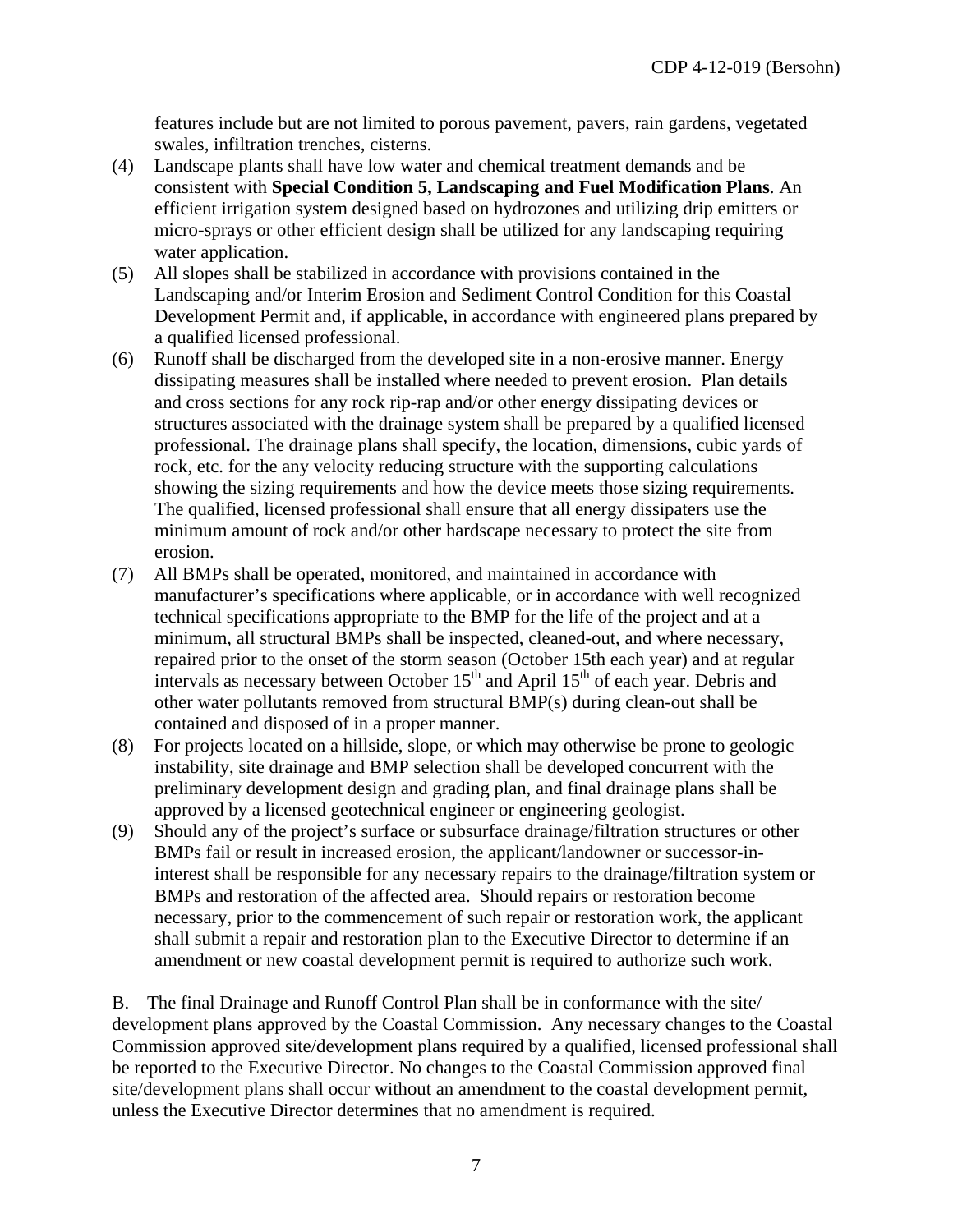### <span id="page-7-0"></span>**4. Interim Erosion Control Plans and Construction Responsibilities**

A. PRIOR TO THE ISSUANCE OF THE COASTAL DEVELOPMENT PERMIT, the applicant shall submit to the Executive Director an Interim Erosion Control and Construction Best Management Practices Plan, prepared by a qualified, licensed professional. The qualified, licensed professional shall certify in writing that the Interim Erosion Control and Construction Best Management Practices (BMPs) plan are in conformance with the following requirements:

- 1. Erosion Control Plan
- (a) The plan shall delineate the areas to be disturbed by grading or construction activities and shall include any temporary access roads, staging areas and stockpile areas. The natural areas on the site shall be clearly delineated on the plan and on-site with fencing or survey flags.
- (b) Include a narrative report describing all temporary run-off and erosion control measures to be used during construction.
- (c) The plan shall identify and delineate on a site or grading plan the locations of all temporary erosion control measures.
- (d) The plan shall specify that grading shall take place only during the dry season (April 1 October 31). This period may be extended for a limited period of time if the situation warrants such a limited extension, if approved by the Executive Director. The applicant shall install or construct temporary sediment basins (including debris basins, desilting basins, or silt traps), temporary drains and swales, sand bag barriers, silt fencing, and shall stabilize any stockpiled fill with geofabric covers or other appropriate cover, install geotextiles or mats on all cut or fill slopes, and close and stabilize open trenches as soon as possible. Basins shall be sized to handle not less than a 10 year, 6 hour duration rainfall intensity event.
- (e) The erosion control measures shall be required on the project site prior to or concurrent with the initial grading operations and maintained throughout the development process to minimize erosion and sediment from runoff waters during construction. All sediment should be retained on-site, unless removed to an appropriate, approved dumping location either outside of the coastal zone or within the coastal zone to a site permitted to receive fill.
- (f) The plan shall also include temporary erosion control measures should grading or site preparation cease for a period of more than 30 days, including but not limited to: stabilization of all stockpiled fill, access roads, disturbed soils and cut and fill slopes with geotextiles and/or mats, sand bag barriers, silt fencing; temporary drains and swales and sediment basins. The plans shall also specify that all disturbed areas shall be seeded with native grass species and include the technical specifications for seeding the disturbed areas. These temporary erosion control measures shall be monitored and maintained until grading or construction operations resume.
- (g) All temporary, construction related erosion control materials shall be comprised of biodegradable materials (natural fiber, not photo-degradable plastics) and must be removed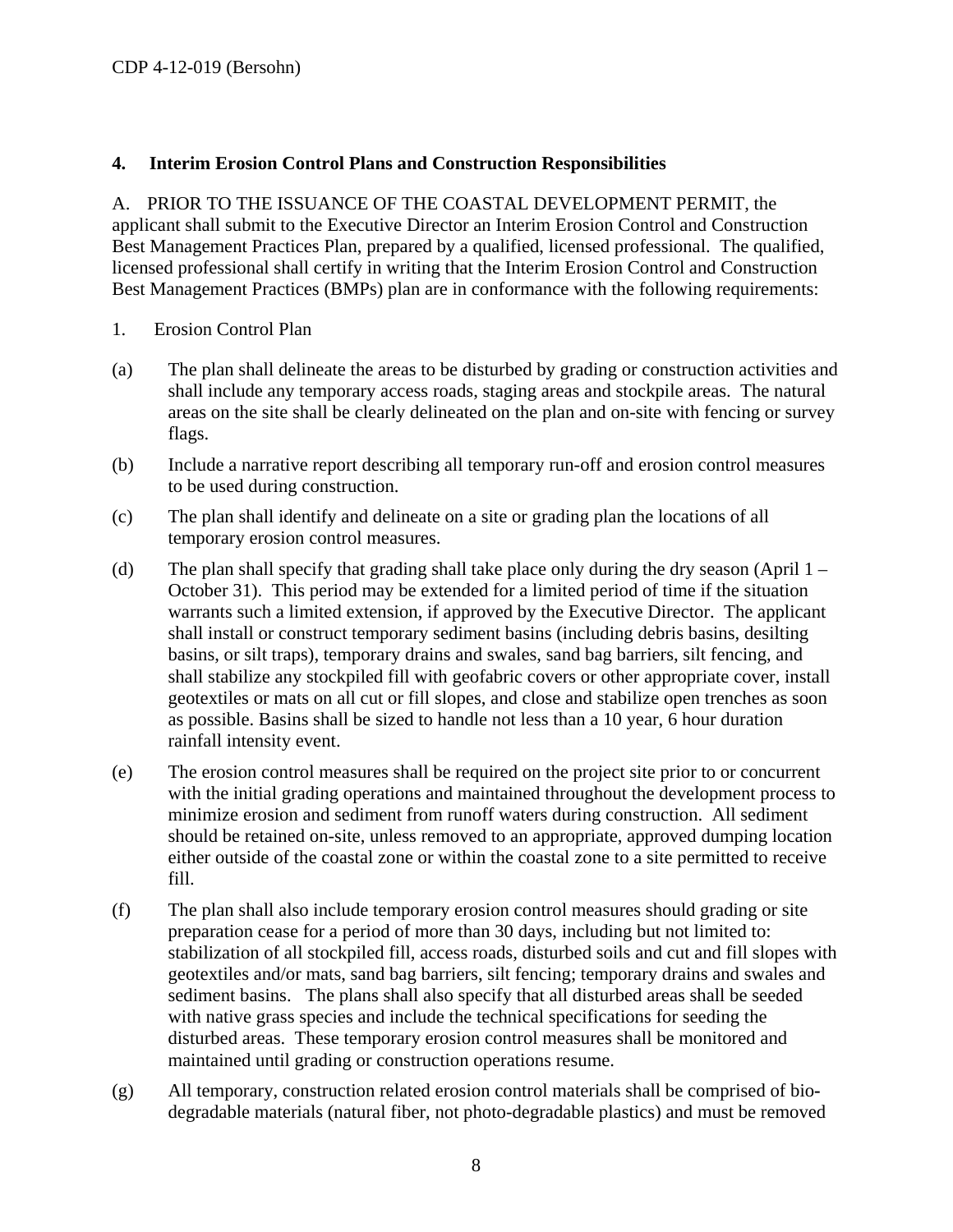when permanent erosion control measures are in place. Bio-degradable erosion control materials may be left in place if they have been incorporated into the permanent landscaping design.

- 2. Construction Best Management Practices
- (a) No demolition or construction materials, debris, or waste shall be placed or stored where it may enter sensitive habitat, receiving waters or a storm drain, or be subject to wave, wind, rain, or tidal erosion and dispersion.
- (b) No demolition or construction equipment, materials, or activity shall be placed in or occur in any location that would result in impacts to environmentally sensitive habitat areas, streams, wetlands or their buffers.
- (c) Any and all debris resulting from demolition or construction activities shall be removed from the project site within 24 hours of completion of the project.
- (d) Demolition or construction debris and sediment shall be removed from work areas each day that demolition or construction occurs to prevent the accumulation of sediment and other debris that may be discharged into coastal waters.
- (e) All trash and debris shall be disposed in the proper trash and recycling receptacles at the end of every construction day.
- (f) The applicant shall provide adequate disposal facilities for solid waste, including excess concrete, produced during demolition or construction.
- (g) Debris shall be disposed of at a permitted disposal site or recycled at a permitted recycling facility. If the disposal site is located in the coastal zone, a coastal development permit or an amendment to this permit shall be required before disposal can take place unless the Executive Director determines that no amendment or new permit is legally required.
- (h) All stock piles and construction materials shall be covered, enclosed on all sides, shall be located as far away as possible from drain inlets and any waterway, and shall not be stored in contact with the soil.
- (i) Machinery and equipment shall be maintained and washed in confined areas specifically designed to control runoff. Thinners or solvents shall not be discharged into sanitary or storm sewer systems.
- (j) The discharge of any hazardous materials into any receiving waters shall be prohibited.
- (k) Spill prevention and control measures shall be implemented to ensure the proper handling and storage of petroleum products and other construction materials. Measures shall include a designated fueling and vehicle maintenance area with appropriate berms and protection to prevent any spillage of gasoline or related petroleum products or contact with runoff. The area shall be located as far away from the receiving waters and storm drain inlets as possible.
- (l) Best Management Practices (BMPs) and Good Housekeeping Practices (GHPs) designed to prevent spillage and/or runoff of demolition or construction-related materials, and to contain sediment or contaminants associated with demolition or construction activity, shall be implemented prior to the on-set of such activity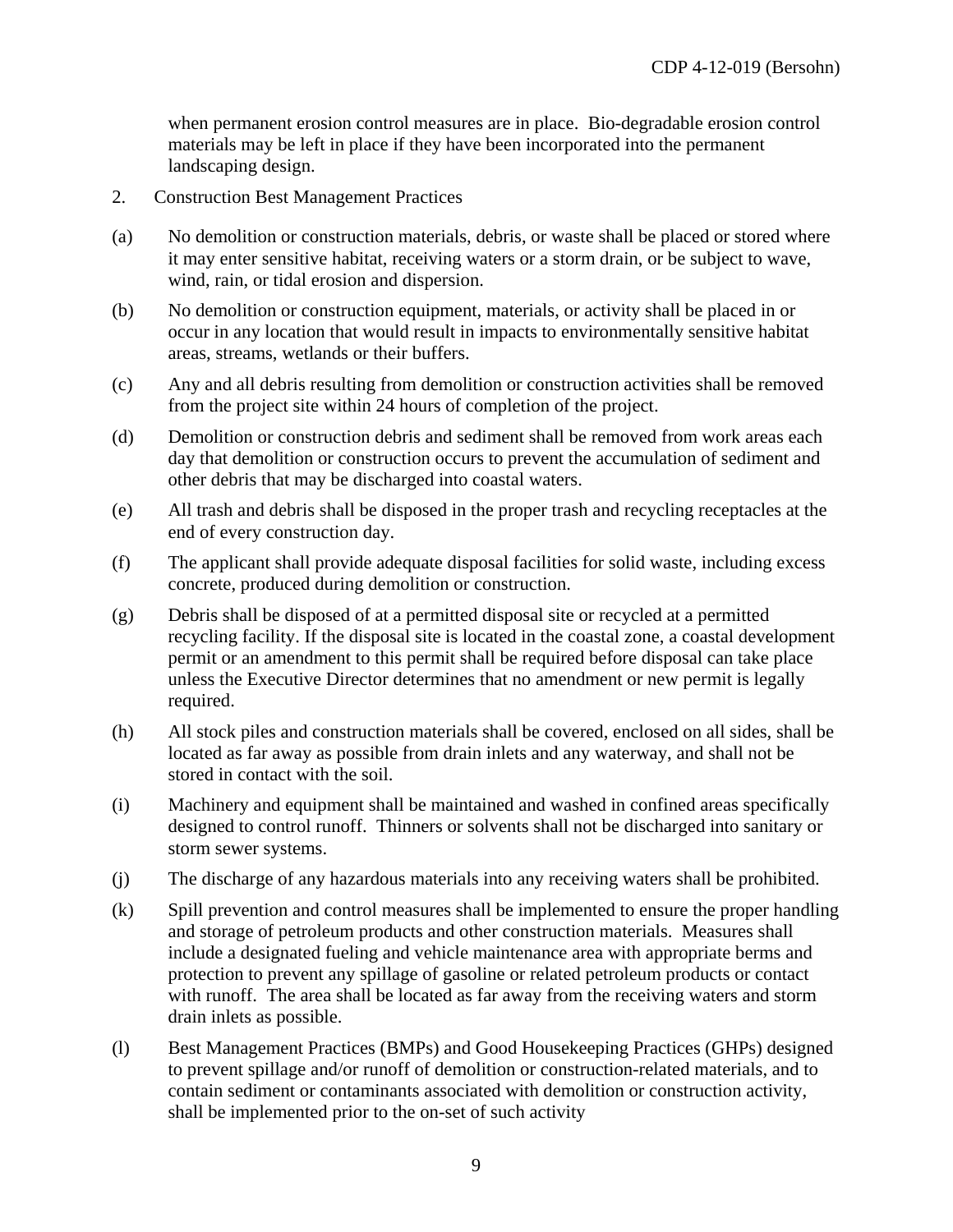(m) All BMPs shall be maintained in a functional condition throughout the duration of construction activity.

B. The final Interim Erosion Control and Construction Best Management Practices Plan shall be in conformance with the site/ development plans approved by the Coastal Commission. Any necessary changes to the Coastal Commission approved site/development plans required by a qualified, licensed professional shall be reported to the Executive Director. No changes to the Coastal Commission approved final site/development plans shall occur without an amendment to the coastal development permit, unless the Executive Director determines that no amendment is required.

### <span id="page-9-0"></span>**5. Landscaping and Fuel Modification Plans**

PRIOR TO ISSUANCE OF THE COASTAL DEVELOPMENT PERMIT, the applicant shall submit two sets of landscaping and fuel modification plans, prepared by a licensed landscape architect or a qualified resource specialist. The consulting landscape architect or qualified landscape professional shall certify in writing that the final Landscape and Fuel Modification plans are in conformance with the following requirements:

### **A) Landscaping Plan**

- (1) All graded & disturbed areas on the subject site shall be planted and maintained for erosion control purposes within thirty (30) days of receipt of the certificate of occupancy for the residence. To minimize the need for irrigation all landscaping shall consist primarily of native/drought resistant plants, as listed by the California Native Plant Society, Santa Monica Mountains Chapter, in their document entitled Recommended List of Plants for Landscaping in the Santa Monica Mountains, revised 2007. All native plant species shall be of local genetic stock. No plant species listed as problematic and/or invasive by the California Native Plant Society [\(http://www.CNPS.org/\)](http://www.cnps.org/), the California Invasive Plant Council (formerly the California Exotic Pest Plant Council) [\(http://www.cal-ipc.org/](http://www.cal-ipc.org/)), or as may be identified from time to time by the State of California shall be employed or allowed to naturalize or persist on the site. No plant species listed as a "noxious weed" by the State of California or the U.S. Federal Government shall be utilized within the property.
- (2) All cut and fill slopes shall be stabilized with planting at the completion of final grading. Planting should be of native plant species indigenous to the Santa Monica Mountains using accepted planting procedures, consistent with fire safety requirements. All native plant species shall be of local genetic stock. Such planting shall be adequate to provide 90 percent coverage within two (2) years, and this requirement shall apply to all disturbed soils;
- (3) Plantings will be maintained in good growing condition throughout the life of the project and, whenever necessary, shall be replaced with new plant materials to ensure continued compliance with applicable landscape requirements;
- (4) Rodenticides containing any anticoagulant compounds (including, but not limited to, Warfarin, Brodifacoum, Bromadiolone or Diphacinone) shall not be used.
- (5) Fencing of the entire property is prohibited. Fencing shall extend no further than the approved development area. The fencing type and location shall be illustrated on the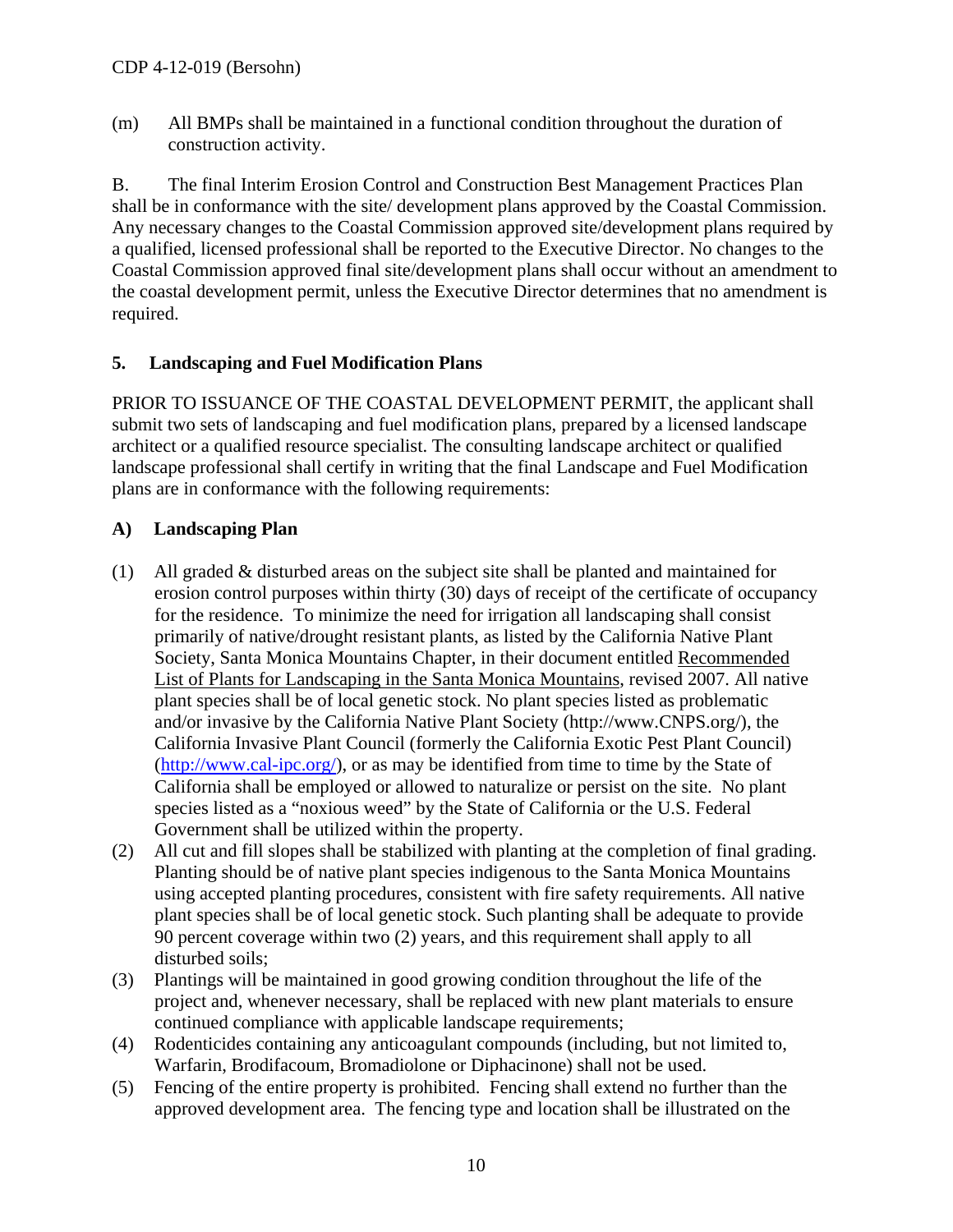landscape plan. Fencing shall also be subject to the color requirements outlined in **Special Condition [6](#page-11-0), Structural Appearance**, below.

### **B) Fuel Modification Plans**

Vegetation within 20 feet of the proposed house may be removed to mineral earth, vegetation within a 200-foot radius of the main structure may be selectively thinned in order to reduce fire hazard. However, such thinning shall only occur in accordance with an approved long-term fuel modification plan submitted pursuant to this special condition. The fuel modification plan shall include details regarding the types, sizes and location of plant materials to be removed, and how often thinning is to occur. In addition, the applicant shall submit evidence that the fuel modification plan has been reviewed and approved by the Forestry Department of Los Angeles County. Irrigated lawn, turf and ground cover planted within the twenty foot radius of the proposed house shall be selected from the most drought tolerant species or subspecies, or varieties suited to the Mediterranean climate of the Santa Monica Mountains.

#### **C) Conformance with Commission Approved Site/Development Plans**

The Permittee shall undertake development in accordance with the final Landscape and Fuel Modification Plans. The final Landscape and Fuel Modification Plans shall be in conformance with the site/development plans approved by the Coastal Commission. Any changes to the Coastal Commission approved site/development plans shall be reported to the Executive Director. No changes to the Coastal Commission approved final site/development plans shall occur without an amendment to the coastal development permit, unless the Executive Director determines that no amendment is legally required.

### **D) Monitoring**

Three years from the date of the receipt of the Certificate of Occupancy for the residence the applicant shall submit to the Executive Director, a landscape monitoring report, prepared by a licensed Landscape Architect or qualified Resource Specialist, that certifies the on-site landscaping is in conformance with the landscape plan approved pursuant to this Special Condition. The monitoring report shall include photographic documentation of plant species and plant coverage.

If the landscape monitoring report indicates the landscaping is not in conformance with or has failed to meet the requirements specified in this condition, the applicant, or successors in interest, shall submit, within 30 days of the date of the monitoring report, a revised or supplemental landscape plan, certified by a licensed Landscape Architect or a qualified Resource Specialist, that specifies additional or supplemental landscaping measures to remediate those portions of the original plan that have failed or are not in conformance with the original approved plan. This remedial landscaping plan shall be implemented within 30 days of the date of the final supplemental landscaping plan and remedial measures shall be repeated as necessary to meet the requirements of this condition.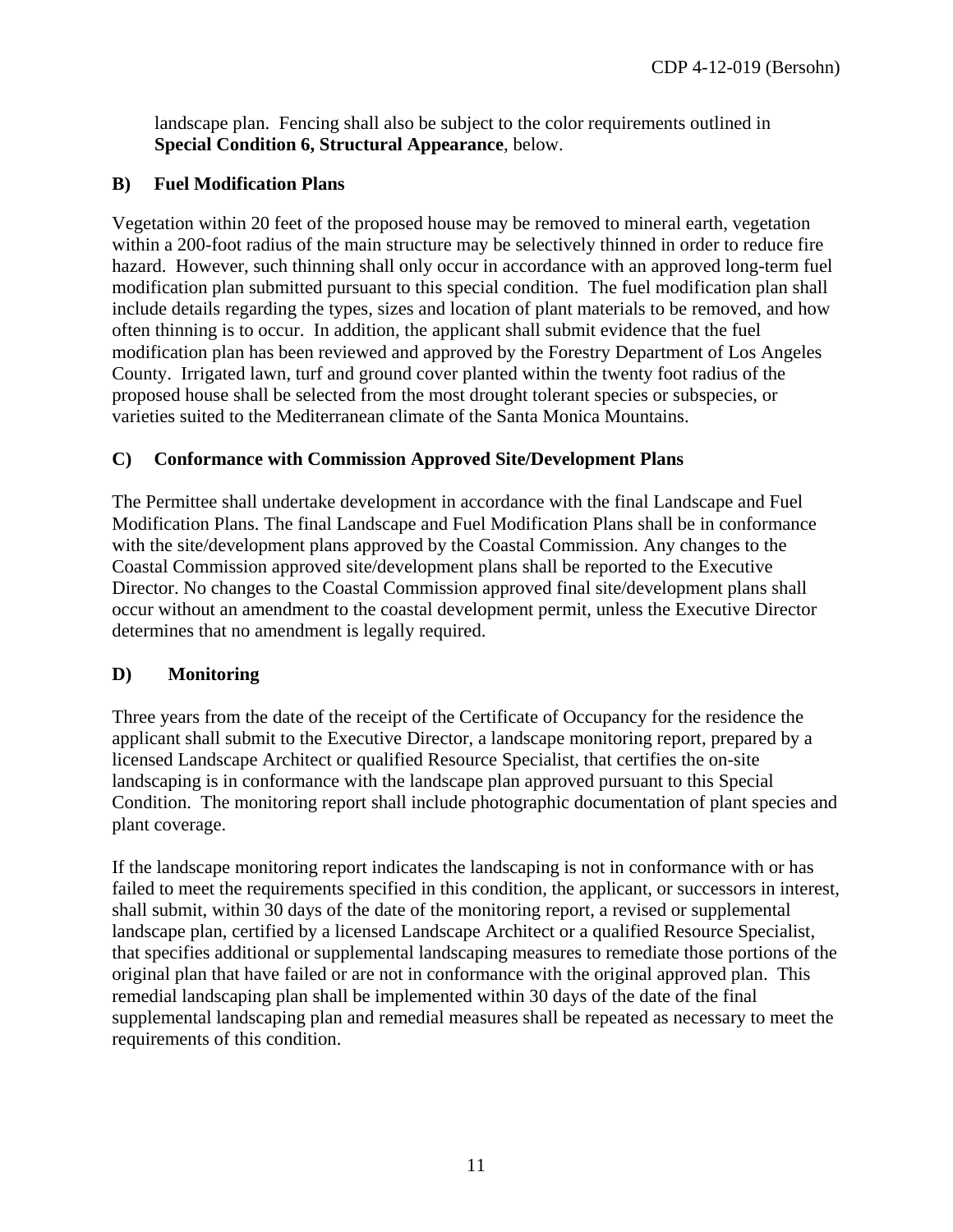### <span id="page-11-0"></span>**6. Structural Appearance**

PRIOR TO ISSUANCE OF THE COASTAL DEVELOPMENT PERMIT, the applicant shall submit for the review and approval of the Executive Director, a color palette and material specifications for the outer surface of all structures authorized by the approval of this Coastal Development Permit. The palette samples shall be presented in a format not to exceed 8½" x 11"  $x \frac{1}{2}$ " in size. The palette shall include the colors proposed for the roofs, trims, exterior surfaces, driveways, retaining walls, and other structures authorized by this permit. Acceptable colors shall be limited to colors compatible with the surrounding environment (earth tones) including shades of green, brown and gray with no white or light shades and no bright tones. All windows shall be comprised of non-glare glass.

The approved structures shall be colored with only the colors and window materials authorized pursuant to this special condition. Alternative colors or materials for future repainting or resurfacing or new windows may only be applied to the structures authorized by this Coastal Development Permit if such changes are specifically authorized by the Executive Director as complying with this special condition.

### <span id="page-11-1"></span>**7. Lighting Restriction**

- A. The only outdoor night lighting allowed on the subject parcel is limited to the following:
- (1) The minimum necessary to light walkways used for entry and exit to the structures, including parking areas on the site. This lighting shall be limited to fixtures that do not exceed two feet in height above finished grade, are directed downward and generate the same or less lumens equivalent to those generated by a 60 watt incandescent bulb, unless a greater number of lumens is authorized by the Executive Director.
- (2) Security lighting attached to the residence and garage shall be controlled by motion detectors and is limited to same or less lumens equivalent to those generated by a 60 watt incandescent bulb.
- (3) The minimum necessary to light the entry area to the driveway with the same or less lumens equivalent to those generated by a 60 watt incandescent bulb.

B. No lighting around the perimeter of the site and no lighting for aesthetic purposes is allowed.

### <span id="page-11-2"></span>**8. Future Development Restriction**

This permit is only for the development described in this Coastal Development Permit. Pursuant to Title 14 California Code of Regulations section 13250(b)(6) and 13253(b)(6), the exemptions otherwise provided in Public Resources Code section 30610(a) and (b) shall not apply to the development governed by this Coastal Development Permit. Accordingly, any future structures, future improvements, or change of use to the permitted structures authorized by this permit, including but not limited to, any grading, clearing or other disturbance of vegetation other than as provided for in the approved landscape plan prepared pursuant to **Special Condition 5, Landscaping and Fuel Modification Plans,** shall require an amendment to this Coastal Development Permit from the Commission or shall require an additional coastal development permit from the Commission or from the applicable certified local government.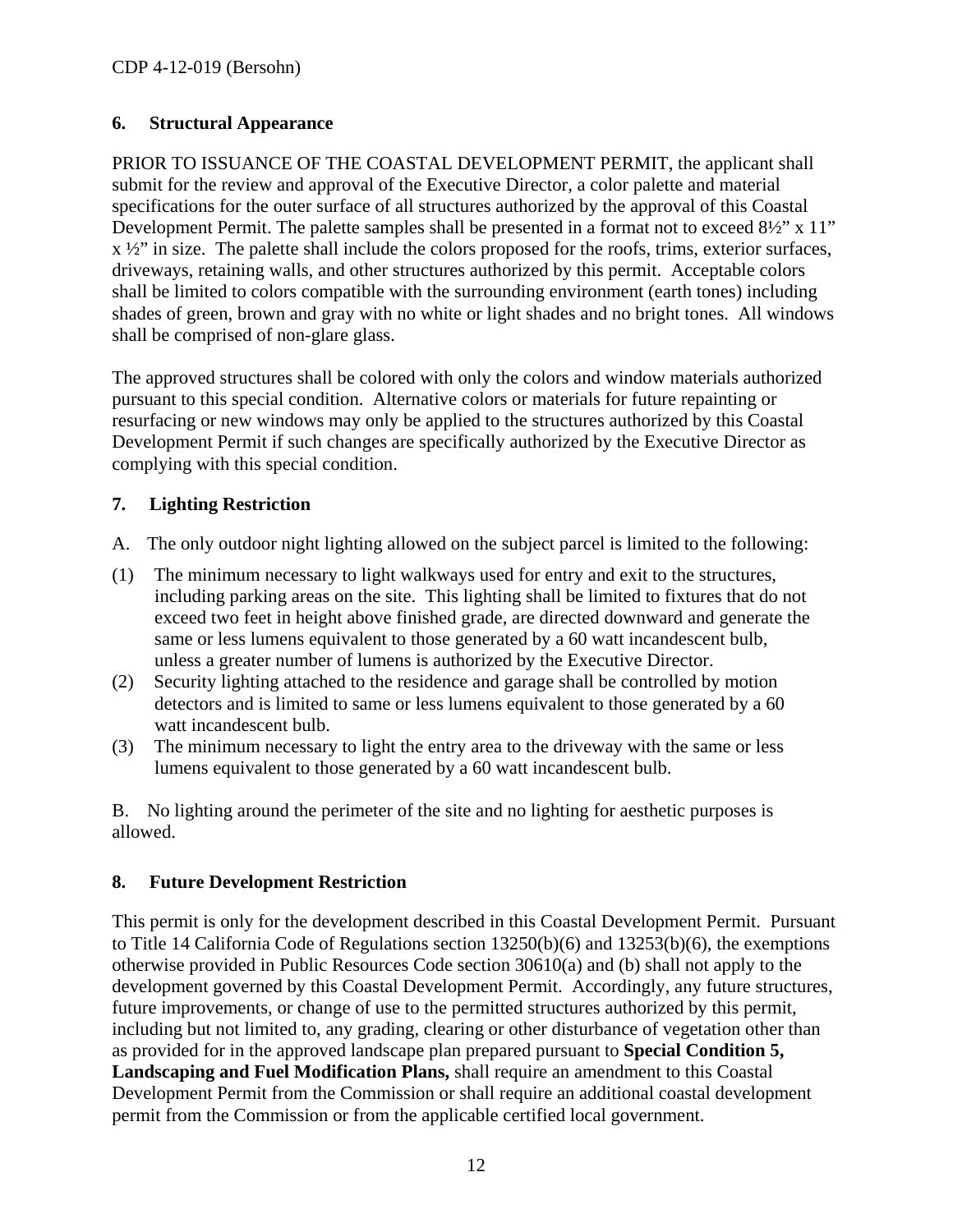CDP 4-12-019 (Bersohn)

### <span id="page-12-0"></span>**9. Deed Restriction**

PRIOR TO ISSUANCE OF THE COASTAL DEVELOPMENT PERMIT, the applicant shall submit to the Executive Director for review and approval documentation demonstrating that the applicant has executed and recorded against the parcel(s) governed by this permit a deed restriction, in a form and content acceptable to the Executive Director: (1) indicating that, pursuant to this permit, the California Coastal Commission has authorized development on the subject property, subject to terms and conditions that restrict the use and enjoyment of that property; and (2) imposing the Special Conditions of this permit as covenants, conditions and restrictions on the use and enjoyment of the Property. The deed restriction shall include a legal description of the entire parcel or parcels governed by this permit. The deed restriction shall also indicate that, in the event of an extinguishment or termination of the deed restriction for any reason, the terms and conditions of this permit shall continue to restrict the use and enjoyment of the subject property so long as either this permit or the development it authorizes, or any part, modification, or amendment thereof, remains in existence on or with respect to the subject property.

#### <span id="page-12-1"></span>**10. Habitat Impact Mitigation**

PRIOR TO ISSUANCE OF THE COASTAL DEVELOPMENT PERMIT, the applicant shall submit, for the review and approval of the Executive Director, a map delineating all areas of chaparral and coastal sage scrub habitat (ESHA) that will be disturbed by the proposed development, including fuel modification and brush clearance requirements on the project site and adjacent property. The chaparral and coastal sage scrub ESHA areas on the site and adjacent property shall be delineated on a detailed map, to scale, illustrating the subject parcel boundaries and, if the fuel modification/brush clearance zones extend onto adjacent property, adjacent parcel boundaries. The delineation map shall indicate the total acreage for all chaparral and coastal sage scrub ESHA, both on and offsite, that will be impacted by the proposed development, including the fuel modification/brush clearance areas. A 200-foot clearance zone from the proposed structures shall be used to determine the extent of off-site brush clearance for fire protection purposes. The delineation shall be prepared by a qualified resource specialist or biologist familiar with the ecology of the Santa Monica Mountains.

Mitigation shall be provided for impacts to the chaparral and coastal sage scrub ESHA from the proposed development and fuel modification/brush clearance requirements by one of the three following habitat mitigation methods:

#### **A. Habitat Restoration**

1) Habitat Restoration Plan

PRIOR TO ISSUANCE OF THE COASTAL DEVELOPMENT PERMIT, the applicant shall submit a habitat restoration plan, for the review and approval of the Executive Director, for an area of degraded chaparral and/or coastal sage scrub habitat equivalent to the area of chaparral and/or coastal sage scrub ESHA impacted by the proposed development and fuel modification/brush clearance area. The habitat restoration area may either be onsite or offsite within the coastal zone either in the City of Malibu or elsewhere in the Santa Monica Mountains. The habitat restoration area shall be delineated on a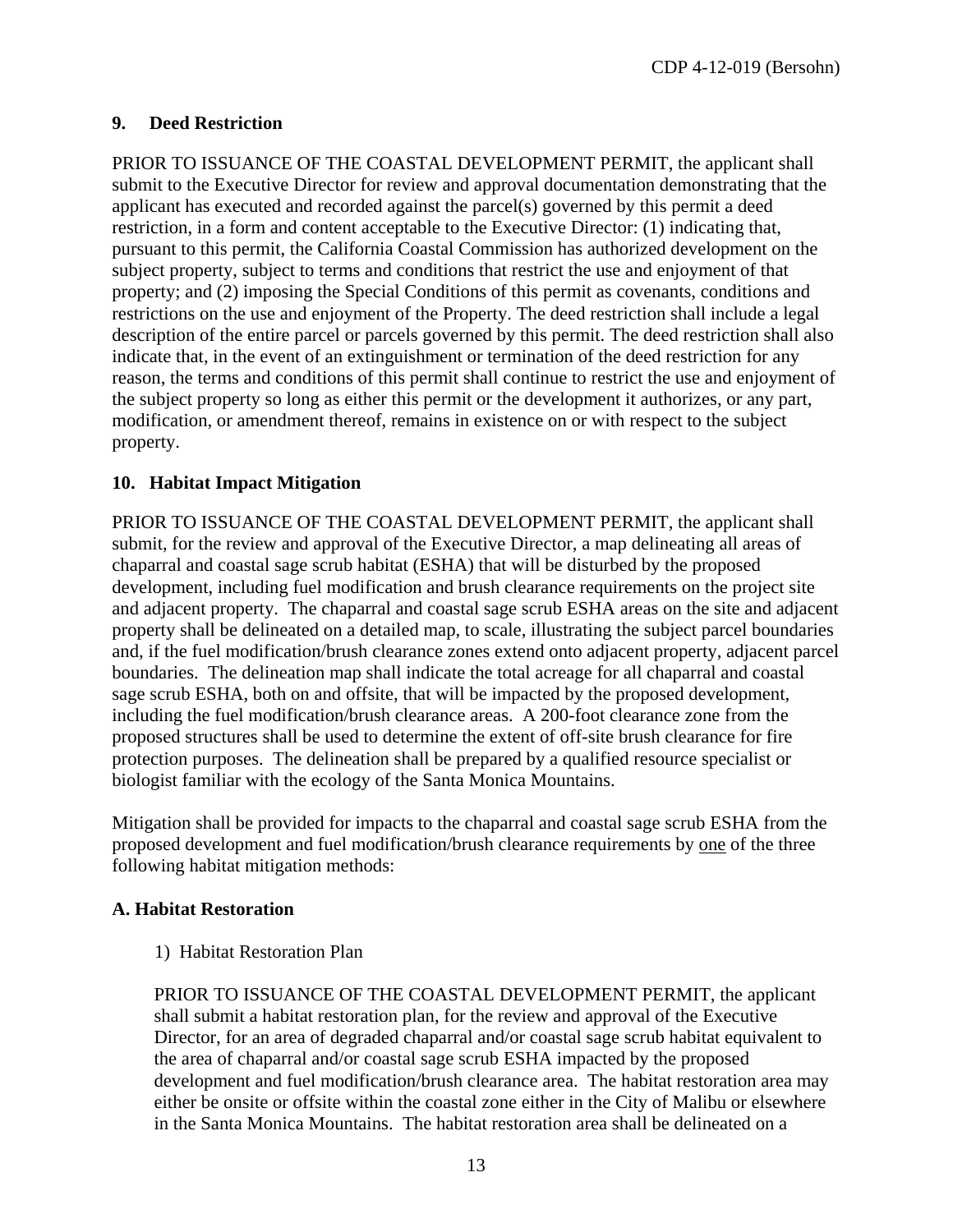detailed site plan, to scale, that illustrates the parcel boundaries and topographic contours of the site. The habitat restoration plan shall be prepared by a qualified resource specialist or biologist familiar with the ecology of the Santa Monica Mountains and shall be designed to restore the area in question for habitat function, species diversity and vegetation cover. The restoration plan shall include a statement of goals and performance standards, revegetation and restoration methodology, and maintenance and monitoring provisions. If the restoration site is offsite, the applicant shall submit written evidence to the Executive Director that the property owner has irrevocably agreed to allow the restoration work, maintenance and monitoring required by this condition and not to disturb any native vegetation in the restoration area.

The applicant shall submit, on an annual basis for five years, a written report, for the review and approval of the Executive Director, prepared by a qualified resource specialist, evaluating compliance with the performance standards outlined in the restoration plan and describing the revegetation, maintenance and monitoring that was conducted during the prior year. The annual report shall include recommendations for mid-course corrective measures. At the end of the five-year period, a final detailed report shall be submitted for the review and approval of the Executive Director. If this report indicates that the restoration project has been, in part or in whole, unsuccessful, based on the approved goals and performance standards, the applicant shall submit a revised or supplemental restoration plan with maintenance and monitoring provisions, for the review and approval of the Executive Director, to compensate for those portions of the original restoration plan that were not successful. Should supplemental restoration be required, the applicant shall submit, on an annual basis for five years, a written report, for the review and approval of the Executive Director, prepared by a qualified resource specialist, evaluating the supplemental restoration areas. At the end of the five-year period, a final report shall be submitted evaluating whether the supplemental restoration plan has achieved compliance with the goals and performance standards for the restoration area. If the goals and performance standards are not met within 10 years, the applicant shall submit an application for an amendment to the coastal development permit for an alternative mitigation program and shall implement whatever alternative mitigation program the Commission approves, as approved.

The habitat restoration work approved in the restoration plan shall be carried out prior to occupancy of the residence.

2) Open Space Deed Restriction

No development, as defined in section 30106 of the Coastal Act, shall occur in the habitat restoration area, as shown on the habitat restoration site plan required pursuant to  $(A)(1)$ above.

PRIOR TO THE ISSUANCE OF THE COASTAL DEVELOPMENT PERMIT, the applicant shall submit evidence that the applicant has executed and recorded a deed restriction (if the applicant is not the owner, then the applicant shall submit evidence that the owner has executed and recorded the deed restriction), in a form and content acceptable to the Executive Director, reflecting the above restriction on development and designating the habitat restoration area as open space. The deed restriction shall include a graphic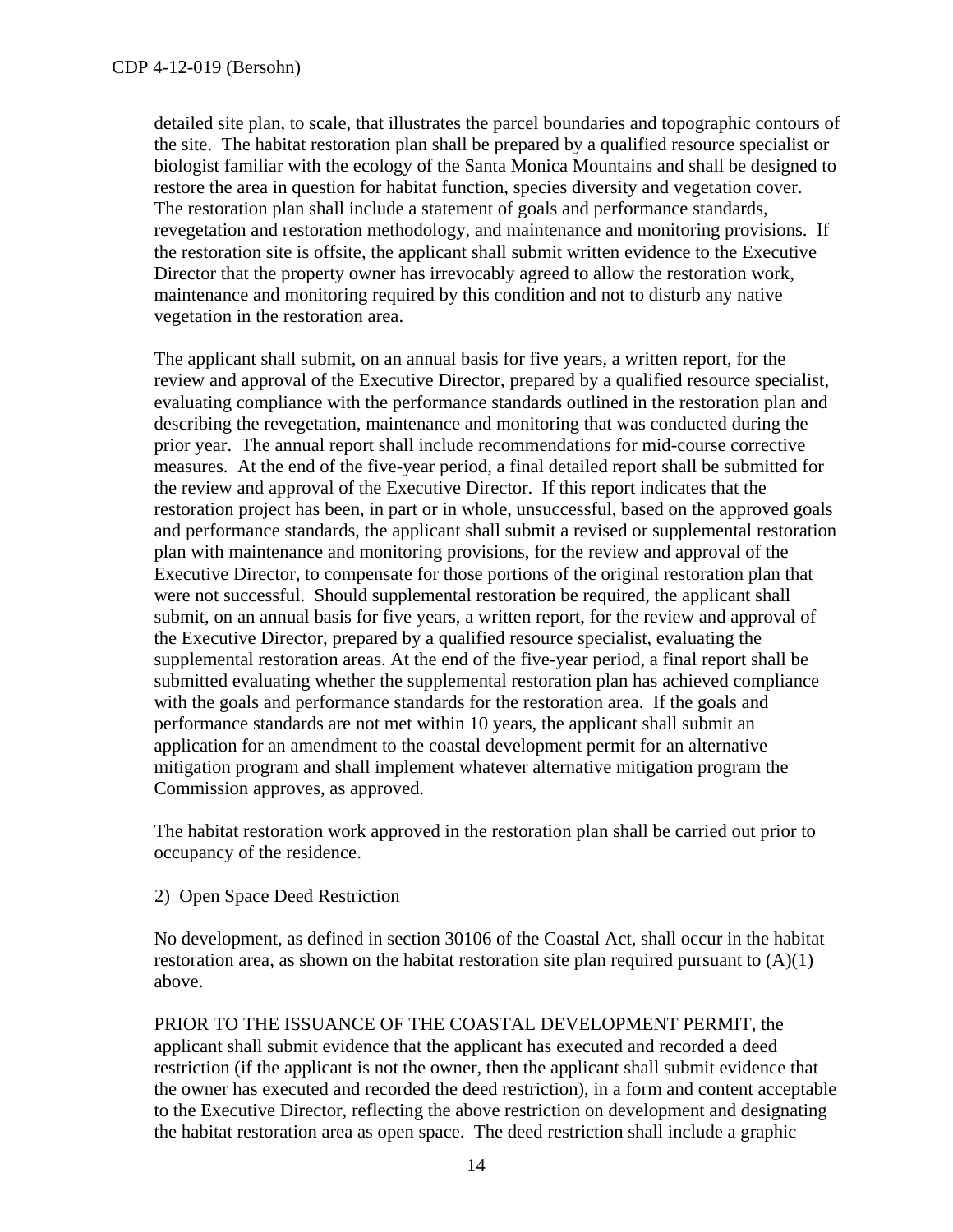depiction and narrative legal descriptions of both the parcel on which the restoration area lies and the open space area/habitat restoration area. The deed restriction shall run with the land, binding all successors and assigns, and shall be recorded free of prior liens that the Executive Director determines may affect the enforceability of the restriction. This deed restriction shall not be removed or changed without a Commission amendment to this coastal development permit.

#### 3) Performance Bond

PRIOR TO ISSUANCE OF THE COASTAL DEVELOPMENT PERMIT, the applicant shall post performance bonds to guarantee implementation of the restoration plan as follows: a) one equal to the value of the labor and materials; and b) one equal to the value of the maintenance and monitoring for a period of 5 years. Each performance bond shall be released upon satisfactory completion of items (a) and (b) above. If the applicant fails to either restore or maintain and monitor according to the approved plans, the Coastal Commission may collect the security and complete the work on the property.

#### **B. Habitat Conservation**

PRIOR TO ISSUANCE OF THE COASTAL DEVELOPMENT PERMIT, the applicant shall (or, if the applicant is not the owner of the habitat conservation site, then the owner of the habitat conservation site shall) execute and record an open space deed restriction in a form and content acceptable to the Executive Director, over the entirety of a legal parcel or parcels containing chaparral and/or coastal sage scrub ESHA. The chaparral and/or coastal sage scrub ESHA located on the mitigation parcel or parcels must be of equal or greater area than the ESHA area impacted by the proposed development, including the fuel modification/brush clearance areas. No development, as defined in section 30106 of the Coastal Act, shall occur on the mitigation parcel(s) and the parcel(s) shall be preserved as permanent open space. The deed restriction shall include a graphic depiction and narrative legal descriptions of the parcel or parcels. The deed restriction shall run with the land, binding all successors and assigns, and shall be recorded free of prior liens that the Executive Director determines may affect the enforceability of the restriction.

Prior to occupancy of the residence, the applicant shall submit evidence, for the review and approval of the Executive Director, that the recorded documents have been reflected in the Los Angeles County Tax Assessor Records.

If the mitigation parcel(s) is/are larger in size than the impacted habitat area, the excess acreage may be used to provide habitat impact mitigation for other development projects that impact like ESHA.

### **C. Habitat Impact Mitigation Fund**

PRIOR TO ISSUANCE OF THE COASTAL DEVELOPMENT PERMIT, the applicant shall submit evidence, for the review and approval of the Executive Director, that payment for compensatory mitigation has been provided to the Mountains Recreation and Conservation Authority to mitigate adverse impacts to chaparral and coastal sage scrub habitat ESHA. The payment shall be calculated as follows: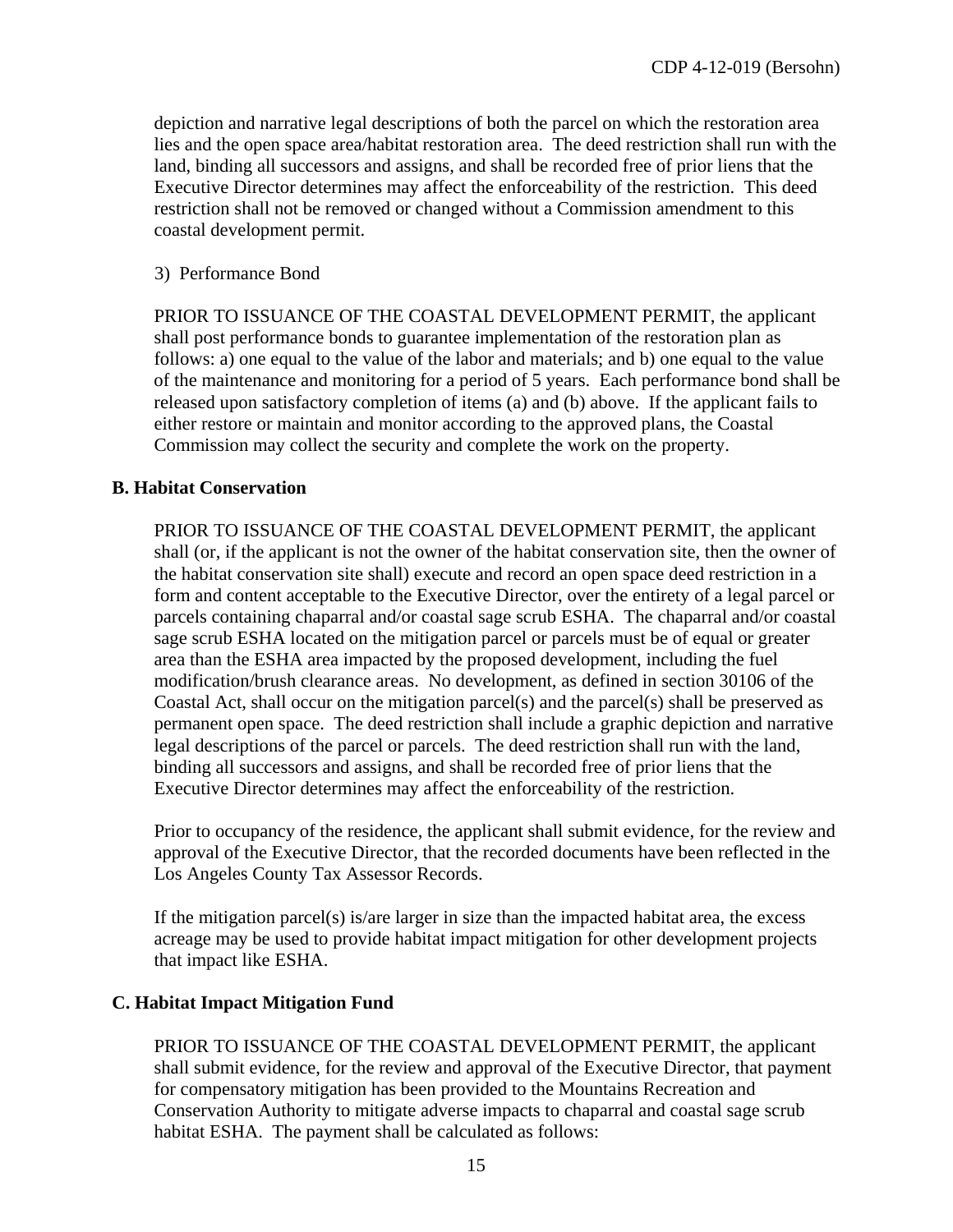#### **1. Development Area, Irrigated Fuel Modification Zones, Off-site Brush Clearance**

The payment for these areas shall be \$12,000 per acre within the development area, any required irrigated fuel modification zones, and required off-site brush clearance areas (assuming a 200-foot radius from all structures). The total acreage shall be based on the map delineating these areas required by this condition.

#### **2. Non-irrigated Fuel Modification Zones**

The payment for non-irrigated fuel modification areas (on-site) shall be \$3,000 per acre. The total acreage shall be based on the map delineating these areas required by this condition.

Prior to the payment for mitigation to the Mountains Recreation and Conservation Authority, the applicant shall submit, for the review and approval of the Executive Director, the calculation of the payment required to mitigate adverse impacts to chaparral and/or coastal sage scrub habitat ESHA, in accordance with this condition. After review and approval of the payment calculation, the payment shall be made to the Mountains Recreation and Conservation Authority's Coastal Habitat Impact Mitigation Fund for the acquisition, permanent preservation or restoration of habitat in the Santa Monica Mountains coastal zone, with priority given to the acquisition of or extinguishment of all development potential on properties containing environmentally sensitive habitat areas and properties adjacent to public parklands.. The payment may not be used to restore areas where development occurred in violation of the Coastal Act's permit requirements.

#### <span id="page-15-0"></span>**11. Open Space Conservation Easement**

A. No development, as defined in Section 30106 of the Coastal Act, grazing, or agricultural activities shall occur outside of the approved development area, within the portion of the property identified as the "open space conservation easement area", as generally shown in **Exhibit 7** except for:

- (1) Construction and (upon securing any necessary coastal development permit) maintenance of the access driveway and driveway gate, septic system, well, pump house with solar panel array, and two water tanks approved by the Commission in this coastal development permit and as generally shown on Exhibit 7.
- (2) Fuel modification required by the Los Angeles County Fire Department undertaken in accordance with the final approved fuel modification plan approved pursuant to **Special Condition 5, Landscaping and Fuel Modification Plans**, or other fuel modification plans required and approved by the Commission pursuant to a different CDP(s) issued by the Commission;
- (3) Drainage and polluted runoff control activities required and approved pursuant to: a. The drainage and runoff control plans approved pursuant to **Special Condition 3, Permanent Drainage and Runoff Control Plan,** of this permit; and
	- b. The landscaping and erosion control plans approved pursuant to **Special Condition 4, Interim Erosion Control & Construction Best Management Practices Plan, and Special Condition 5, Landscaping and Fuel Modification Plans,** of this permit;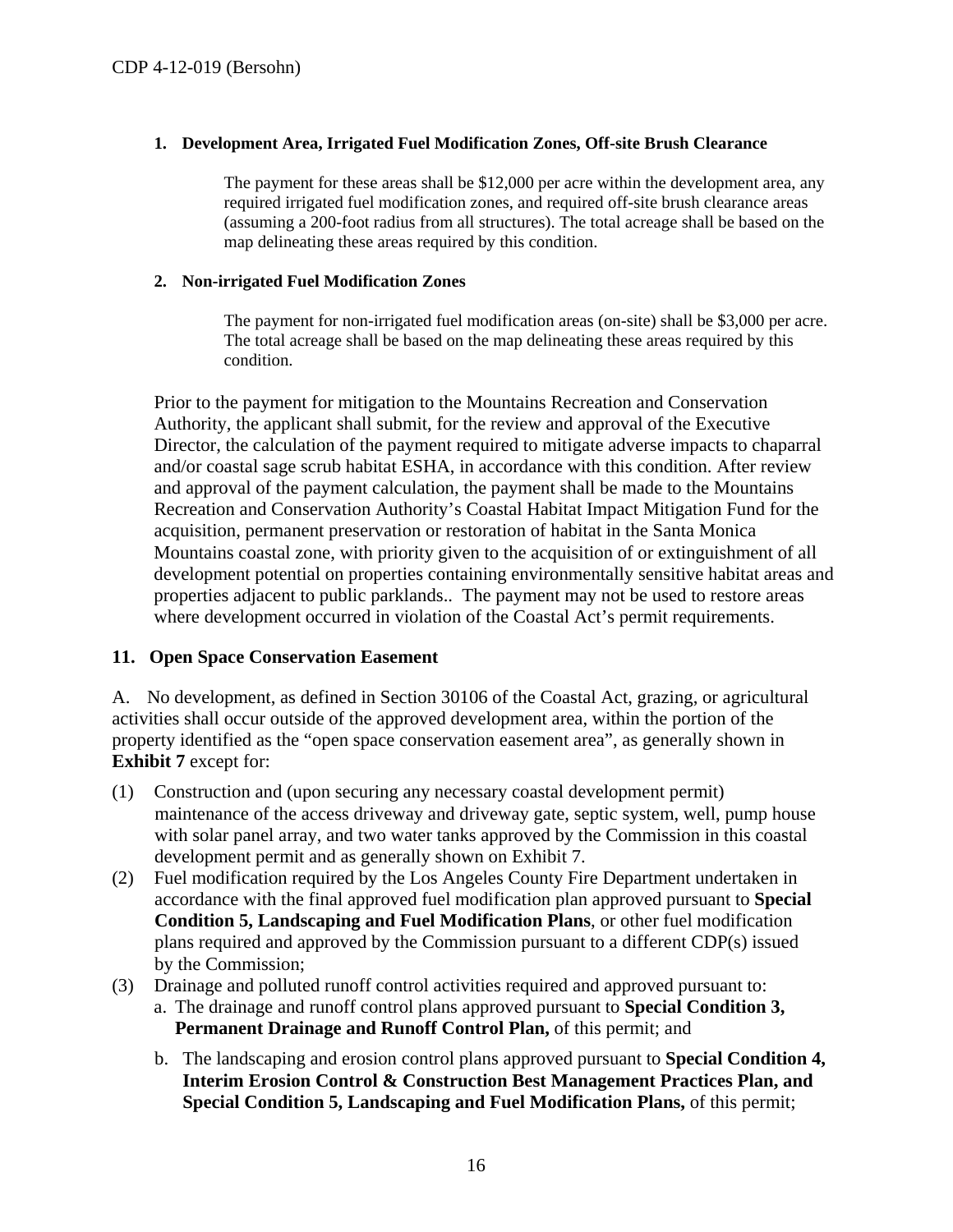- (4) Planting of native vegetation and other restoration activities, if approved by the Commission as an amendment to this coastal development permit or a new coastal development permit;
- (5) If approved by the Commission as an amendment to this coastal development permit or a new coastal development permit,
	- a. construction and maintenance of public hiking trails; and
	- b. construction and maintenance of roads, trails, and utilities consistent with existing easements.

B. PRIOR TO ISSUANCE OF THE COASTAL DEVELOPMENT PERMIT, the applicant shall execute and record a document in a form and content acceptable to the Executive Director, granting to the Mountains Recreation and Conservation Authority ("MRCA") on behalf of the people of the State of California an open space conservation easement over the "open space conservation easement area" described above, for the purpose of habitat protection. The recorded easement document shall include a formal legal description of the entire property; and a metes and bounds legal description and graphic depiction, prepared by a licensed surveyor, of the open space conservation easement area, as generally shown on **Exhibit 7**. The recorded document shall reflect that no development shall occur within the open space conservation easement area except as otherwise set forth in this permit condition. The grant of easement shall be recorded free of prior liens and encumbrances (other than existing easements for roads, trails, and utilities) that the Executive Director determines may affect the interest being conveyed, and shall run with the land in favor of the MRCA on behalf of the people of the State of California, binding all successors and assigns.

### <span id="page-16-0"></span>**12. Site Inspection**

- A. By acceptance of this permit, the applicant irrevocably authorizes, on behalf of the applicant and all successors-in-interest with respect to the subject property, Coastal Commission staff and its designated agents to enter onto the property to undertake site inspections for the purpose of monitoring compliance with the permit, including the special conditions set forth herein, and to document their findings (including, but not limited to, by taking notes, photographs, or video), subject to Commission staff providing 24 hours advanced notice to the contact person indicated pursuant to paragraph B prior to entering the property, unless there is an imminent threat to coastal resources, in which case such notice is not required. If two attempts to reach the contact person by telephone are unsuccessful, the requirement to provide 24 hour notice can be satisfied by voicemail, email, or facsimile sent 24 hours in advance or by a letter mailed three business days prior to the inspection. Consistent with this authorization, the applicant and his successors: (1) shall not interfere with such inspection/monitoring activities and (2) shall provide any documents requested by the Commission staff or its designated agents that are relevant to the determination of compliance with the terms of this permit.
- B. PRIOR TO ISSUANCE OF THE COASTAL DEVELOPMENT PERMIT, the applicant shall submit to Commission staff the email address and fax number, if available, and the address and phone number of a contact person authorized to receive the Commission's notice of the site inspections allowed by this special condition. The applicant is responsible for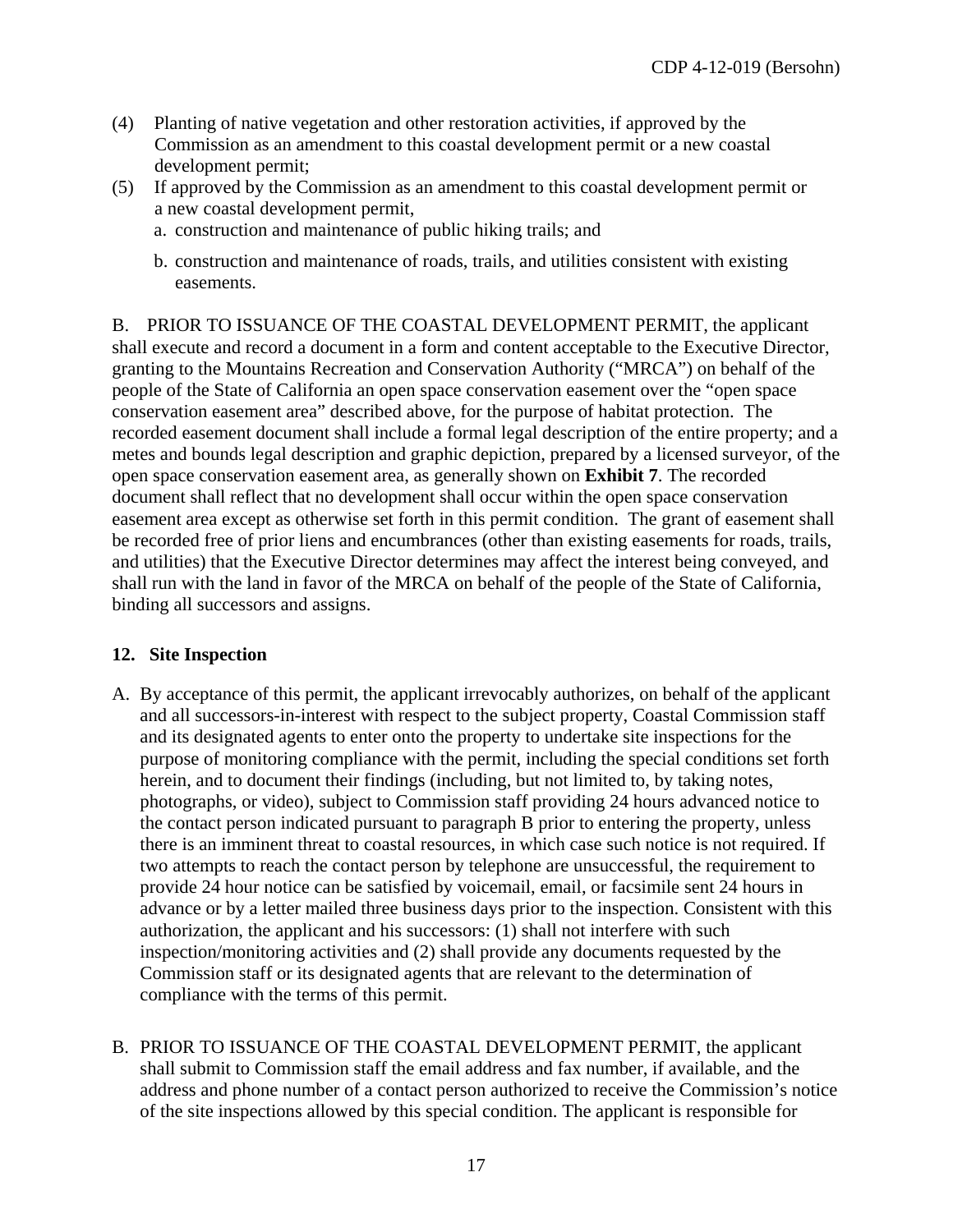updating this contact information, and the Commission is entitled to rely on the last contact information provided to it by the applicant.

### <span id="page-17-0"></span>**13. Removal of Natural Vegetation**

Removal of natural vegetation for the purpose of fuel modification within the 50 foot zone surrounding the proposed structure shall not commence until the local government has issued a building or grading permit for the development approved pursuant to this permit. Vegetation thinning within the 50-200 foot fuel modification zone shall not occur until commencement of construction of the structure approved pursuant to this permit.

### <span id="page-17-1"></span>**14. Removal of Excavated Material**

PRIOR TO ISSUANCE OF THE COASTAL DEVELOPMENT PERMIT, the applicant shall provide evidence to the Executive Director of the location of the disposal site for all excess excavated material from the site. If the disposal site is located in the Coastal Zone, the disposal site must have a valid coastal development permit for the disposal of fill material. If the disposal site does not have a coastal permit, such a permit will be required prior to the disposal of material.

### <span id="page-17-2"></span>**15. Oak Tree Protection**

To ensure that the oak trees located to the northwest of the proposed building site on the subject parcel are protected during construction activities, temporary protective barrier fencing shall be installed around the protected zones (5 feet beyond dripline or 15 feet from the trunk, whichever is greater) of all oak trees and retained during all construction operations. If required construction operations cannot feasibly be carried out in any location with the protective barrier fencing in place, then flagging shall be installed on trees to be protected. The permittee shall also follow the oak tree preservation recommendations that are enumerated in the Oak Tree Report referenced in the Substantive File Documents.

### <span id="page-17-3"></span>**16. Lot Combination**

- A. By acceptance of this permit, the applicant agrees, on behalf of himself and all successors and assigns with respect to the subject property, that: (1) All portions of the land currently known as APN 4456-037-055 (formerly described as APN 4456-037-015 and APN 4456- 037-016) shall henceforth be considered and treated as a single parcel of land for all purposes, including but not limited to sale, conveyance, lease, development, taxation or encumbrance; and (2) the single parcel so described shall not be divided.
- B. *Prior to issuance of the Coastal Development Permit*, the applicant shall execute and record a deed restriction against the entire property at issue, in a form acceptable to the Executive Director, reflecting the restrictions set forth above. To the extent that there is any argument that the areas identified by the separate assessor's parcel numbers listed above constitute separate parcels for Subdivision Map Act (SMA) purposes, this action shall function to recombine and unify those parcels for the purpose of the SMA. The deed restriction shall include a legal description and graphic depiction of the entire property at issue. The deed restriction shall run with the land, binding all successors and assigns, and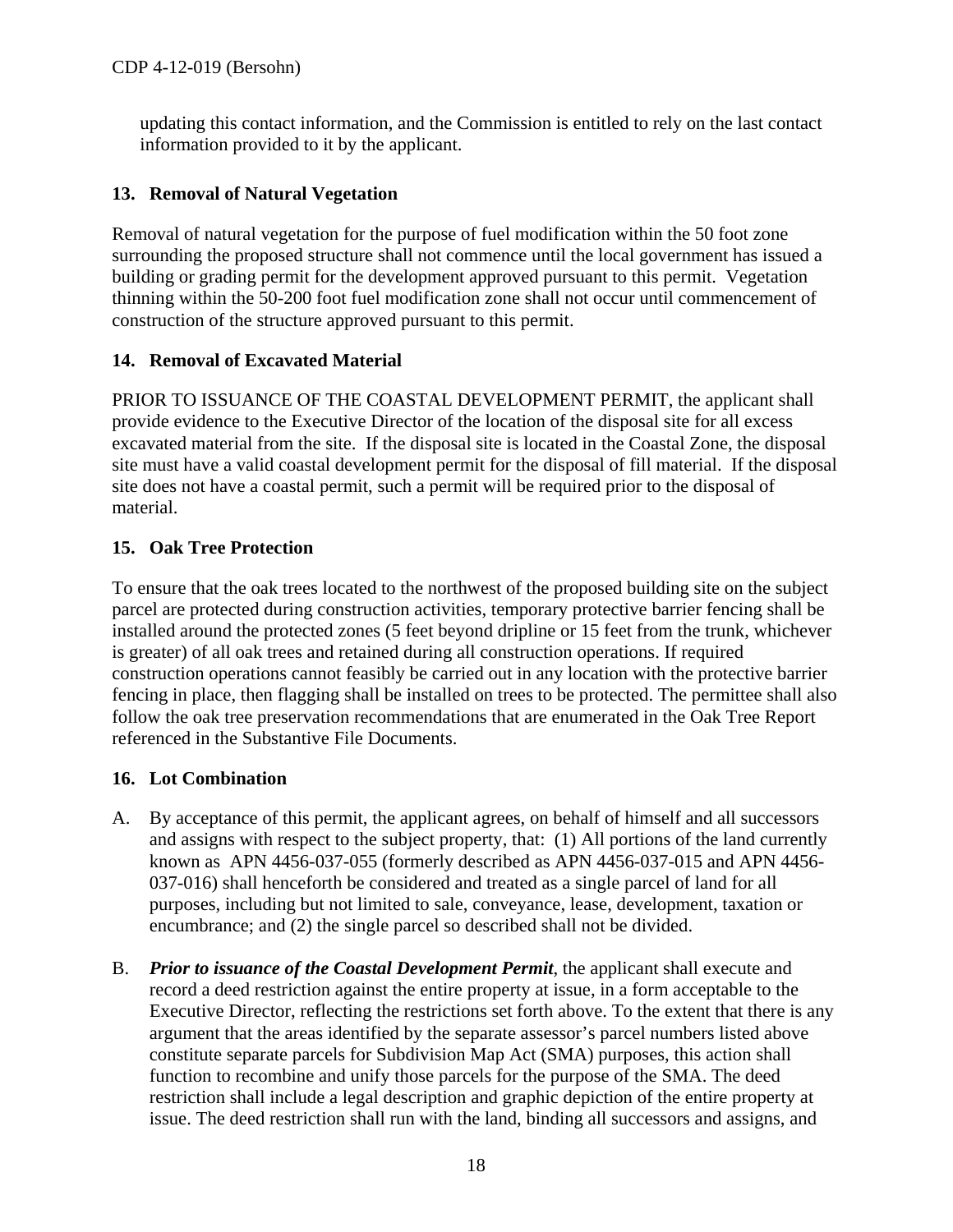shall be recorded free of prior liens that the Executive Director determines may affect the enforceability of the restriction.

### <span id="page-18-0"></span>**17. Removal of Temporary Construction Trailer**

With the acceptance of this coastal permit, the applicant agrees that the temporary construction trailer on the site shall be removed within two years of the issuance of this coastal development permit or within thirty (30) days of the applicant's receipt of the Certificate of Occupancy for the proposed residence from the County of Los Angeles, whichever is less, to a site located outside the Coastal Zone or a site with a valid coastal development permit for the installation of temporary trailers.

### <span id="page-18-1"></span>**18. Protection of Mariposa Lillies**

To ensure that the Catalina Mariposa Lilies (CNPS List 4.2 Plant) adjacent to the building pad area are not disturbed during construction activities, temporary protective barrier fencing shall be installed around the Lilies and retained during all construction operations.

## <span id="page-18-2"></span>**IV. FINDINGS AND DECLARATIONS**

The Commission hereby finds and declares:

### <span id="page-18-3"></span>**A. PROJECT DESCRIPTION AND BACKGROUND**

The applicant proposes to construct a 3,003 sq. ft. 26 ft. high single family residence, 800 sq. ft. under house carport and workshop, and a 150 sq. ft. metal and block pump house with well and solar array, two 5,000 gallon water tanks, approximately 450 ft. long driveway, retaining walls, septic system, outdoor patio, temporary construction trailer, 20 ft. wide driveway gate, and 2,418 cu. yds. of new grading (1,209 cu. yds. cut, 422 cu. yds. fill, and 767 cu. yds. export). The applicant is proposing to retain the northern portion of the site (formerly APN 4456-037-015) as undeveloped land.

The 32.82 acre site is located at 24810 Piuma Road in the Santa Monica Mountains, about 2.5 miles north of the City of Malibu, 1 mile east of Malibu Canyon Road, and about 6 miles south of Highway 101 in unincorporated Los Angeles County. (Exhibits 1-2) Piuma Road bisects the property, with the 6.52 acre portion of the site located to the south of Piuma Road and the 26.30 acre portion of the site located to the north of Piuma Road. The entire parcel owned by the applicant is 32.82 acres in size (the current APN is 4456-037-055, although the assessor's parcel map previously showed the property as two different parcels- APN 4456-037-016 (6.52 acres) and APN 4456-037-015 (26.30 acres) -further explained below). The adjacent property to the west is developed with a single family residence (24851 Piuma Road) and the adjacent property to the south is developed with a single family residence (24800 Piuma Road).

The proposed project site is located within a portion of the Malibu Canyon Significant watershed, at an elevation of approximately 1,600 to 1,700 feet above mean sea level. The general topography of the southern site, the proposed building location, is a ridgeline with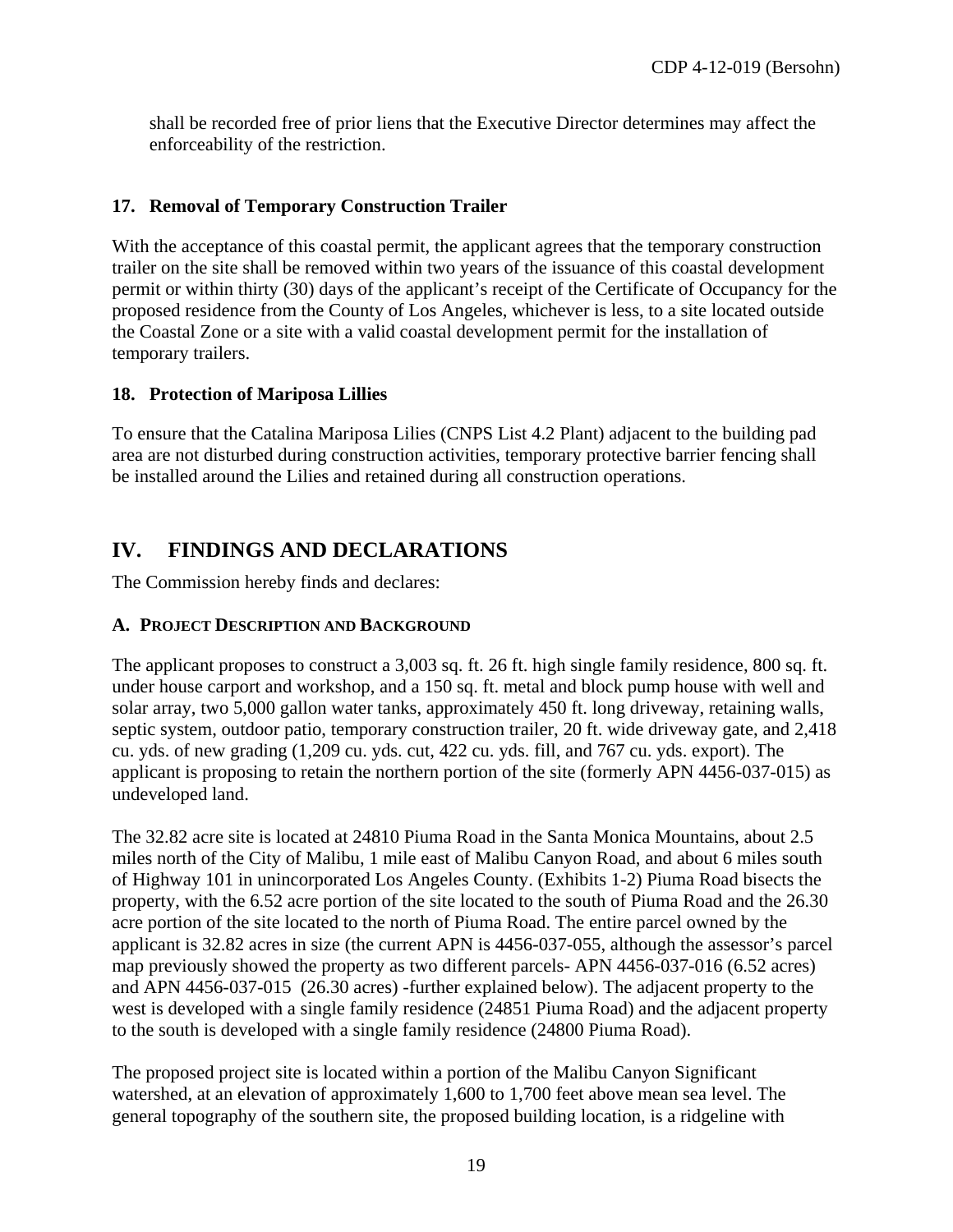moderate south and southwest facing slopes and steep erosional slopes occurring on the north and east boundaries of the site. Soils on the site are a sandy clay loam with eroded soils occurring on the steep, more northerly facing slopes. The topography of the northern portion of the site, not proposed to be developed, is mountainous with canyons and steep slopes.

A driveway presently exists on the south side of the building site on the southern portion of the property and appears to have been constructed prior to the effective date of the Coastal Act, January 1, 1977, according to review of historical aerial photographs. According to the applicant, the estimated amount of earthwork that took place for the existing dirt driveway constructed prior to the effective date of the Coastal Act consists of 828 cu. yds grading (414 cu. yds. cut, 256 cu. yds. fill, and 158 cu. yds. export). The applicant is proposing to use this existing driveway to access the building pad with additional improvements in order to meet the Los Angeles County Fire Department Access requirements.

The proposed development site is located in a scenic area and the development will be intermittently visible from various public viewing points, including Piuma Road and potentially State Park lands to the south and west of the project site. However, view impacts are reduced due to intervening mountainous topography in the area. No alternative siting or design options exist on the parcel in which the development would be significantly less visible from public viewing areas.

The applicant is not proposing to construct any development on the northern 26.20 acre portion of the site (formerly known as APN 4456-037-015). The entire property is designated as "Significant Watershed" in the Malibu/Santa Monica Mountains LUP. Additionally, from an analysis of current aerial photographs, the entire northern portion of the property (formerly known as APN 4456-037-015) contains contiguous, undisturbed native chaparral and sage scrub, also considered to be ESHA. Additionally, the southern portion of the site (formerly known as APN 4456-037-016), where the residence is proposed to be located, is also ESHA except for the existing pre-coastal access driveway. According to the biological assessment submitted by the applicant, the site contains coastal sage scrub, chaparral habitat, and oak woodland habitat.

### Parcel Legality

As evidence of lot legality, the applicant submitted an unconditional Certificate of Compliance No. 2867, Recorded as Document No. 81-298186, issued by the County of Los Angeles on March 24, 1981 for the property. Piuma Road crosses the property and the Los Angeles County Tax Assessor's Office had previously assigned two separate Assessor's Parcel Numbers (APN) for each of the two portions of the property on each side of the road, even though the property has been held as one lot. The 6.52 acre portion south of Piuma Road was formerly known as APN 4456-037-016 and the 26.30 acre portion north of Piuma Road was formerly known as APN 4456-037-015, although now the entire 32.82 acre parcel is currently known as APN 4456- 037-055. The Certificate of Compliance indicates that the entire parcel was created in compliance with the laws in effect at the time of creation*.* Additionally, Leonard Erlanger from the Los Angeles County Department of Regional Planning confirmed that there was no violation found in the creation of the subject parcel on August 15, 1966, of either the State Subdivision Map Act or the Los Angeles County Subdivision Ordinance; therefore, the parcel is legal. The applicant has included the entire 32.82 acre property as part of the application and only proposes to build on the southern part of the property to the south of Piuma Road.. Special Condition 16 of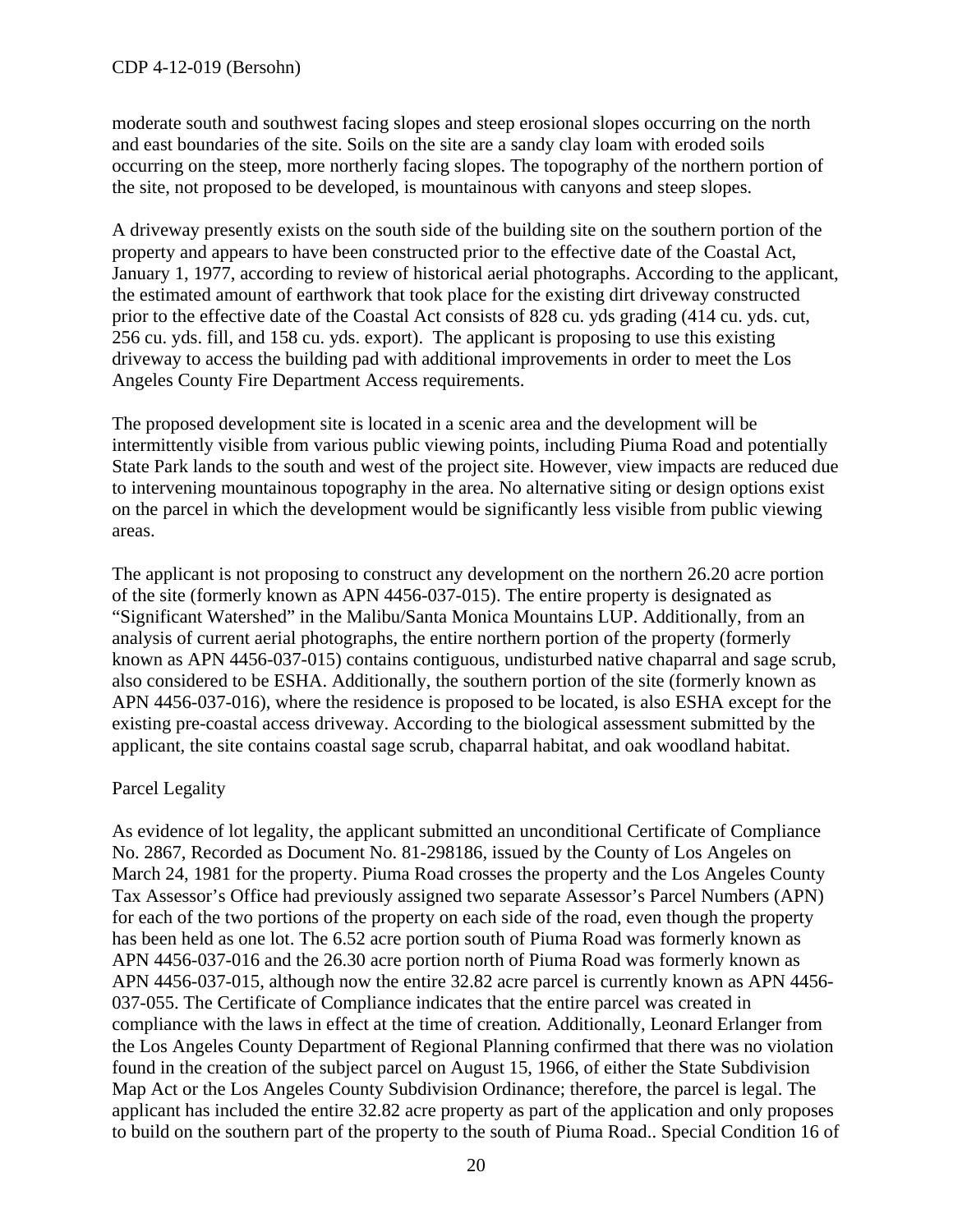this CDP will require the applicant to record a deed restriction across the entire 32.82 lot to reflect that the entire 32.82 acres is one parcel in order to ensure that the potential impacts to coastal resources from a future split of the parcel are avoided.

### <span id="page-20-0"></span>**B. PAST COMMISSION ACTION**

In February 2009, the Commission approved Coastal Development Permit (CDP) No. 4-07-132 (Bersohn.) for construction of a 3,003 sq. ft., 26 ft. high single family residence, 720 sq. ft. under house carport and workshop, 150 sq. ft. pump house with well and solar array, 2 water tanks, driveway, septic system, outdoor patio, temporary construction trailer, 20 ft. wide driveway gate, and 1,625 cu. yds. of grading (1,279 cu. yds. cut and 346 cu. yds. fill). Conditions of approval included plans conforming to geotechnical engineer's recommendations, assumption of risk, waiver of liability and indemnity, permanent drainage and polluted runoff control plan, interim erosion control plans and construction responsibilities, landscaping and fuel modification plans, structural appearance, lighting restriction, future development restriction, deed restriction, habitat impact mitigation, open space conservation easement, site inspection, removal of natural vegetation, oak tree protection, lot combination, removal of temporary construction trailer, removal of excavated material, protection of mariposa lilies, and revised plans

In June 2011, the Commission approved an immaterial amendment CDP No. 4-07-132-A1, which included modifications to shift the footprint of the residence (17 ft. to the south and 18 feet to the west), increase the height of residence from finished grade by 2 feet (structural building height will remain the same), modify the retaining wall lengths and heights, adjust the configuration of hammerhead turnaround, and increase the grading amount for the residence and pad to 2,418 cu. yds. (1,209 cu. yds. cut, 442 cu. yds. fill, and 767 cu. yds. export). Changes to the grading were due to the fact that 933 cu. yds. of export was erroneously omitted from the approved project description (resulting in 2,558 cu. yds. of previously approved grading) and grading amounts for the driveway were not included in the originally approved project (for approval of an additional 414 cu. yds cut and 256 cu. yds. fill for the amended project). However, the permit expired and the applicant has submitted the subject application for the same project as previously approved pursuant to CDP No. 4-07-132-A1.

### <span id="page-20-1"></span>**C. HAZARDS AND GEOLOGIC STABILITY**

Section 30253 of the Coastal Act states, in pertinent part, that new development shall:

- *(1) Minimize risks to life and property in areas of high geologic, flood, and fire hazard.*
- *(2) Assure stability and structural integrity, and neither create nor contribute significantly to erosion, instability, or destruction of the site or surrounding area or in any way require the construction of protective devices that would substantially alter natural landforms along bluffs and cliffs.*

The proposed development is located in the Malibu/Santa Monica Mountains area, an area historically subject to significant natural hazards including, but not limited to, landslides, erosion, flooding and wild fire. The submitted geology, geotechnical, and/or soils reports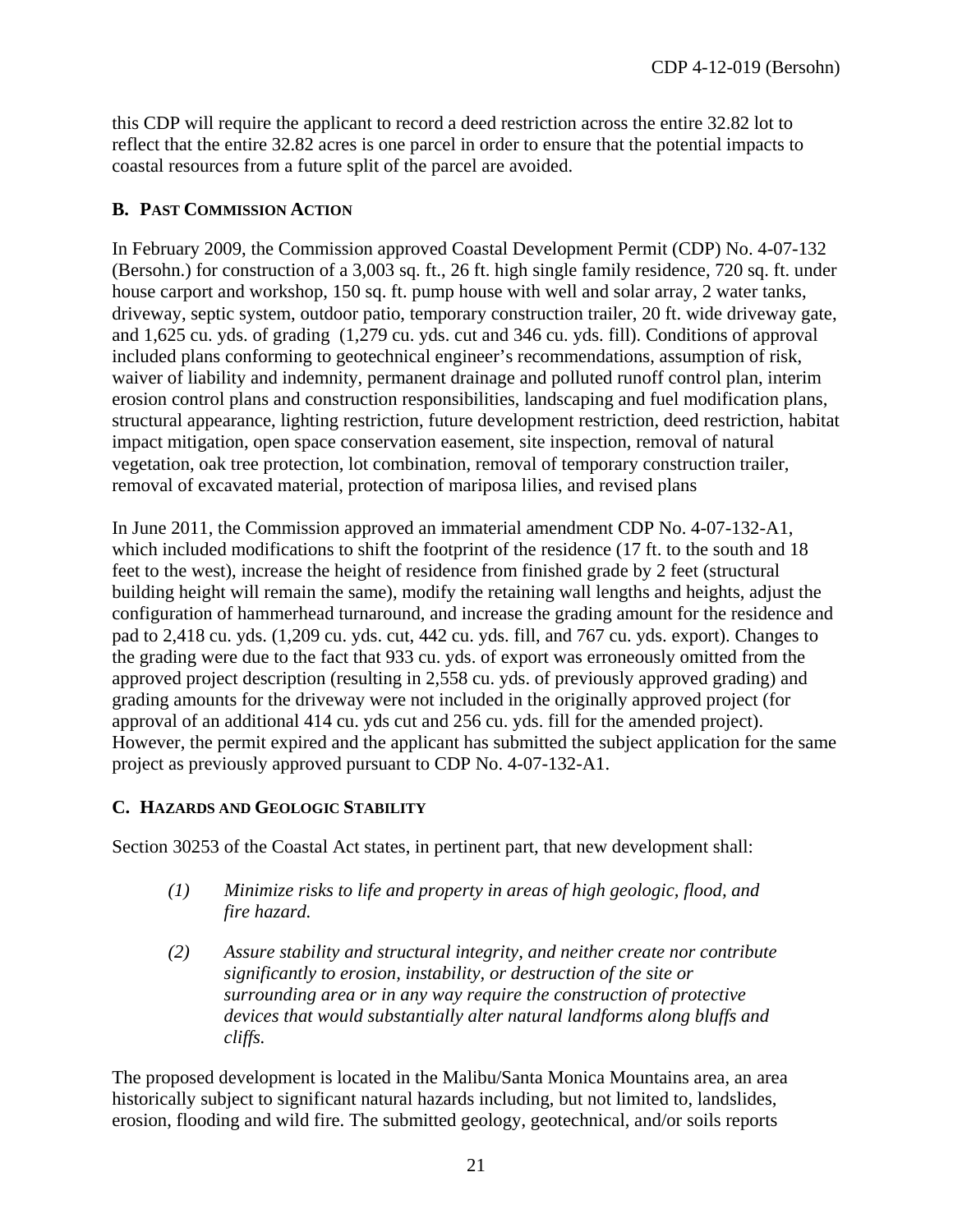referenced as Substantive File Documents conclude that the project site is suitable for the proposed project based on the evaluation of the site's geology in relation to the proposed development. The reports contain recommendations to be incorporated into the project plans to ensure the stability and geologic safety of the proposed project, the project site, and the adjacent properties. To ensure stability and structural integrity and to protect the site and the surrounding sites, the Commission requires the applicant to comply with the recommendations contained in the applicable reports, to incorporate those recommendations into all final design and construction plans, and to obtain the geotechnical consultant's approval of those plans prior to the commencement of construction.

Additionally, to minimize erosion and ensure stability of the project site, the project must include adequate drainage and erosion control measures. In order to achieve these goals, the Commission requires the applicant to submit drainage and interim erosion control plans certified by the geotechnical engineer.

Further, the Commission finds that, for the project to ensure stability and avoid contributing significantly to erosion, all slopes and disturbed areas of the subject site must be landscaped, primarily with native plants, to stabilize disturbed soils and reduce erosion resulting from the development.

Although the conditions described above render the project sufficiently stable to satisfy the requirements of Section 30253, no project is wholly without risks. Due to the fact that the proposed project is located in an area subject to an extraordinary potential for damage or destruction from natural hazards, including wildfire and erosion, those risks remain substantial here. If the applicant nevertheless chooses to proceed with the project, the Commission requires the applicant to assume the liability from these associated risks. Through the assumption of risk condition, the applicant acknowledges the nature of the fire and/or geologic hazard that exists on the site and that may affect the safety of the proposed development.

The following special conditions are required, as determined in the findings above, to assure the project's consistency with Section 30253 of the Coastal Act and as a response to the risks associated with the project:

Special Condition 1: Plans Conforming to Geotechnical Engineer's Recommendations Special Condition 2: Assumption of Risk, Waiver of Liability and Indemnity Special Condition 3: Permanent Drainage and Polluted Runoff Control Plans Special Condition 5: Landscaping and Erosion Control Plans

For the reasons set forth above, the Commission finds that, as conditioned, the proposed project is consistent with Section 30253 of the Coastal Act.

### <span id="page-21-0"></span>**D. WATER QUALITY**

Section 30231 of the Coastal Act states that:

*The biological productivity and the quality of coastal waters, streams, wetlands, estuaries, and lakes appropriate to maintain optimum populations of marine organisms and for the protection of human health shall be maintained and, where*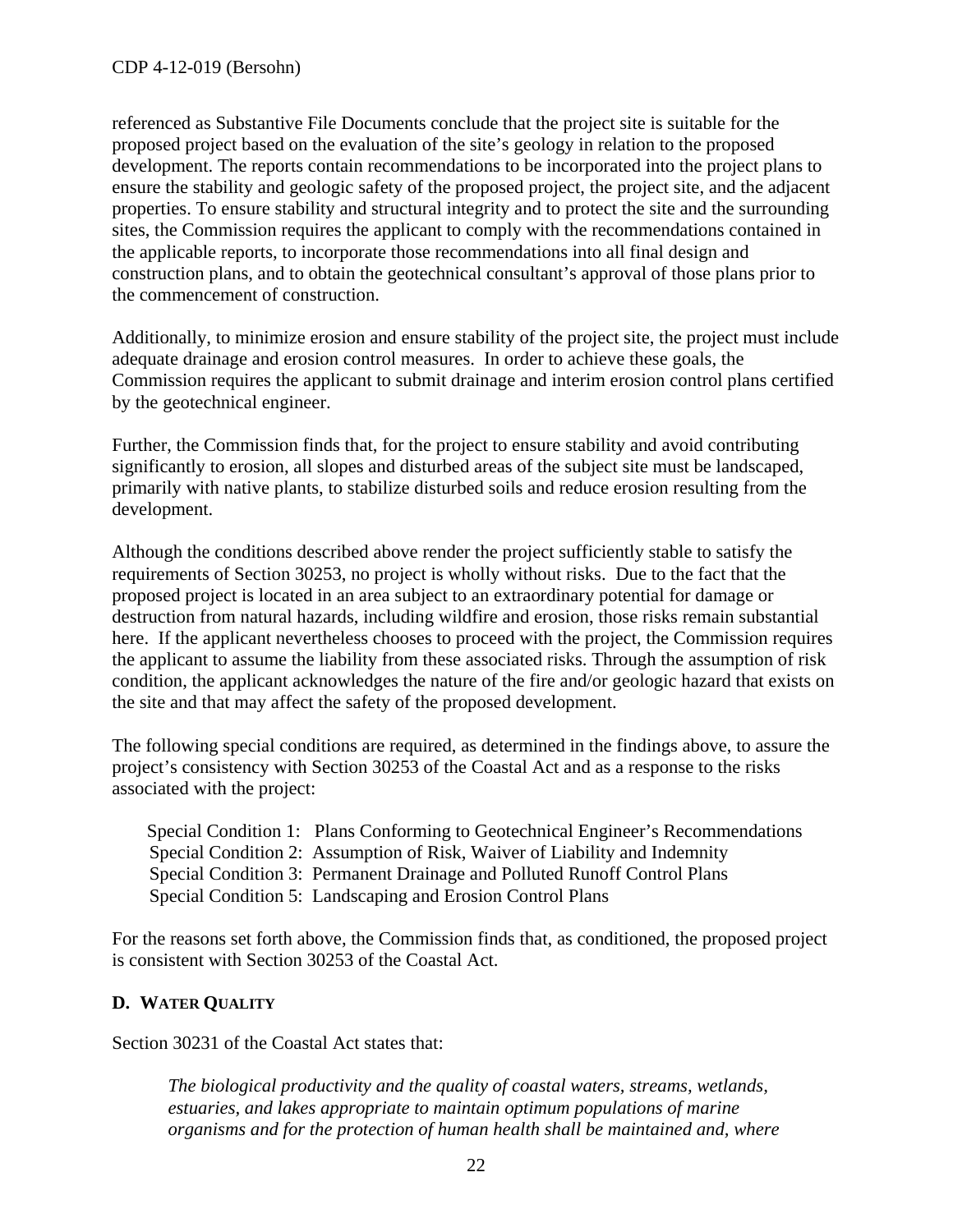*feasible, restored through, among other means, minimizing adverse effects of waste water discharges and entrainment, controlling runoff, preventing depletion of ground water supplies and substantial interference with surface water flow, encouraging waste water reclamation, maintaining natural vegetation buffer areas that protect riparian habitats, minimizing alteration of natural streams.* 

The Commission recognizes that new development in the Santa Monica Mountains has the potential to adversely impact coastal water quality and aquatic resources because changes such as the removal of native vegetation, the increase in impervious surfaces, and the introduction of new residential uses cause increases in runoff, erosion, and sedimentation, reductions in groundwater recharge and the introduction of pollutants such as petroleum, cleaning products, pesticides, and other pollutants, as well as effluent from septic systems.

The proposed development will result in an increase in impervious surfaces, which leads to an increase in the volume and velocity of stormwater runoff that can be expected to leave the site and eventually be discharged to coastal waters, including streams, wetlands, and estuaries. The pollutants commonly found in runoff associated with residential use can reduce the biological productivity and the quality of such waters and thereby reduce optimum populations of marine organisms and have adverse impacts on human health.

Therefore, in order to minimize the potential for such adverse impacts to water quality and aquatic resources resulting from runoff both during construction and in the post-development stage, the Commission requires the incorporation of Best Management Practices designed to control the volume, velocity and pollutant load of stormwater and dry weather flows leaving the developed site, including: 1) site design, source control and/or treatment control measures; 2) implementing erosion sediment control measures during construction and post construction; and 3) revegetating all graded and disturbed areas with primarily native landscaping.

Additionally, the applicant's geologic consultants have concluded that the site is suitable for the proposed septic system and that there would be no adverse impact to the site or surrounding areas from the use of a septic system. The County of Los Angeles Environmental Health Department has given in-concept approval of the proposed septic system, indicating that it meets the plumbing code requirements. The Commission has found that conformance with the provisions of the plumbing code is protective of water resources.

The following special conditions are required, as determined in the findings above, to assure the project's consistency with Section 30231 of the Coastal Act:

Special Condition 3: Permanent Drainage and Polluted Runoff Control Plans Special Condition 4: Interim Erosion Control Plans and Construction Responsibilities Special Condition 5: Landscaping and Erosion Control Plans Special Condition 13: Removal of Native Vegetation Special Condition 14: Removal of Excavated Material

Therefore, the Commission finds that the proposed project, as conditioned, is consistent with Section 30231 of the Coastal Act.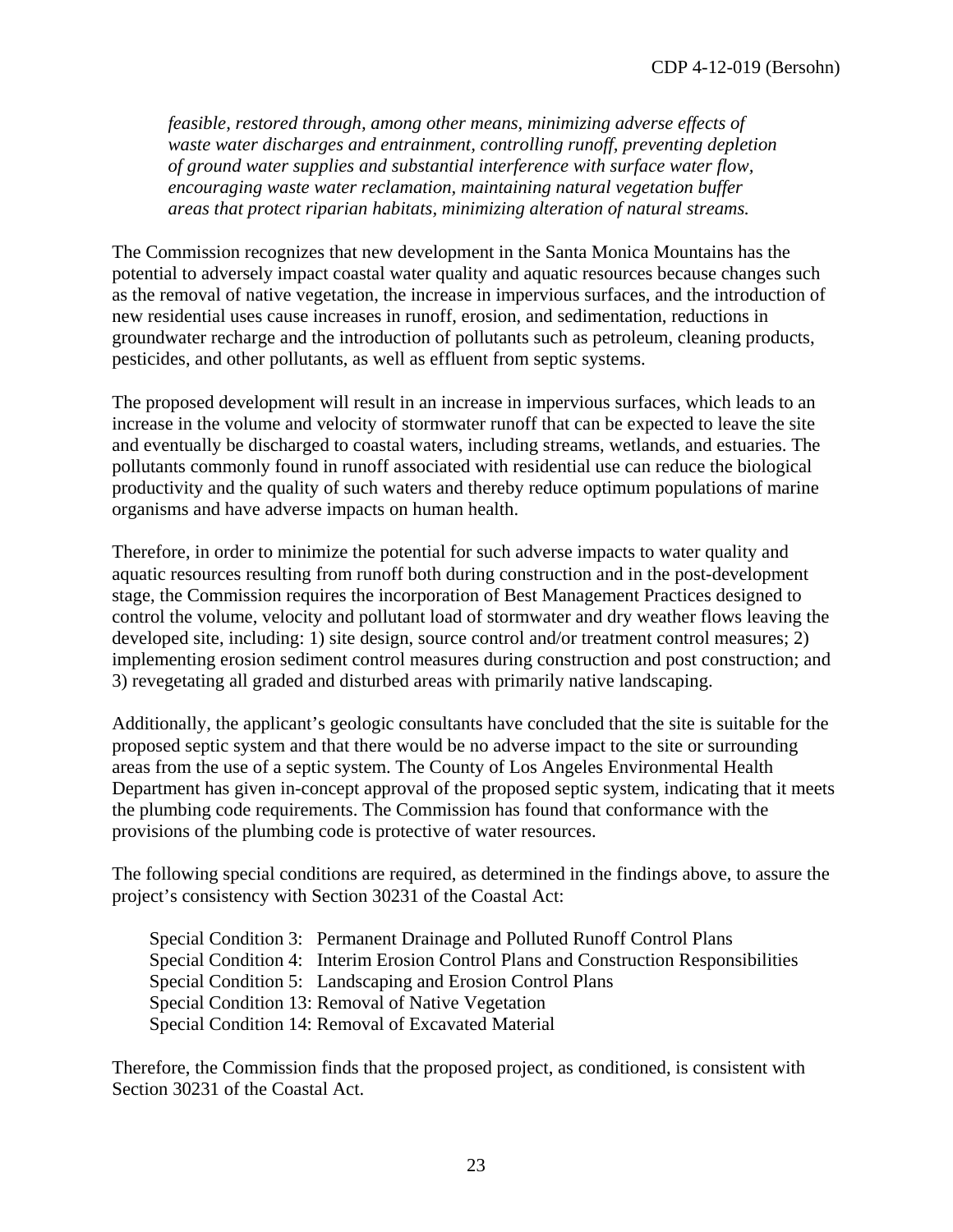### <span id="page-23-0"></span>**E. ENVIRONMENTALLY SENSITIVE HABITAT**

Section 30240 of the Coastal Act protects environmentally sensitive habitat areas (ESHA) by restricting development in and adjacent to ESHA. Section 30240 states:

- *(a) Environmentally sensitive habitat areas shall be protected against any significant disruption of habitat values, and only uses dependent on such resources shall be allowed within such areas.*
- *(b) Development in areas adjacent to environmentally sensitive habitat areas and parks and recreation areas shall be sited and designed to prevent impacts which would significantly degrade such areas, and shall be compatible with the continuance of such habitat areas.*

Section 30107.5 of the Coastal Act, defines an environmentally sensitive area as:

*"Environmentally sensitive area" means any area in which plant or animal life or their habitats are either rare or especially valuable because of their special nature or role in an ecosystem and which could be easily disturbed or degraded by human activities and developments.* 

In addition, the Malibu/Santa Monica Mountains LUP provides policy guidance regarding the protection of environmentally sensitive habitats. The Coastal Commission has applied the following relevant policies as guidance in the review of development proposals in the Santa Monica Mountains.

- *P57 Designate the following areas as Environmentally Sensitive Habitat Areas (ESHAs): (a) those shown on the Sensitive Environmental Resources Map (Figure 6), and (b) any undesignated areas which meet the criteria and which are identified through the biotic review process or other means, including those oak woodlands and other areas identified by the Department of Fish and Game as being appropriate for ESHA designation.*
- *P63 Uses shall be permitted in ESHAs, DSRs, Significant Watersheds, and Significant Oak Woodlands, and Wildlife Corridors in accordance with Table l and all other policies of this LCP.*
- *P68 Environmentally sensitive habitat areas (ESHAs) shall be protected against significant disruption of habitat values, and only uses dependent on such resources shall be allowed within such areas. Residential use shall not be considered a resource dependent use.*
- *P69 Development in areas adjacent to environmentally sensitive habitat areas (ESHAs) shall be subject to the review of the Environmental Review Board, shall be sited and designed to prevent impacts which would significantly degrade such areas, and shall be compatible with the continuance of such habitat areas.*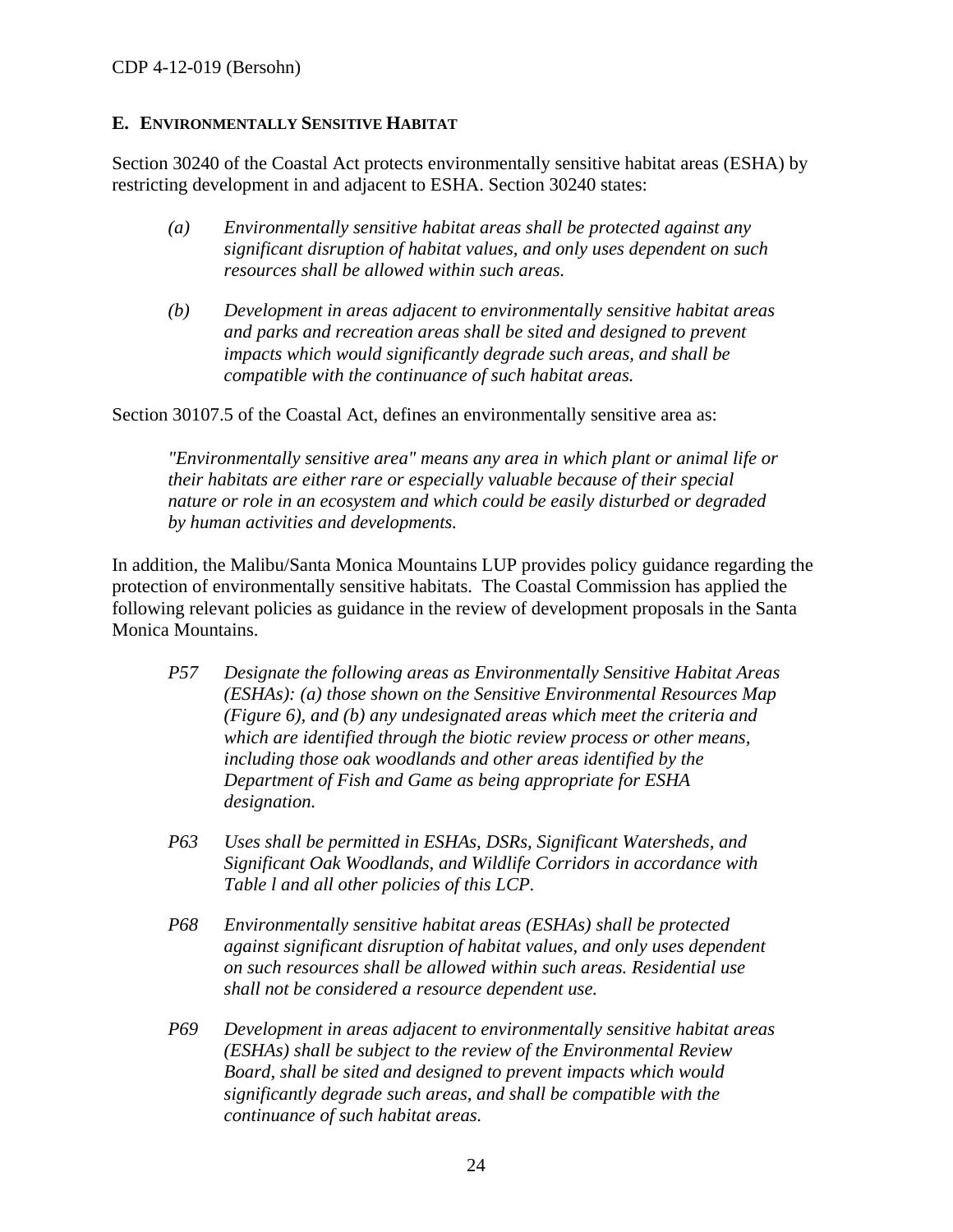- *P72 Open space or conservation easements or equivalent measures may be required in order to protect undisturbed watershed cover and riparian areas located on parcels proposed for development. Where new development is proposed adjacent to Environmentally Sensitive Habitat Areas, open space or conservation easements shall be required in order to protect resources within the ESHA.*
- *P74 New development shall be located as close as feasible to existing roadways, services, and existing development to minimize the effects on sensitive environmental resources.*
- *P82 Grading shall be minimized for all new development to ensure the potential negative effects of runoff and erosion on these resources are minimized.*
- *P84 In disturbed areas, landscape plans shall balance long-term stability and minimization of fuel load. For instance, a combination of taller, deeprooted plants and low-growing ground covers to reduce heat output may be used. Within ESHAs and Significant Watersheds, native plant species shall be used, consistent with fire safety requirements.*

#### **1. Project Description and Site Specific Biological Resource Information**

The 32.82 acre site is located about 2.5 miles north of the City of Malibu, 1 mile east of Malibu Canyon Road, and about 6 miles south of Highway 101. The proposed project site is located within a portion of the Malibu Canyon Significant watershed, at an elevation of approximately 1,600 to 1,700 feet above mean sea level. The general topography of the southern site, where the residence is proposed to be located, is a ridgeline with moderate south and southwest facing slopes and steep erosional slopes occurring on the north and east boundaries of the site. Soils on the site are a sandy clay loam with eroded soils occurring on the steep, more northerly facing slopes. The topography of the northern portion of the site, not proposed to be developed, is mountainous with canyons and steep slopes.

The applicant submitted the Biological Assessment, listed in the Substantive File Documents, which addresses the habitats present on the project site. The report identifies several vegetation/habitat communities on the project site. According to the report, the dominant plants observed in Mixed Sage Scrub vegetation found on the site include: California sagebrush (*Artemisia californica*), black sage (*Salvia mellifera*), purple sage (*Salvia leucophylla*), laurel sumac (*Malosma laurina*), and giant wild-rye (*Leymus condensatus*). In addition, the following species were also observed in this community, including California walnut (*Juglans californica* ssp. *californica*), white sage (*Salvia apiana*), ashy-leaf buckwheat (*Eriogonum cinereum*), and saw-tooth goldenbush (*Hazardia squarrosa* var. *grindelioides*). The report also identified Coastal Sage Chaparral Scrub along the north and east boundaries of the site, where the dominant plants include: black sage, California sagebrush, greenbark ceanothus (*Ceanothus spinosus*), and mountain mahogany (*Cercocarpus betuloides*) and where lower concentrations of species observed include: toyon (*Heteromeles arbutifolia*), scrub oak (*Quercus berberidifolia*), and blue elderberry (*Sambucus mexicana*). Twenty ordinance size oaks, protected by the County of Los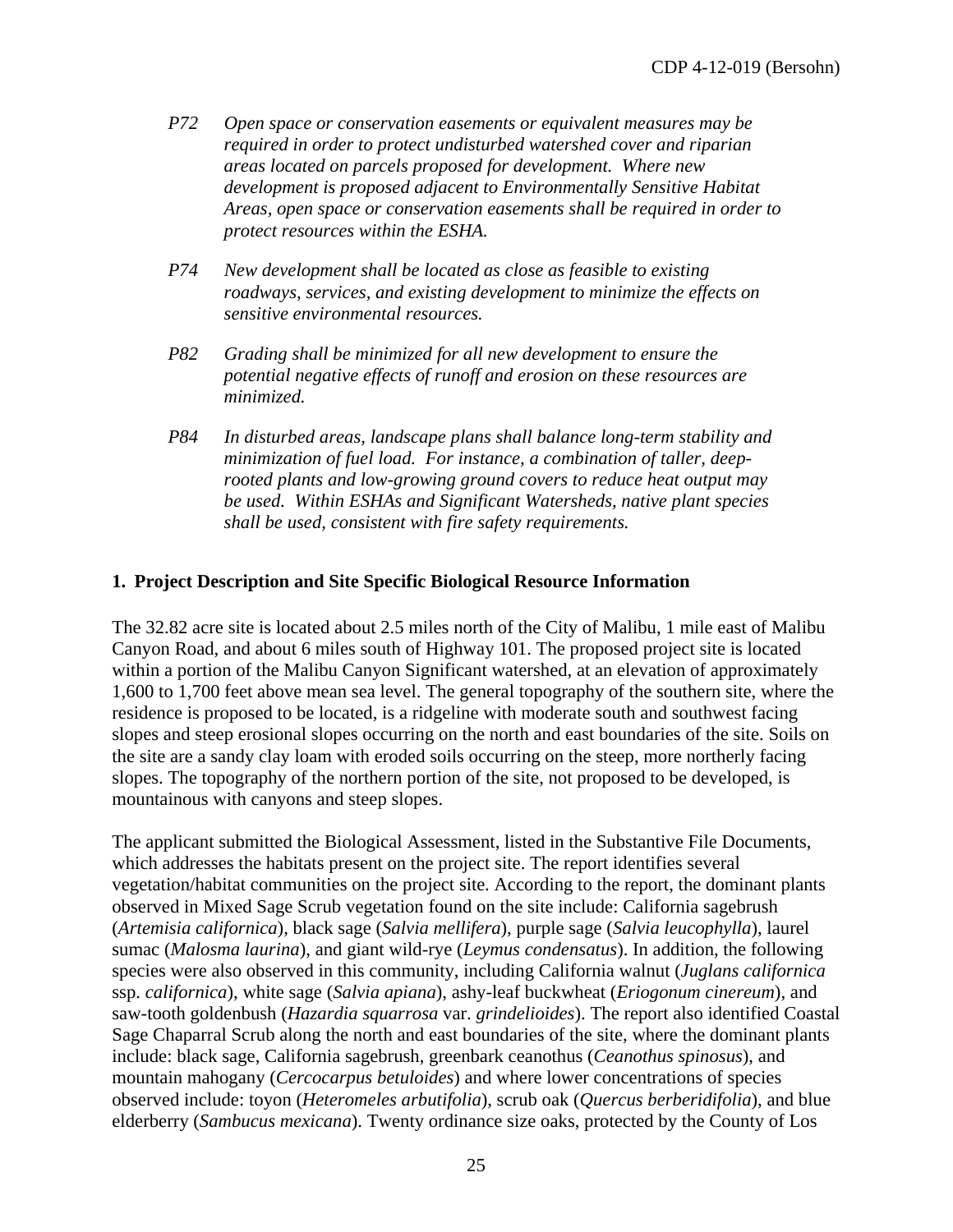#### CDP 4-12-019 (Bersohn)

Angeles Oak Tree Protection Ordinance, occur in these woodlands. Additionally, two California Walnut Woodland areas occur on the site and non-native grassland is also found on the site. Coast Live Oak Woodlands are located on the north and east boundaries of the site. The report states that these woodlands are dominated solely by coast live oak (Quercus agrifolia) and other chaparral species such as greenbark ceanothus and mountain mahogany.

A map of the habitats on the site was also prepared by the biological consultant. The map indicates that approximately 11 Catalina mariposa lilies exist in two locations on the project site. The Catalina mariposa lily (*Calochortus catalinae*) is ranked on the California Native Plant Society List 4.2. The plants in this category are not rare, but they are of limited distribution or infrequent throughout a broader area in California, and their vulnerability or susceptibility to threat appears relatively low at this time. The locations of the surveyed lilies are outside of the immediate development area; however, to ensure that the Catalina Mariposa Lilies (CNPS List 4.2 Plant) adjacent to the building pad area are not disturbed during construction activities, temporary protective barrier fencing is required to be installed around the Lilies and retained during all construction operations.

The project site is undisturbed, except for a driveway that was constructed prior to the effective date of the Coastal Act, January 1, 1977, and comprised of coastal sage scrub, chaparral and oak woodland habitat areas. While there is scattered residential development in the area and more intense residential development in the small lot subdivision of Monte Nido north of the project site, there is undisturbed, contiguous coastal sage scrub, chaparral habitat, and oak woodland habitat directly to the north, east, and west of the site.

According to public information, the applicant purchased the subject parcel in 2005 for \$670,000. The parcel was designated in the Los Angeles County Land Use Plan for residential use. Two land use designations apply to the property which are: Mountain Land, that allows residential development at a maximum density of 1 dwelling unit per 20 acres of land and Rural Land I, that allows 1 unit per 10 acres. The entire parcel is 32.82 acres in size (currently known as APN 4456-037-055, but formerly described as APN 4456-037-015 and APN 4456-037-016). A single family residence is located on the adjacent property to the north/west and a single family residence is located on the adjacent property to the south. Public parkland has been acquired in this general vicinity, the Santa Monica Mountains National Recreation Area, but there is no parkland or public open space directly adjacent to the project site. There is currently no offer to purchase the property from any public park agency.

The project has been designed to use the existing pre-Coastal access driveway and to cluster all structures near the disturbed driveway. Any alternative location on the site would likely include the removal of more native vegetation. Not including the area of the driveway or turnaround, the proposed development area is estimated by the applicant to measure 5,342 square feet. The applicant's approved fuel modification plan (approved by the Los Angeles County Fire Department) shows the use of the standard three zones of vegetation modification. Zones "A" (setback zone) and "B" (irrigation zone) are shown extending in a radius of approximately 100 feet from the proposed structures. A "C" Zone (thinning zone) is provided for a distance of 100 feet beyond the "A" and "B" zones.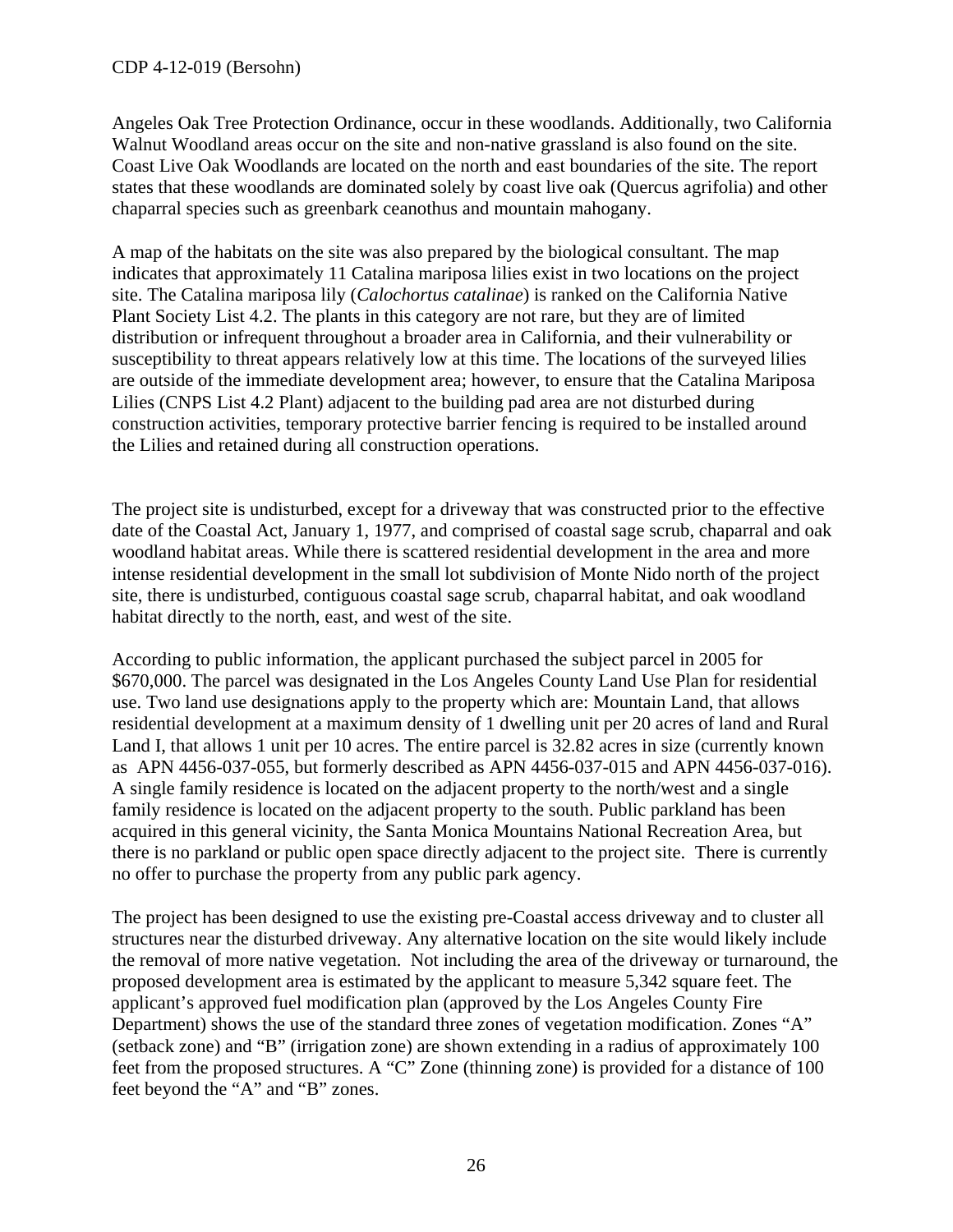### **2. ESHA Designation on the Project Site**

 $\overline{a}$ 

Pursuant to Section 30107.5, in order to determine whether an area constitutes an ESHA, and is therefore subject to the protections of Section 30240, the Commission must answer three questions:

1) Is there a rare species or habitat in the subject area?

2) Is there an especially valuable species or habitat in the area, which is determined based on:

a) whether any species or habitat that is present has a special nature, OR

b) whether any species or habitat that is present has a special role in the ecosystem;

3) Is any habitat or species that has met either test 1 or test 2 (i.e., that is rare or especially valuable) easily disturbed or degraded by human activities and developments?

If the answers to questions one or two and question three are "yes", the area is ESHA.

The project site is located within the Mediterranean Ecosystem of the Santa Monica Mountains. The Coastal Commission has found that the Mediterranean Ecosystem in the Santa Mountains is rare, and valuable because of its relatively pristine character, physical complexity, and resultant biological diversity. Large, contiguous, relatively pristine areas of native habitats, such as coastal sage scrub, chaparral, oak woodland, and riparian woodland have many special roles in the Mediterranean Ecosystem, including the provision of critical linkages between riparian corridors, the provision of essential habitat for species that require several habitat types during the course of their life histories, the provision of essential habitat for local endemics, the support of rare species, and the reduction of erosion, thereby protecting the water quality of coastal streams. Additional discussion of the special roles of these habitats in the Santa Monica Mountains ecosystem are discussed in the March 25, 2003 memorandum prepared by the Commission's Ecologist, Dr. John Dixon<sup>[1](#page-3-1)</sup> (hereinafter "Dr. Dixon Memorandum"), which is incorporated as if set forth in full herein.

Unfortunately, the native habitats of the Santa Monica Mountains, such as coastal sage scrub, chaparral, oak woodland and riparian woodlands are easily disturbed by human activities. As discussed in the Dr. Dixon Memorandum, development has many well-documented deleterious effects on natural communities of this sort. These environmental impacts may be both direct and indirect and include, but certainly are not limited to, the effects of increased fire frequency, of fuel modification, including vegetation clearance, of introduction of exotic species, and of night lighting. Increased fire frequency alters plant communities by creating conditions that select for some species over others. The removal of native vegetation for fire protection results in the direct removal or thinning of habitat area. Artificial night lighting of development affects plants, aquatic and terrestrial invertebrates, amphibians, fish, birds and mammals. Thus, large, contiguous, relatively pristine areas of native habitats, such as coastal sage scrub, chaparral, oak

<span id="page-26-0"></span><sup>&</sup>lt;sup>1</sup> The March 25, 2003 Memorandum Regarding the Designation of ESHA in the Santa Monica Mountains, prepared by John Dixon, Ph. D, is available on the California Coastal Commission website at http://www.coastal.ca.gov/ventura/smm-esha-memo.pdf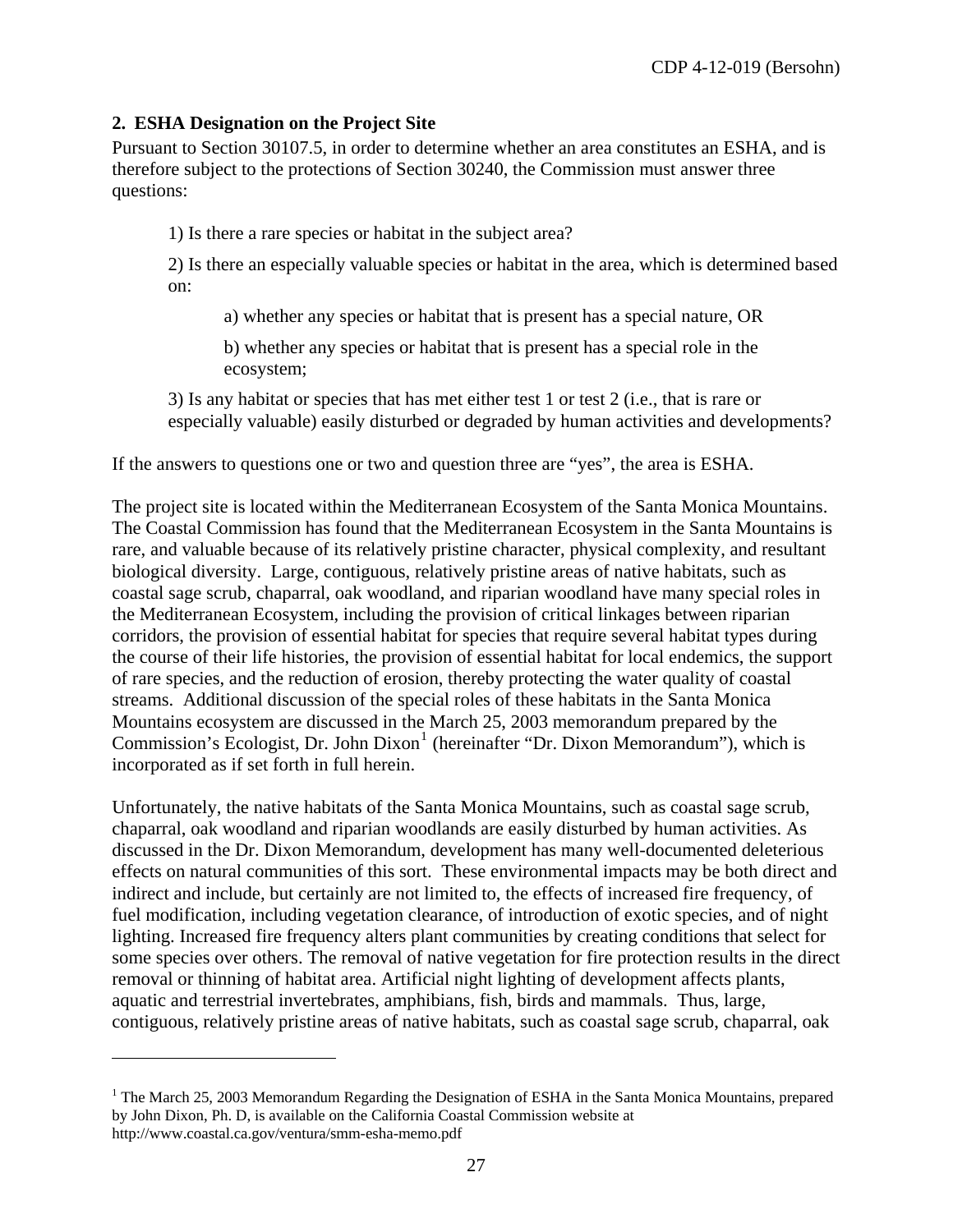woodland, and riparian woodlands are especially valuable because of their special roles in the Santa Monica Mountains ecosystem and are easily disturbed by human activity. Accordingly, these habitat types meet the definition of ESHA. This is consistent with the Commission's past findings in support of its actions on many permit applications and in adopting the Malibu  $\text{LCP}^2$  $\text{LCP}^2$ .

As described above, the project site contains pristine chaparral and sage scrub habitat that is part of a large, contiguous block of pristine native vegetation. As discussed above and in the Dr. Dixon Memorandum, this habitat is especially valuable because of its special role in the ecosystem of the Santa Monica Mountains and it is easily disturbed by human activity. Accordingly, the Commission finds that the chaparral and sage scrub habitat on the project site meets the definition of ESHA in the Coastal Act.

### **3. Resource Dependent Use**

 $\overline{a}$ 

The Commission finds that the project site and the surrounding area constitutes an environmentally sensitive habitat area (ESHA). Section 30240 of the Coastal Act restricts development within ESHA to only those uses that are dependent on the resource. The applicant proposes to construct a single family residence on the parcel. As single-family residences do not have to be located within ESHA to function, single-family residences are not a use dependent on ESHA resources. Section 30240 also requires that ESHA be protected against significant disruption of habitat values. As the construction of a residence on the site will require both the complete removal of ESHA from the home site and fuel modification for fire protection purposes around it, the proposed project would also significantly disrupt the habitat value in those locations. Application of Section 30240, by itself, would therefore require denial of the project, because the project would result in significant disruption of habitat values and is not a use dependent on those sensitive habitat resources.

However, the Commission must also consider Section 30010, and the United States Supreme Court's decision in *Lucas v. South Carolina Coastal Council* (1992) 505 U.S. 1003, 112 S.Ct. 2886. Section 30010 of the Coastal Act provides that the Coastal Act shall not be construed as authorizing the Commission to exercise its power to grant or deny a permit in a manner that will take private property for public use. Application of Section 30010 may overcome the presumption of denial in some instances. The subject of what sort of government action results in a "taking" was addressed by the Court in the *Lucas* case. In *Lucas*, the Court identified several factors that should be considered in determining whether a proposed government action would result in a taking. For instance, the Court held that where a permit applicant has demonstrated that he or she has a sufficient real property interest in the property to allow the proposed project, and that project denial would deprive his or her property of all economically viable use, then denial of the project by a regulatory agency might result in a taking of the property for public use unless the proposed project would constitute a nuisance under State law. Other Supreme Court precedent establishes that another factor that should be considered is the extent to which a project denial would interfere with reasonable investment-backed expectations.

The Commission interprets Section 30010, together with the *Lucas* decision, to mean that if Commission denial of the project would deprive an applicant's property of all reasonable

<span id="page-27-0"></span><sup>&</sup>lt;sup>2</sup> Revised Findings for the City of Malibu Local Coastal Program (as adopted on September 13, 2002) adopted on February 6, 2003.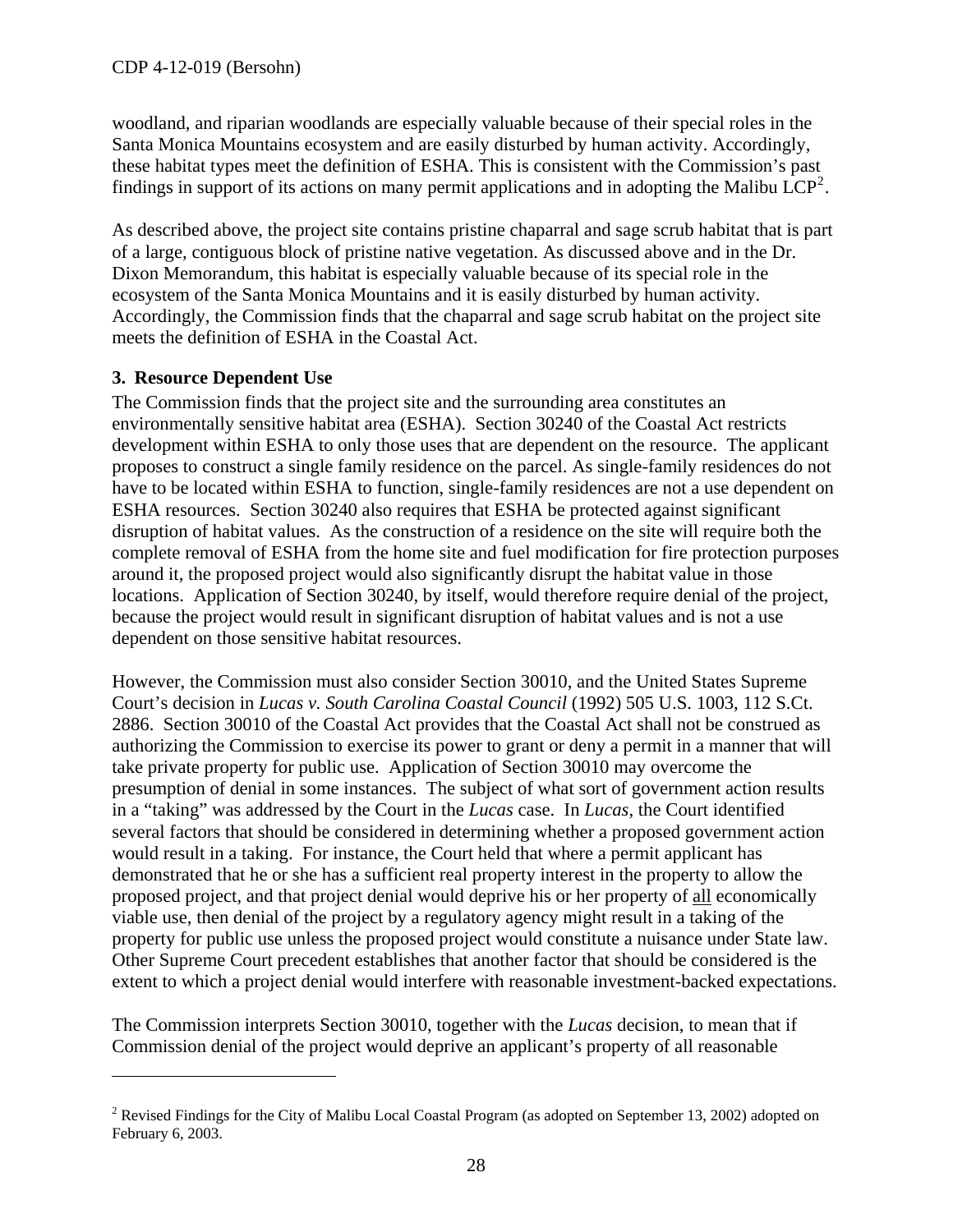economic use, the Commission may be required to allow some development even if a Coastal Act policy would otherwise prohibit it, unless the proposed project would constitute a nuisance under state law. In other words, Section 30240 of the Coastal Act cannot be read to deny all economically beneficial or productive use of land because Section 30240 cannot be interpreted to require the Commission to act in an unconstitutional manner.

As described above, the subject parcel was designated in the Los Angeles County Land Use Plan for residential use. Residential development has previously been approved by the Commission on sites in the immediate area. At the time the applicant purchased the parcel, the County's certified Land Use Plan did not designate the vegetation on the site as ESHA. Based on these facts, along with the presence of existing and approved residential development in the area, the applicant had reason to believe that it had purchased a parcel on which it would be possible to build a residence.

The Commission finds that in this particular case, other allowable uses for the subject site, such as a recreational park or a nature preserve, are not feasible and would not provide the owner an economic return on the investment. There is currently no offer to purchase the property from any public park agency. The Commission thus concludes that in this particular case there is no viable alternative use for the site other than residential development. The Commission finds, therefore, that outright denial of all residential use on the project site would interfere with reasonable investment-backed expectations and deprive the property of all reasonable economic use.

Next the Commission turns to the question of nuisance. There is no evidence that construction of a residence on the project site would create a nuisance under California law. Other houses have been constructed in similar situations in similar habitat areas in Los Angeles County, apparently without the creation of nuisances. The County's Health Department has not reported evidence of septic system failures. In addition, the County has reviewed and approved the applicant's proposed septic system, ensuring that the system will not create public health problems. Furthermore, the use that is proposed is residential, rather than, for example, industrial, which might create noise or odors or otherwise create a public nuisance.

In conclusion, the Commission finds that, notwithstanding Section 30240, a residential project on the subject property must be allowed to permit the applicant a reasonable economic use of their property consistent with Section 30010 of the Coastal Act.

### **4. Siting and Design Alternatives to Minimize Significant Disruption of Habitat Values**

While the applicant is entitled under Section 30010 to an assurance that the Commission will not act in such a way as to "take" the property, this section does not authorize the Commission to avoid application of the policies of the Coastal Act, including Section 30240, altogether. Instead, the Commission is only directed to avoid construing these policies in a way that would take property. Aside from this instruction, the Commission is still otherwise directed to enforce the requirements of the Act. Therefore, in this situation, the Commission must still assure compliance with Section 30240 by avoiding impacts that would significantly disrupt and/or degrade environmentally sensitive habitat, to the extent this can be done without taking the property.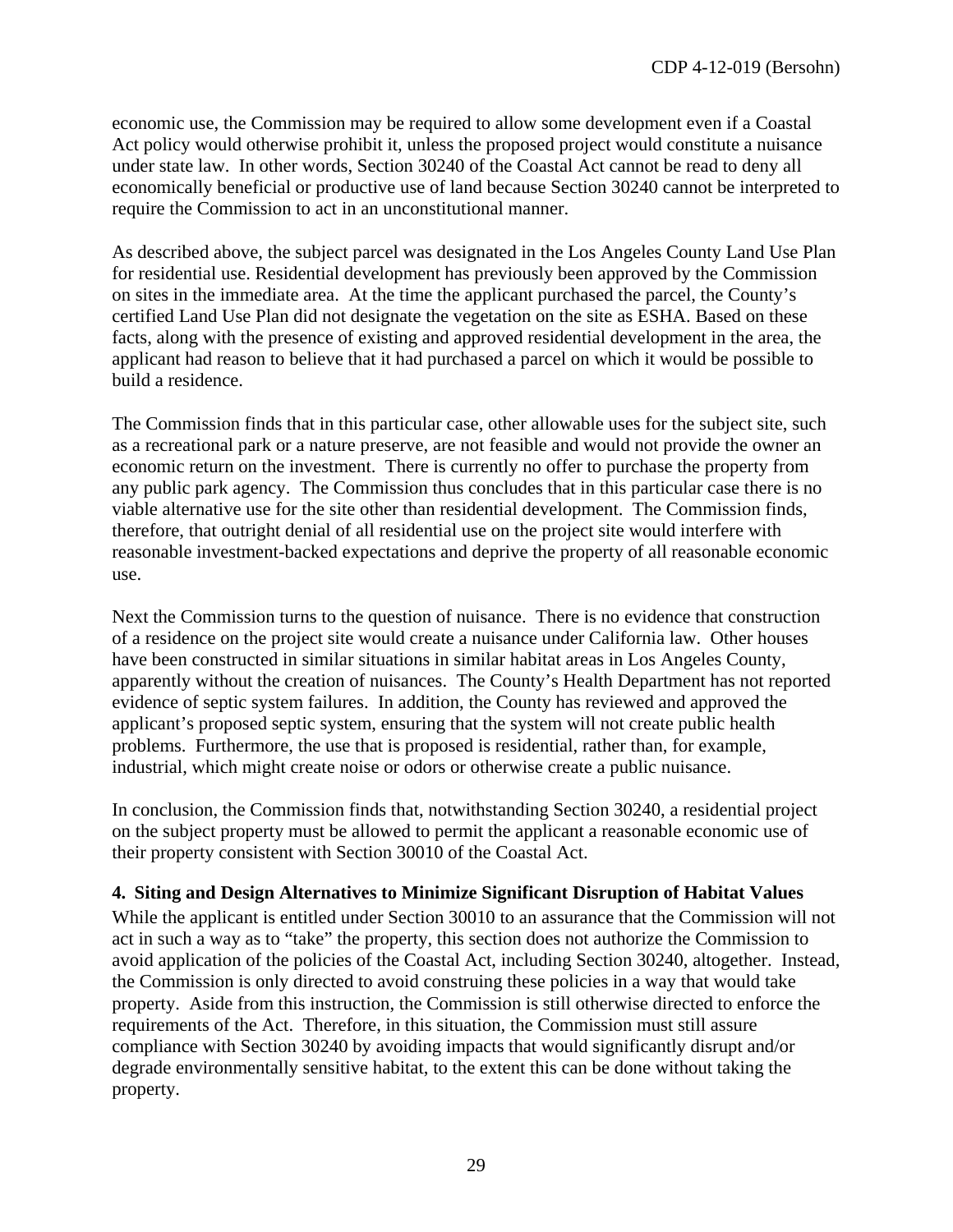Obviously, the construction of residential development, including vegetation removal for both the development area as well as required fuel modification, grading, construction of a residence and accessory structures, and the use of the development by residents will result in unavoidable loss of ESHA. The development can be sited and designed to minimize ESHA impacts by measures that include but are not limited to: limiting the size of structures, limiting the number of accessory structures and uses, clustering structures, siting development in any existing disturbed habitat areas rather than undisturbed habitat areas, locating development as close to existing roads and public services as feasible, and locating structures near other residences in order to minimize additional fuel modification.

In this case, siting and design alternatives have been considered in order to identify the alternative that can avoid and minimize impacts to ESHA to the greatest extent feasible. In past permit actions, the Commission has allowed up to 10,000 sq. ft. of development area for a residence on a parcel zoned for residential development in this area of the Santa Monica Mountains to avoid a taking of property. As detailed above, the proposed development area conforms to the maximum development area of 10,000 sq. ft. All proposed structures are located within this development area. Although a smaller development area would reduce the ESHA loss somewhat, the reduction would not be significant. Nor are there other resources such as streams, riparian areas, or visual resources that would be protected by a smaller development area. As such, the Commission concludes that the proposed siting and design of the project will minimize impacts to ESHA to the extent feasible. The Commission also finds that the proposed development area provides a reasonable economic use.

### **5. Open Space Conservation**

This project is inconsistent with Section 30240 of the Coastal Act, and is only being allowed to avoid a taking of private property for public use. The Commission finds that for the project to be consistent with Section 30240 to the maximum extent feasible, while providing a reasonable economic use, this project must constitute the maximum amount of ESHA destruction on the site and the remaining ESHA on the property must be preserved in perpetuity.

The Commission finds that the most effective way to assure ESHA preservation on the site is the granting of an open space conservation easement to the Mountains Recreation and Conservation Authority (a joint powers authority) that prohibits development on the remainder of the site now and in the future. The Mountains Recreation and Conservation Authority (MRCA) is a public agency that represents a partnership between the Santa Monica Mountains Conservancy, the Conejo Recreation and Park District, and the Rancho Simi Recreation and Park District. The MRCA is dedicated to the preservation and management of open space, parkland, watershed lands, trails, and wildlife habitat. The MRCA manages and provides ranger services for almost 50,000 acres of public lands and parks that it owns or that are owned by the Santa Monica Mountains Conservancy. In the course of its normal duties, the MRCA park rangers and other staff are better able to monitor open space areas to ensure that the restrictions are followed than Commission staff. Further, an easement will be recorded against the title to the property and thus provide notice to future owners of the limitations that apply to the open space conservation area, reducing the risk of a future irreparable violation of the restriction. The governing board of the MRCA has agreed to accept all open space easements required by the Commission for properties within the Santa Monica Mountains National Recreation Area.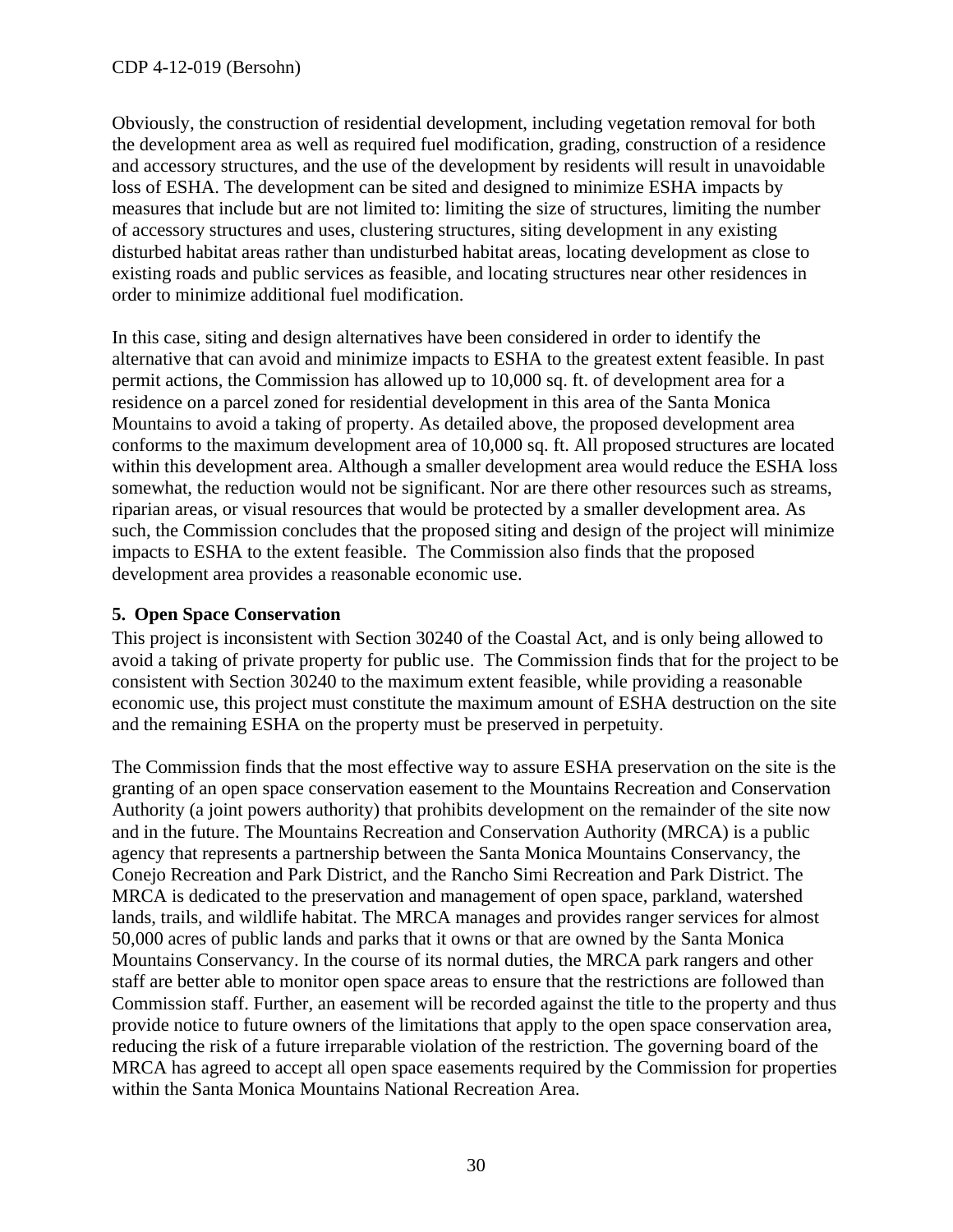It is important that the property owner grant an easement to MRCA rather than simply record an open space deed restriction. Although a deed restriction should notify future owners of the restriction in the same manner that a recorded easement would, it would not be as effective in preserving the remaining ESHA for the following two reasons. First, a deed restriction is not as reliable because a property owner can record another document purporting to rescind the deed restriction. Although any attempt to rescind a deed restriction required by a coastal development permit ("CDP") without an amendment to that CDP authorizing such a rescission would constitute a violation of the CDP and the Coastal Act, the County Recorder's office is likely to allow recordation of a rescission without the required Coastal Commission authorization. Indeed, the Commission has experienced the phenomenon of property owners recording documents purporting to modify deed restrictions recorded pursuant to CDP requirements. *See*, *e.g.*, Commission findings for CDP Amendment F7453-A2 (Stephenson), approved March 2005, and Violation File V-6-04-010 (Del Mar Estates). On the other hand, because an easement necessarily involves more than one person, the County Recorder would not likely record a document purporting to rescind an easement unless the easement holder was also to sign the document. Thus, a condition requiring a deed restriction is much easier to violate, and therefore much less protective, than a condition requiring an easement.

Second, the Legislature has recently adopted new provisions to the Government Code specifically sanctioning the use of conservation easements for this purpose and changing procedures to ensure that they are prominent in searching title to property. In 2001, the Legislature adopted a new requirement that County Recorders keep a separate and "comprehensive index of conservation easements." *See* Cal. Gov't Code § 27255(a). As such, the Commission finds that the requirement of an open space and conservation easement is the most effective method of ensuring that the remaining ESHA on the project site will be conserved in the future. Finally, the Commission concludes that an open space easement that allows only the easement holder and no other entity to enter the property for inspection purposes does not interfere with the fee title owner's right to exclude the general public. It therefore does not constitute a significant invasion of the fee title owner's property interest.

In conclusion, the Commission finds that it is necessary to require the applicant to grant an open space easement to the MRCA over the open space area on the project site (that area outside of the approved development area on the 6.52 acre area south of Piuma Road and the 26.3 acre portion of the property to the north of Piuma Road) in order to insure that the remaining ESHA will be preserved. Only as conditioned will the proposed project minimize impacts to ESHA, as required by Section 30240 of the Coastal Act.

### **6. Habitat Impact Mitigation**

While impacts resulting from development within ESHA can be reduced through siting and design alternatives for new development and by ensuring that the remaining ESHA on the site is permanently protected, they cannot be completely avoided, given the location of ESHA on and around the project site, the high fire risk in the Santa Monica Mountains, and the need to modify fuel sources to protect life and property from wildfire.

Fuel modification is the removal or modification of combustible native or ornamental vegetation. It may include replacement with drought tolerant, fire resistant plants. The amount and location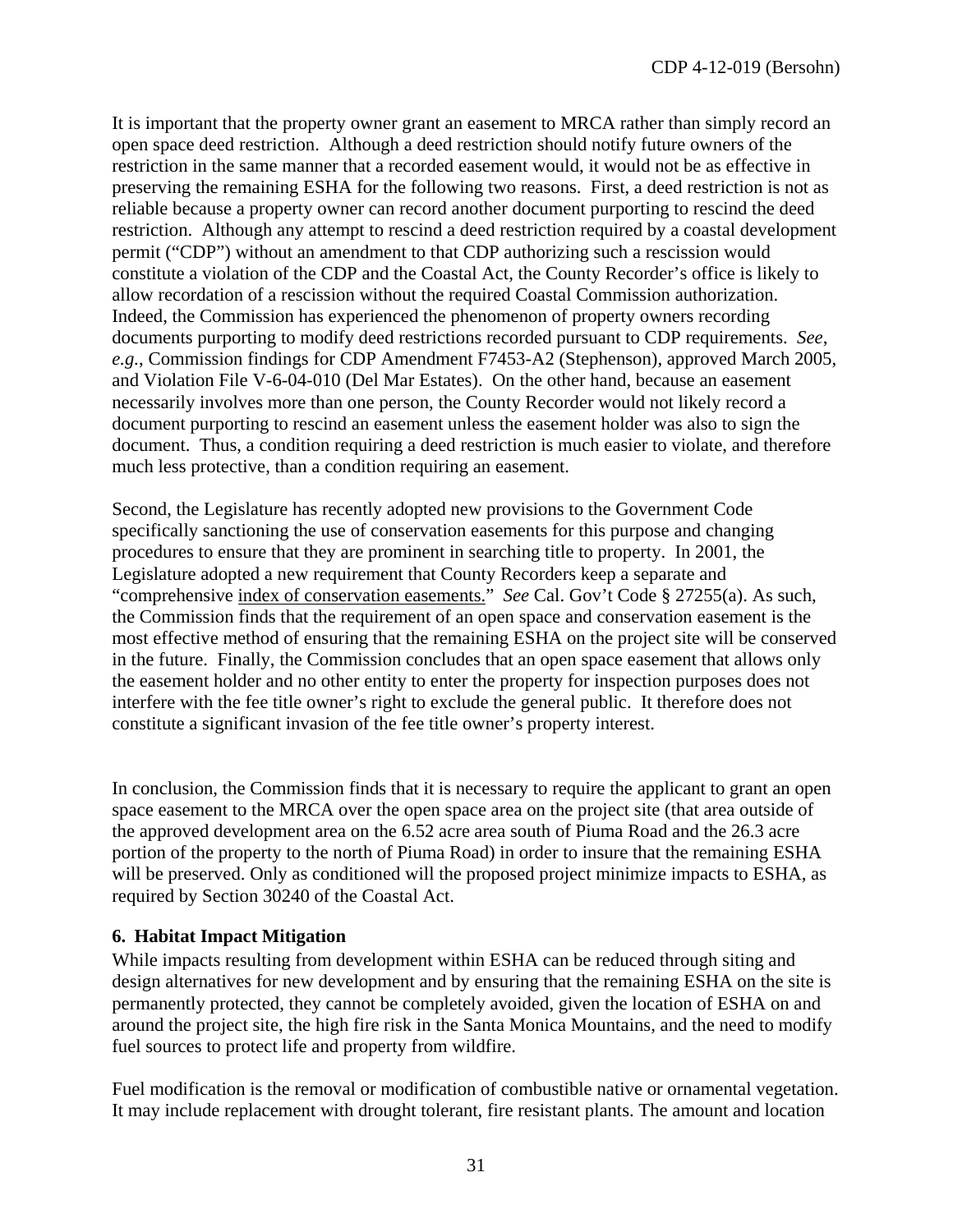1

of required fuel modification will vary according to the fire history of the area, the amount and type of plant species on the site, topography, weather patterns, construction design, and siting of structures. There are typically three fuel modification zones applied by the Los Angeles County Fire Department, which include a setback zone immediately adjacent to the structure (Zone A) where all native vegetation must be removed, an irrigated zone adjacent to Zone A (Zone B) where most native vegetation must be removed or widely spaced, and a thinning zone (Zone C) where native vegetation may be retained if thinned or widely spaced although particular highfuel plant species must be removed. The combined required fuel modification area around structures can extend up to a maximum of 200 feet. If there is not adequate area on the project site to provide the required fuel modification for structures, then brush clearance may also be required on adjacent parcels. In this way, for a large area around any permitted structures, native vegetation will be cleared, selectively removed to provide wider spacing, and thinned. The Commission has found in past permit actions, that a new residential development (with a 10,000 sq. ft. development area) within ESHA with a full 200 foot fuel modification radius will result in impact (either complete removal, irrigation, or thinning) to ESHA habitat of four to five acres.

Obviously, native vegetation that is cleared and replaced with ornamental species or substantially removed and widely spaced will be lost as habitat and watershed cover. As discussed in the Dr. Dixon Memorandum<sup>[3](#page-27-0)</sup>, the cumulative loss of habitat cover also reduces the value of the sensitive resource areas as a refuge for birds and animals, for example by making them—or their nests and burrows—more readily apparent to predators. Further, fuel modification can result in changes to the composition of native plant and wildlife communities, thereby reducing their habitat value. Although the impacts from habitat removal cannot be avoided, the Commission finds that the loss of ESHA resulting from the removal, conversion, or modification of natural habitat for new development including the building site area, and fuel modification can be mitigated in order to ensure that ESHA impacts are minimized to the extent feasible.

The Commission has identified three appropriate methods for providing mitigation for the unavoidable loss of ESHA resulting from development; namely, habitat restoration, habitat conservation, and payment for mitigation. The Commission finds that any of these measures is appropriate in this case to mitigate the loss of ESHA on the project site. The first method is to provide mitigation through the restoration of an area of degraded habitat (either on the project site, or at an off-site location) that is equivalent in size to the area of habitat impacted by the development. A restoration plan must be prepared by a biologist or qualified resource specialist and must provide performance standards, and provisions for maintenance and monitoring. The restored habitat must be permanently preserved through the recordation of an open space easement.

The second habitat impact mitigation method is habitat conservation. This includes the conservation of an area of intact habitat of a similar type as that impacted equivalent to the area of the impacted habitat. The parcel containing the habitat conservation area must be restricted from future development and permanently preserved. If the mitigation parcel is larger in size

 $3$  The March 25, 2003 Memorandum Regarding the Designation of ESHA in the Santa Monica Mountains, prepared by John Dixon, Ph. D, is available on the California Coastal Commission website at http://www.coastal.ca.gov/ventura/smm-esha-memo.pdf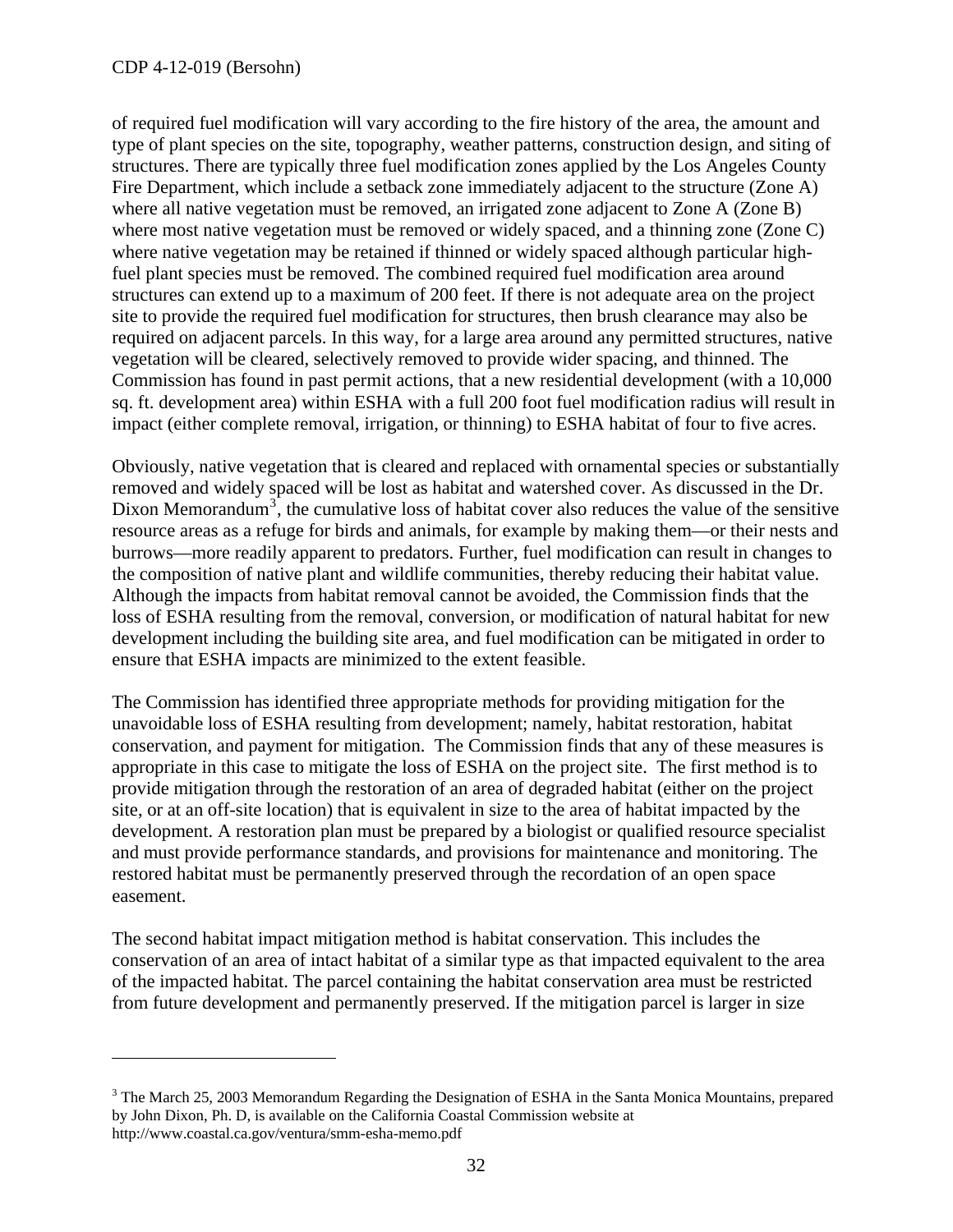than the impacted habitat area, the excess acreage could be used to provide habitat impact mitigation for other development projects that impact ESHA.

The third habitat impact mitigation option is the payment for mitigation of impacts to habitat. The payment is based on the habitat types in question, the cost per acre to restore or create comparable habitat types, and the acreage of habitat affected by the project. The Commission has, in past permit decisions, determined the appropriate payment for the restoration or creation of chaparral and coastal sage scrub habitat, based on research carried out by the Commission's biologist. A range of cost estimates was obtained that reflected differences in restoration site characteristics including topography (steeper is harder), proximity to the coast (minimal or no irrigation required at coastal sites), types of plants (some plants are rare or difficult to cultivate), density of planting, severity of weed problem, condition of soil, etc.

The Commission has determined that the appropriate mitigation for loss of coastal sage scrub or chaparral ESHA should be based on the actual installation of replacement plantings on a disturbed site, including the cost of acquiring the plants (seed mix and container stock) and installing them on the site (hydroseeding and planting). The payment amount found by the Commission to be appropriate to provide mitigation for the habitat impacts to ESHA areas where all native vegetation will be removed (building site, the "A" zone required for fuel modification, and off-site brush clearance areas), and where vegetation will be significantly removed and any remaining vegetation will be subjected to supplemental irrigation (the "B" zone or any other irrigated zone required for fuel modification) is \$12,000 per acre. Further, the Commission has required a payment of \$3,000 per acre for areas where the vegetation will be thinned, but not irrigated ("C" zone or other non-irrigated fuel modification zone).

The acreage of ESHA that is impacted must be determined based on the size of the development area, required fuel modification (as identified on the fuel modification plan approved by the Los Angeles County Fire Department) on the site, and required brush clearance off-site. The Commission finds that it is necessary to condition the applicant to delineate the total acreage of ESHA on the site (and offsite brush clearance areas, if applicable) that will be impacted by the proposed development, and provide mitigation to compensate for this loss of habitat, through one of the three methods described above. Only as conditioned will the proposed project minimize impacts to ESHA, pursuant to Section 30240 of the Coastal Act.

### **7. Protection of Oaks**

The project site contains oak woodlands that are interspersed with chaparral and coastal sage scrub habitat that meet the definition of ESHA. Through past permit actions in the Santa Monica Mountains, the Commission has found that native oak trees are an important coastal resource, especially where they are part of a larger woodland or other habitat area that is ESHA. As required by Section 30250 of the Coastal Act, the proposed new development can be approved only where it will not have impacts on coastal resources. Additionally, oak trees are an important component of the visual character of the area and must be protected in order to ensure that the proposed development is visually compatible with this character, as required by Section 30251 of the Coastal Act. Furthermore, native trees prevent the erosion of hillsides and stream banks, moderate water temperatures in streams through shading, provide food and habitat, including nesting, roosting, and burrowing to a wide variety of wildlife. Individual oak trees such as those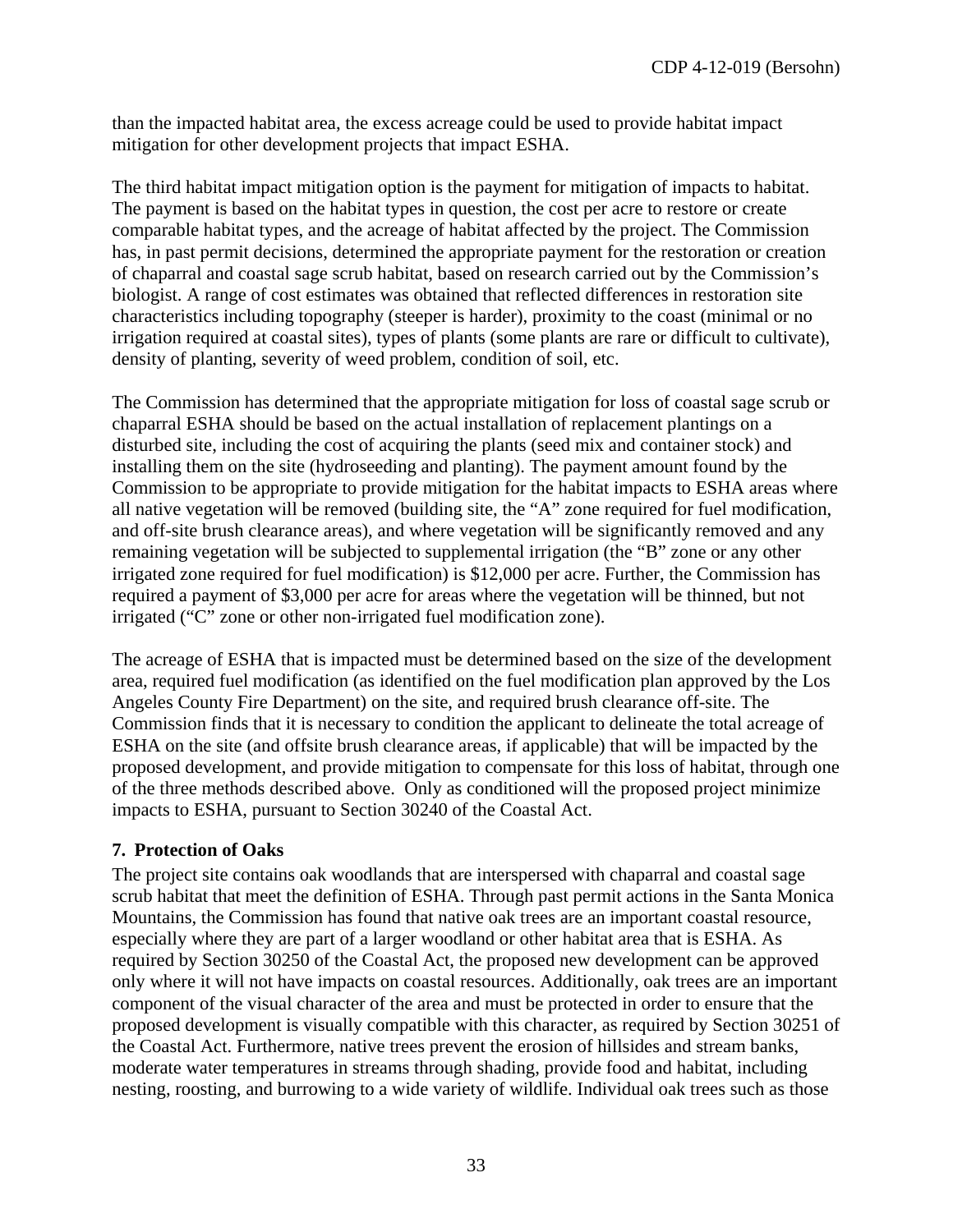### CDP 4-12-019 (Bersohn)

on or adjacent to the subject site do provide habitat for a wide variety of wildlife species and are considered to be an important part of the character and scenic quality of the area.

Oak trees are easily damaged. They are shallow-rooted and require air and water exchange near the surface. The oak tree root system is extensive, extending as much as 50 feet beyond the spread of the canopy, although the area within the "protected zone" (the area around an oak tree that is five feet outside the dripline or fifteen feet from the trunk, whichever is greater) is the most important. Oaks are therefore sensitive to surrounding land uses, grading or excavation at or near the roots and irrigation of the root area particularly during the summer dormancy. Improper watering, especially during the hot summer months when the tree is dormant and disturbance to root areas are the most common causes of tree loss. Oak trees in residentially landscaped areas often suffer decline and early death due to conditions that are preventable. Damage can often take years to become evident and by the time the tree shows obvious signs of disease it is usually too late to restore the health of the tree.

Obviously, the removal of an oak tree results in the total loss of the habitat values of the tree. Encroachments into the protected zone of an oak tree can also result in significant adverse impacts. Changes in the level of soil around a tree can affect its health. Excavation can cut or severely damage roots and the addition of material affects the ability of the roots to obtain air or water. Soil compaction and/or pavement of areas within the protected zone will block the exchange of air and water through the soil to the roots and can have serious long term negative effects on the tree.

In order to ensure that oak trees are protected so that development does not have impacts on coastal resources and so that the development is compatible with the visual character of the area, the Commission has required, in past permit actions, that the removal of native trees, particularly oak trees, or encroachment of structures into the root zone be avoided unless there is no feasible alternative for the siting of development.

### **a. Project Impacts**

The Oak Tree Report, listed in the Substantive File Documents, indicates that 20 coast live oak trees are present on the site. The proposed project does not include removal or encroachment into any of the oak tree canopy driplines or oak tree protected zones (5 feet from the outer limits of the tree dripline or 15 feet from the trunk, whichever is greater). However, according to the report, six coast live oak trees occur within 200 feet from the grading limit line, but these trees are not proposed to be removed or damaged.

### **b. Oak Tree Protection Measures**

Although no construction is proposed directly within the protected zone of the oak woodland located to the north west of the building pad, the Commission finds that impacts to oak trees will be minimized by employing protective measures during project construction. Encroachment during construction could result in impacts including, but not limited to: root cutting or damage, compaction, trunk or branch removal or trimming, changes in drainage patterns, and excess watering. Further, the introduction of development within a woodland will interrupt the oak canopy coverage and will lessen the habitat value of the woodland as a whole. Therefore, the applicant shall follow the oak tree preservation recommendations contained in the Oak Tree Report referenced in the substantive file documents. Additionally, the Commission requires the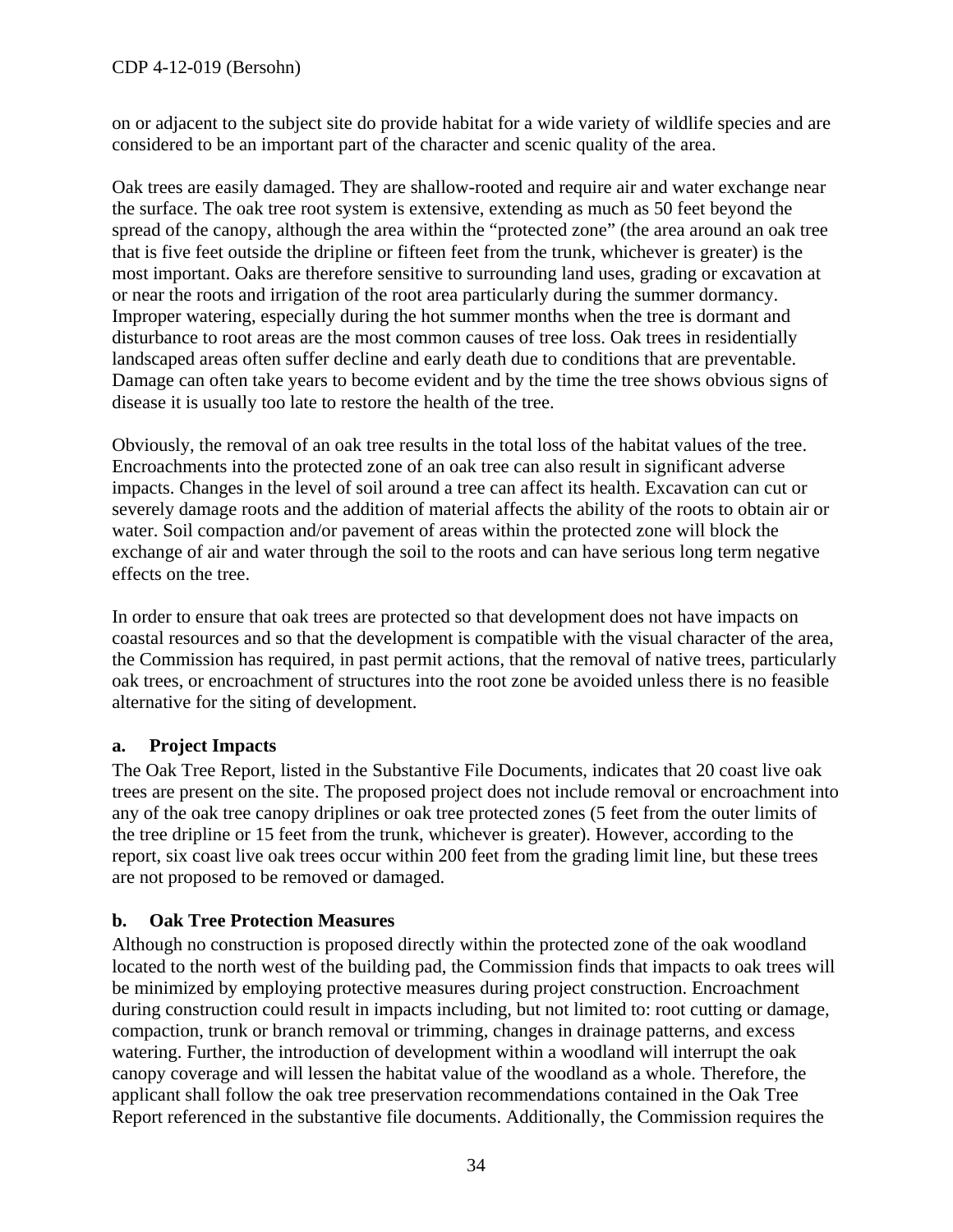applicant to install temporary protective barrier fencing around the protected zones (5 feet beyond dripline or 15 feet from the trunk, whichever is greater) of all oak trees located in the woodland to the northwest of the building site and retained during all construction operations. If required construction operations cannot feasibly be carried out in any location with the protective barrier fencing in place, then temporary flagging must be installed on all oak trees to ensure protection during construction.

### **8. Additional Mitigation Measures to Address Additional ESHA Impacts**

The Commission finds that the use of non-native and/or invasive plant species for residential landscaping results in both direct and indirect adverse effects to native plants species indigenous to the Malibu/Santa Monica Mountains area. Direct adverse effects from such landscaping result from the direct occupation or displacement of native plant communities by new development and associated non-native landscaping, and mitigation for that effect was discussed in the previous section. Indirect adverse effects include offsite migration and colonization of native plant habitat by non-native/invasive plant species (which tend to outcompete native species) adjacent to new development. The Commission notes that the use of exotic plant species for residential landscaping has already resulted in significant adverse effects to native plant communities in the Malibu/Santa Monica Mountains area. This sort of impact was not addressed in the prior section. Therefore, in order to minimize adverse effects to the indigenous plant communities of the Malibu/Santa Monica Mountains area that are not directly and immediately affected by the proposed development, the Commission requires that all landscaping consist primarily of native plant species and that invasive plant species shall not be used.

In addition, the Commission has found that night lighting of ESHA areas in the Malibu/Santa Monica Mountains may alter or disrupt feeding, nesting, and roosting activities of native wildlife species. Therefore, the Lighting Restriction condition limits night lighting of the site in general; limits lighting to the developed area of the site; and requires that lighting be shielded downward. Limiting security lighting to low intensity security lighting will assist in minimizing the disruption of wildlife that is commonly found in this rural and relatively undisturbed area and that traverses the area at night.

Furthermore, fencing of the property would adversely impact the movement of wildlife through the ESHA and wildlife migration corridor on this parcel. Therefore, the Commission finds it is necessary to limit fencing to the perimeter of the approved development area, turnaround, and driveway. This is required to be shown on the landscaping plan.

Additionally, in order to ensure that vegetation clearance for fire protection purposes does not occur prior to commencement of grading or construction of the proposed structures, the Commission finds that it is necessary to require that natural vegetation shall not be removed until grading or building permits have been secured and construction of the permitted structures has commenced. This limitation avoids loss of natural vegetation coverage resulting in unnecessary erosion in the absence of adequately constructed drainage and run-off control devices and implementation of the landscape and interim erosion control plans.

Further, the proposed 2,418 cu. yds. grading (1,209 cu. yds. cut, 422 cu. yds. fill, 767 cu. yds. export) will result in excess cut material. In order to ensure that this excess material is disposed of in a manner that avoids impacts to ESHA and minimizes erosion and sedimentation, the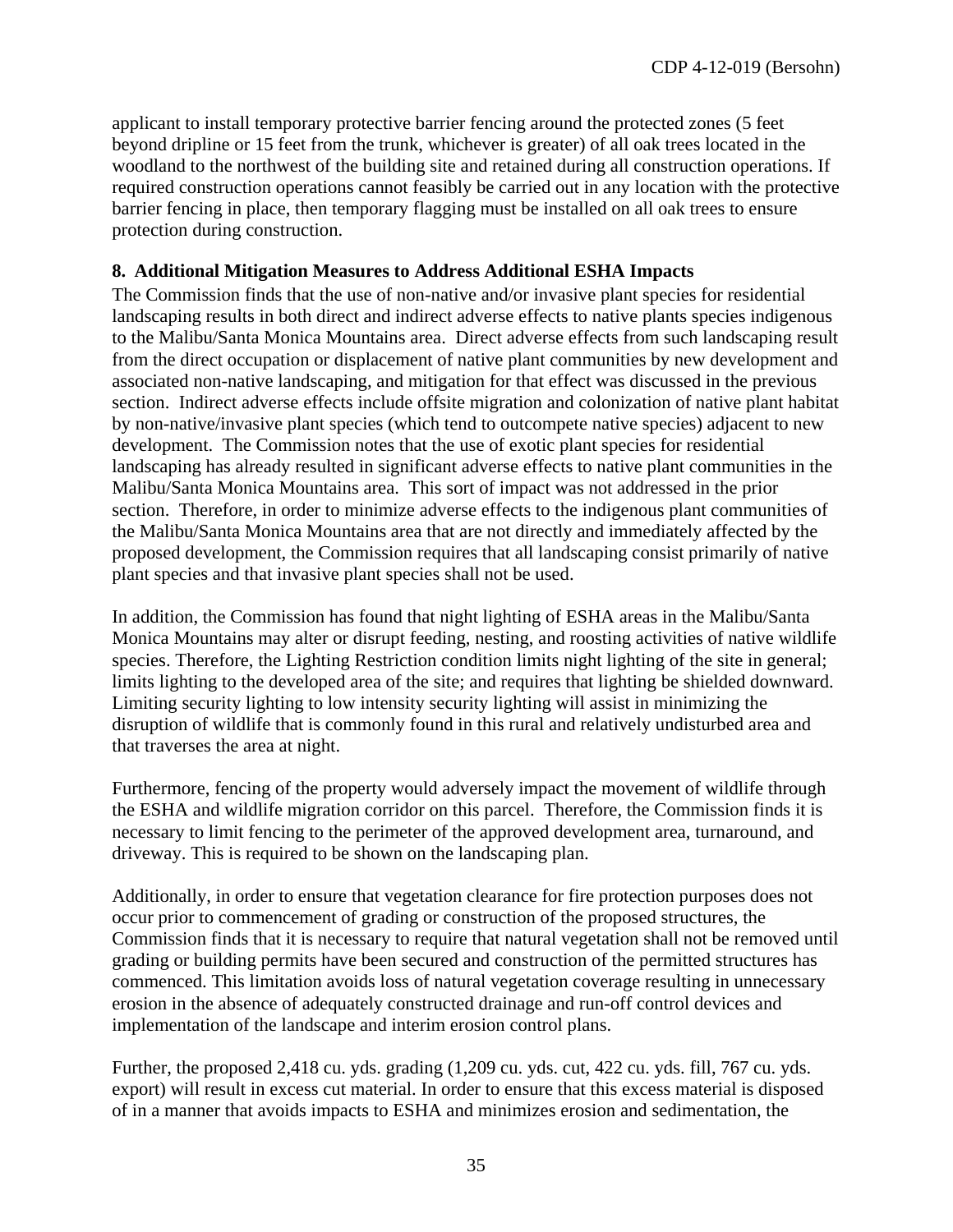Commission requires the applicant to provide evidence of the location where the excess cut material will be placed. If the disposal site is located in the Coastal Zone, the disposal site must have a valid coastal development permit for the disposal of fill material. If the disposal site does not have a coastal permit, such a permit will be required prior to the disposal of material.

As part of the project, the applicant proposes to maintain a temporary construction trailer on the project site during the development of the project. In order to ensure that potential impacts of maintaining the construction trailer onsite permanently are avoided, the Commission finds it necessary to require the applicant to remove the construction trailer within two years of issuance of this CDP, or within 30 days of receiving the certificate of occupancy for the approved residence.

The Commission also finds that the amount and location of any new development that could be built in the future on the subject site consistent with the resource protection policies of the Coastal Act is significantly limited by the unique nature of the site and the environmental constraints discussed above. Therefore, the permitting exemptions that apply by default under the Coastal Act for, among other things, improvements to existing single family homes and repair and maintenance activities may be inappropriate here. In recognition of that fact, and to ensure that any future structures, additions, change in landscaping or intensity of use at the project site that may otherwise be exempt from coastal permit requirements are reviewed by the Commission for consistency with the resource protection policies of the Coastal Act, the future development restriction is required.

Further, the Commission requires the applicant to record a deed restriction that imposes the terms and conditions of this permit as restrictions on use and enjoyment of the property and thereby provides any prospective purchaser of the site with recorded notice that the restrictions are imposed on the subject property. Finally, in order to ensure that the terms and conditions of this permit are adequately implemented, the Commission conditions the applicant to allow staff to enter onto the property (subject to 24 hour notice to the property owner) to undertake site inspections for the purpose of monitoring compliance with the permit.

The following special conditions are required, as determined in the findings above, to assure the project's consistency with Section 30240 of the Coastal Act:

| Landscaping and Fuel Modification Plans<br><b>Lighting Restriction</b>            |
|-----------------------------------------------------------------------------------|
| <b>Future Development Restriction</b>                                             |
| <b>Deed Restriction</b><br><b>Habitat Impact Mitigation</b>                       |
| <b>Open Space Conservation Easement</b>                                           |
| Site Inspection<br><b>Removal of Natural Vegetation</b>                           |
| <b>Removal of Excavated Material</b>                                              |
| <b>Oak Tree Protection</b>                                                        |
| <b>Removal of Temporary Construction Trailer</b><br>Protection of Mariposa Lilies |
|                                                                                   |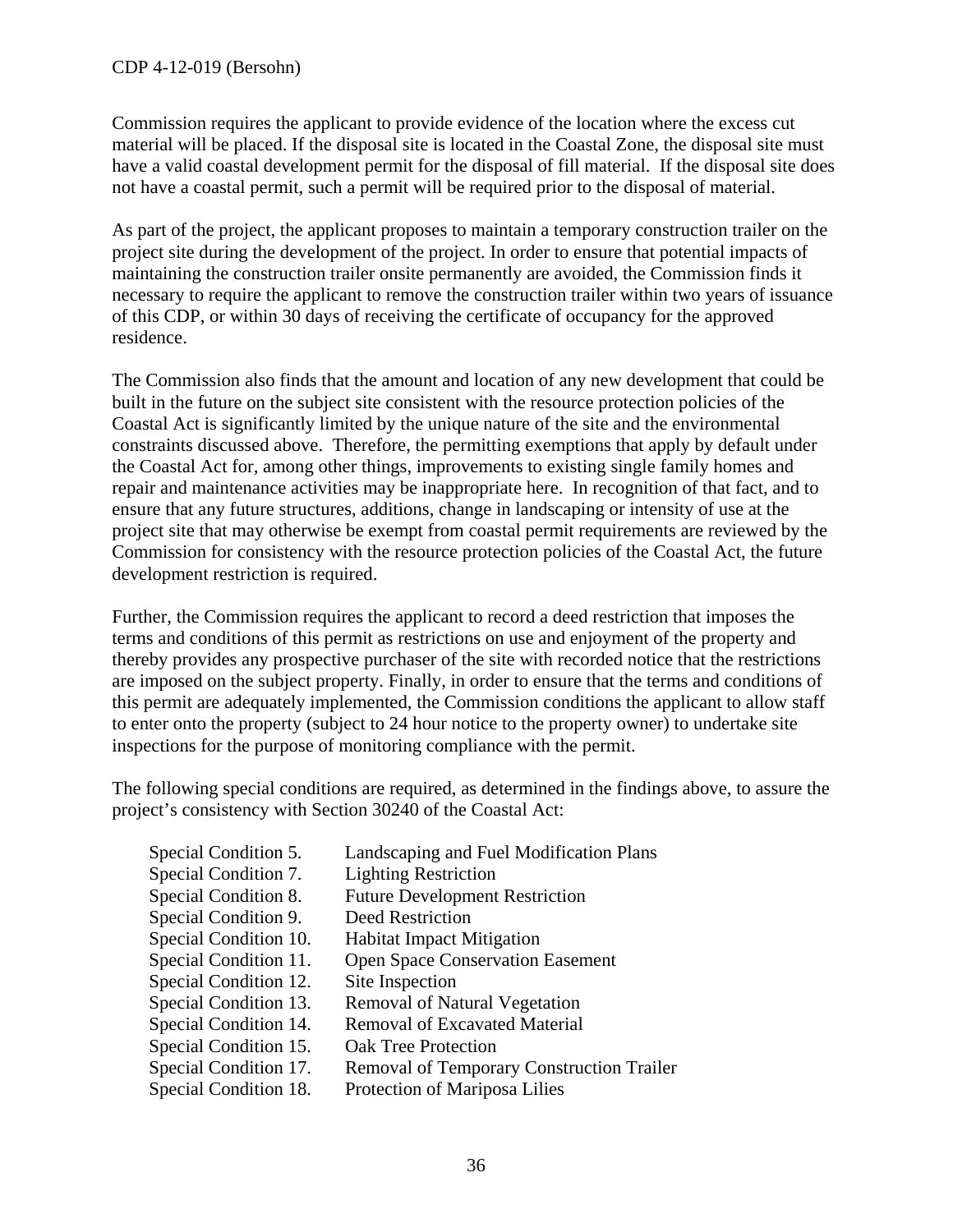For the reasons set forth above, the Commission finds that the proposed project, as conditioned, is consistent with Section 30240 of the Coastal Act.

#### <span id="page-36-0"></span>**F. VISUAL RESOURCES**

Section 30251 of the Coastal Act states:

*The scenic and visual qualities of coastal areas shall be considered and protected as a resource of public importance. Permitted development shall be sited and designed to protect views to and along the ocean and scenic coastal areas, to minimize the alteration of natural land forms, to be visually compatible with the character of surrounding areas, and, where feasible, to restore and enhance visual quality in visually degraded areas. New development in highly scenic areas such as those designated in the California Coastline Preservation and Recreation Plan prepared by the Department of Parks and Recreation and by local government shall be subordinate to the character of its setting.* 

The proposed project area is located within a relatively rural area characterized by expansive, naturally vegetated mountains and hillsides. The proposed development site is located in a scenic area and the development will be intermittently visible from various public viewing points, including Piuma Road and potentially State Park lands to the south and west of the project site. Development of the proposed residence raises two issues regarding the siting and design: (1) whether or not public views from public roadways will be adversely affected; or, (2) whether or not public views from public lands and trails will be affected.

The proposed residence is 2-stories with a maximum height of 26 feet from existing grade at any given point. The residence is low in height and designed to be built into the hillside, forming to the profile of the existing slope. The applicant submitted an alternatives analysis and a visual simulation of the residence as proposed within the existing topography. According to the analysis, the residence is partially hidden from views along Piuma Road due to intervening topography. Additionally, proposed building site and design minimizes the amount of grading and landform alteration necessary for the project. There are no siting alternatives where the building would not be visible from public viewing areas. Therefore, the proposed structures are sited and designed to protect views to the extent feasible.

The proposed structure is compatible with the character of other residential development in the area. The proposed structure height is consistent with the maximum height (35 feet above existing grade) that the Commission has permitted in past decisions in the Santa Monica Mountains and with the maximum height (35 feet) allowed under the guidance policies of the Malibu/Santa Monica Mountains LUP. In addition, the development would be partially screened by vegetation.

Even with vegetative screening, the proposed development will be unavoidably visible from public viewing areas. The Commission has considered siting and design alternatives that would avoid or reduce any impacts to visual resources. There is no feasible alternative whereby the structure would not be visible from public viewing areas. To minimize the visual impacts associated with development of the project site, the Commission requires: that the structure be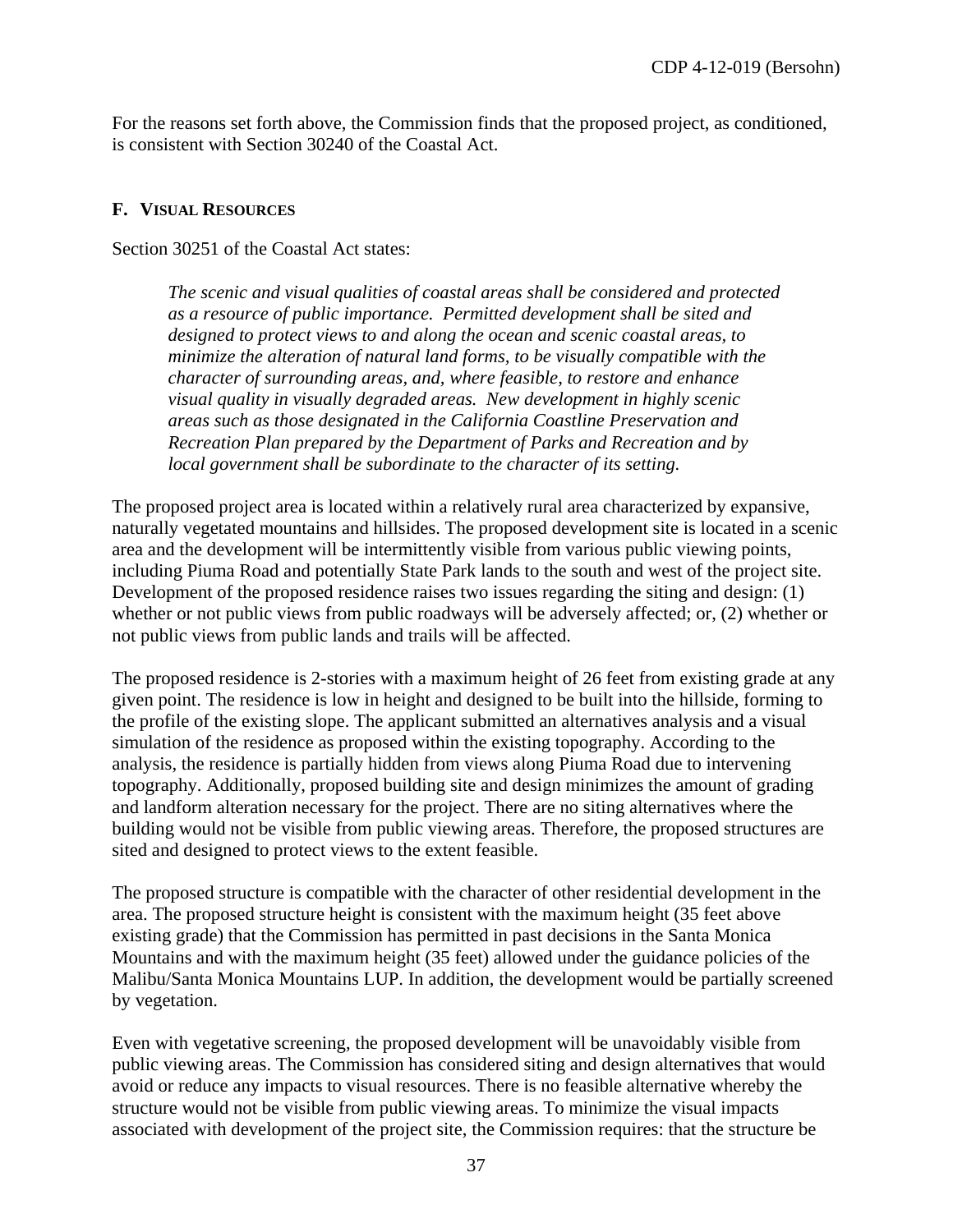### CDP 4-12-019 (Bersohn)

finished in a color consistent with the surrounding natural landscape; that windows on the development be made of non-reflective glass; use of appropriate, adequate, and timely planting of native landscaping to soften the visual impact of the development from public view areas; and a limit on night lighting of the site to protect the nighttime rural character of this portion of the Santa Monica Mountains.

In recognition that future development normally associated with a single-family residence, that might otherwise be exempt, has the potential to impact scenic and visual resources of the area, the Commission requires that any future improvements on the subject property shall be reviewed by the Commission for consistency with the resource protection policies of the Coastal Act through a coastal development permit.

Additionally, the Commission requires the applicant to record a deed restriction that imposes the terms and conditions of this permit as restrictions on use and enjoyment of the property and provides any prospective purchaser of the site with recorded notice that the restrictions are imposed on the subject property.

The following special conditions are required to assure the project's consistency with Section 30251 of the Coastal Act:

Special Condition 5. Landscaping and Fuel Modification Plans Special Condition 6. Structural Appearance Special Condition 7. Lighting Restriction Special Condition 8. Future Development Restriction Special Condition 9. Deed Restriction

For the reasons set forth above, the Commission finds that the proposed project, as conditioned, is consistent with Section 30251 of the Coastal Act.

### <span id="page-37-0"></span>**G. LOCAL COASTAL PROGRAM PREPARATION**

Section 30604(a) of the Coastal Act states:

*(a) Prior to certification of the local coastal program, a coastal development permit shall be issued if the issuing agency, or the commission on appeal, finds that the proposed development is in conformity with the provisions of Chapter 3 (commencing with Section 30200) of this division and that the permitted development will not prejudice the ability of the local government to prepare a local coastal program that is in conformity with the provisions of Chapter 3 (commencing with Section 30200).* 

Section 30604(a) of the Coastal Act provides that the Commission shall issue a Coastal Development Permit only if the project will not prejudice the ability of the local government having jurisdiction to prepare a Local Coastal Program, which conforms to Chapter 3 policies of the Coastal Act. The preceding sections provide findings that the proposed projects will be in conformity with the provisions of Chapter 3 if certain conditions are incorporated into the projects and are accepted by the applicant. As conditioned, the proposed development will avoid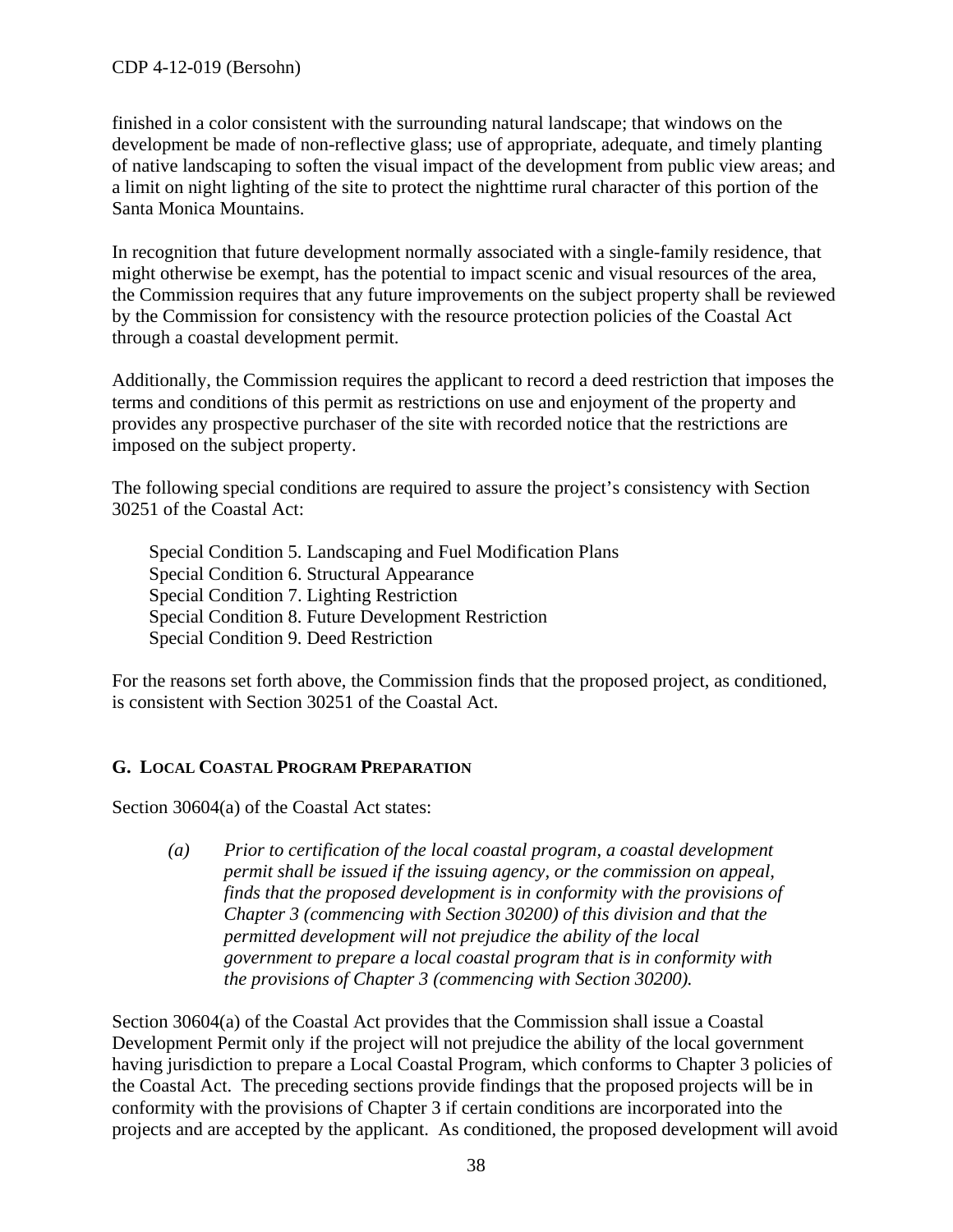or minimize adverse impacts and is found to be consistent with the applicable policies contained in Chapter 3. The following special conditions are required to assure the project's consistency with Section 30604 of the Coastal Act:

Special Conditions 1 through 18

Therefore, the Commission finds that approval of the proposed development, as conditioned, will not prejudice the County of Los Angeles' ability to prepare a Local Coastal Program for this area which is also consistent with the policies of Chapter 3 of the Coastal Act, as required by Section 30604(a).

### <span id="page-38-0"></span>**H. CALIFORNIA ENVIRONMENTAL QUALITY ACT**

Section 13096(a) of the Commission's administrative regulations requires Commission approval of a Coastal Development Permit application to be supported by a finding showing the application, as conditioned by any conditions of approval, to be consistent with any applicable requirements of the California Environmental Quality Act (CEQA). Section 21080.5(d)(2)(A) of CEQA prohibits a proposed development from being approved if there are feasible alternatives or feasible mitigation measures available which would substantially lessen any significant adverse effect that the activity may have on the environment.

The Commission incorporates its findings on Coastal Act consistency at this point as if set forth in full. These findings address and respond to all public comments regarding potential significant adverse environmental effects of the project that were received prior to preparation of the staff report. As discussed in detail above, project alternatives and mitigation measures have been considered and incorporated into the project. Five types of mitigation actions include those that are intended to avoid, minimize, rectify, reduce, or compensate for significant impacts of development. Mitigation measures required as part of this coastal development permit include the avoidance of impacts to ESHA through clustering structures, and by prohibiting development outside of the approved development area as required by the granting of an open space conservation easement. Mitigation measures required to minimize impacts include requiring drainage best management practices (water quality), interim erosion control (water quality and ESHA), limiting lighting (ESHA), restricting structure color (visual resources), and requiring future improvements to be considered through a CDP. Finally, the habitat impact mitigation condition is a measure required to compensate for impacts to ESHA.

The following special conditions are required to assure the project's consistency with Section 13096 of the California Code of Regulations:

Special Conditions 1 through 18

As conditioned, there are no feasible alternatives or feasible mitigation measures available, beyond those required, which would substantially lessen any significant adverse impact that the activity may have on the environment. Therefore, the Commission finds that the proposed project, as conditioned to mitigate the identified impacts, can be found to be consistent with the requirements of the Coastal Act to conform to CEQA.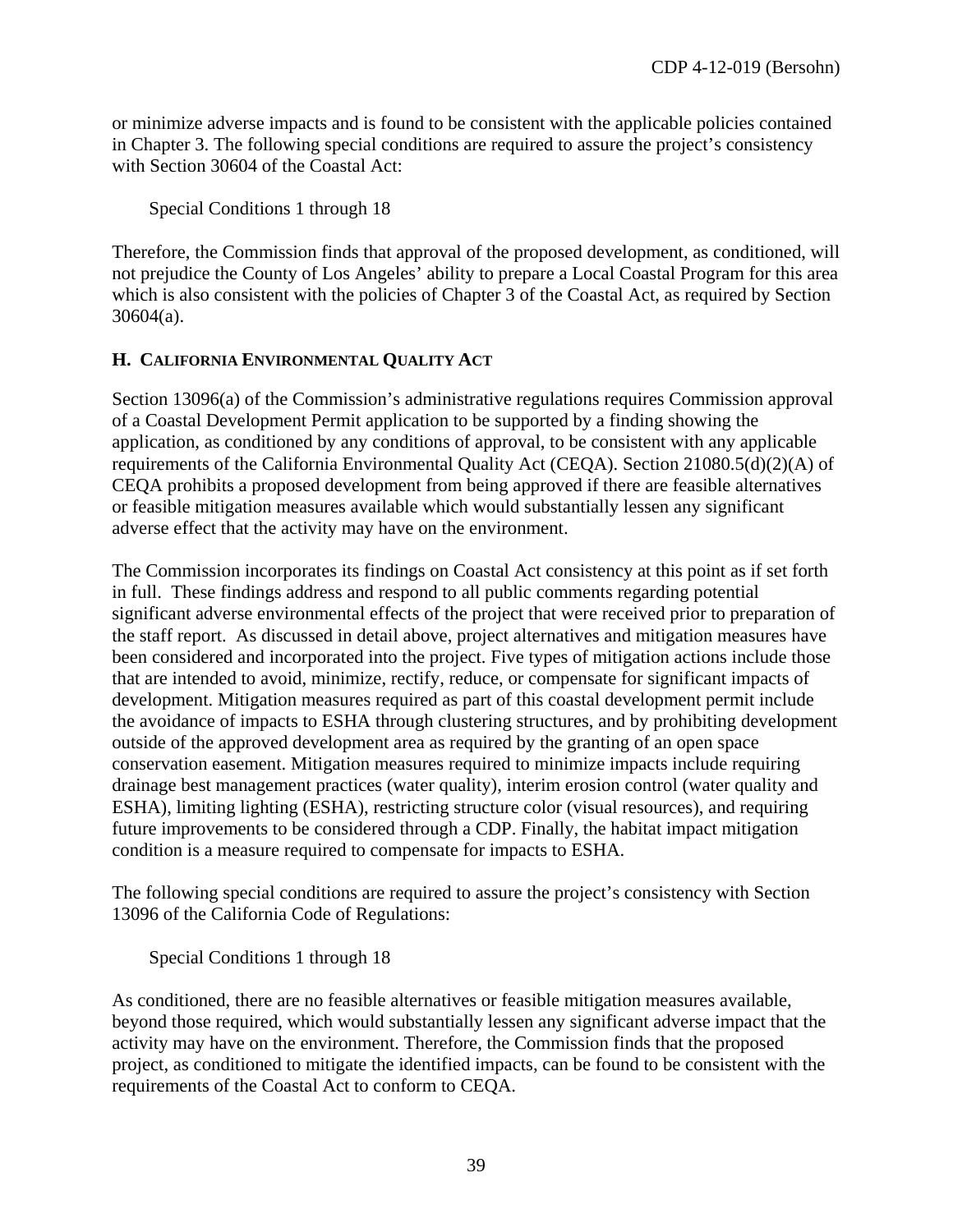## **APPENDIX 1**

## **Substantive File Documents**

Certified Malibu/Santa Monica Mountains Land Use Plan; The March 25, 2003 Memorandum Regarding the Designation of ESHA in the Santa Monica Mountains, prepared by John Dixon, Ph.D; "Biological Assessment- Bersohn Residence," prepared by Impact Sciences, Inc., dated May 2007; "Bersohn Residence- Oak Tree Report," prepared by Impact Sciences, Inc., dated October 2007; "Preliminary Geologic & Soils Engineering Investigation," prepared by SubSurface Designs, Inc., dated April 17, 2007; Certificate of Compliance CC-2867, Issued by Los Angeles County Department of Regional Planning on March 24, 1981, Recorded as Document No. 81-298186; Coastal Development Permit 4-07-132 (Bersohn), and Coastal Development Permit 4-07-131-A1 (Bersohn).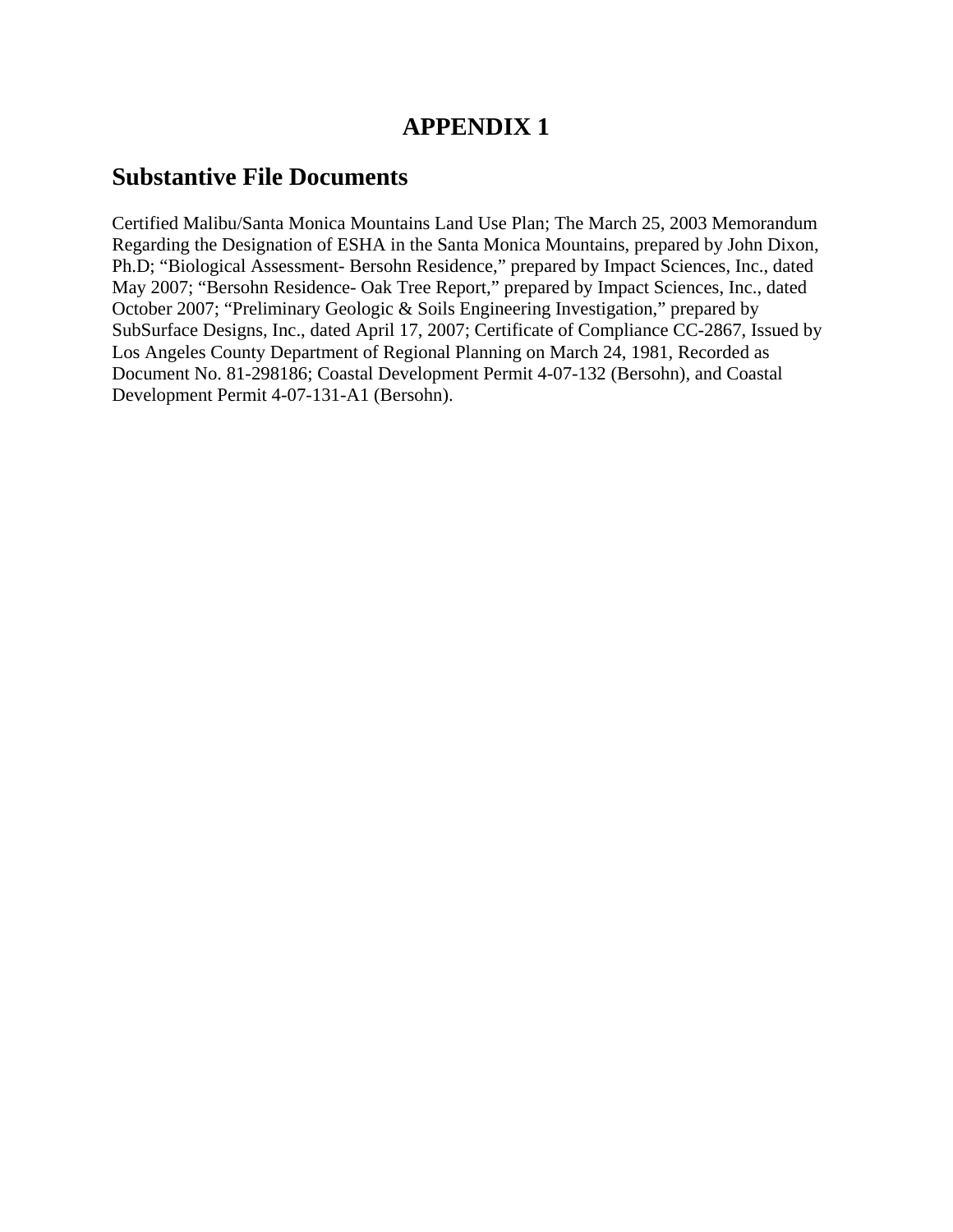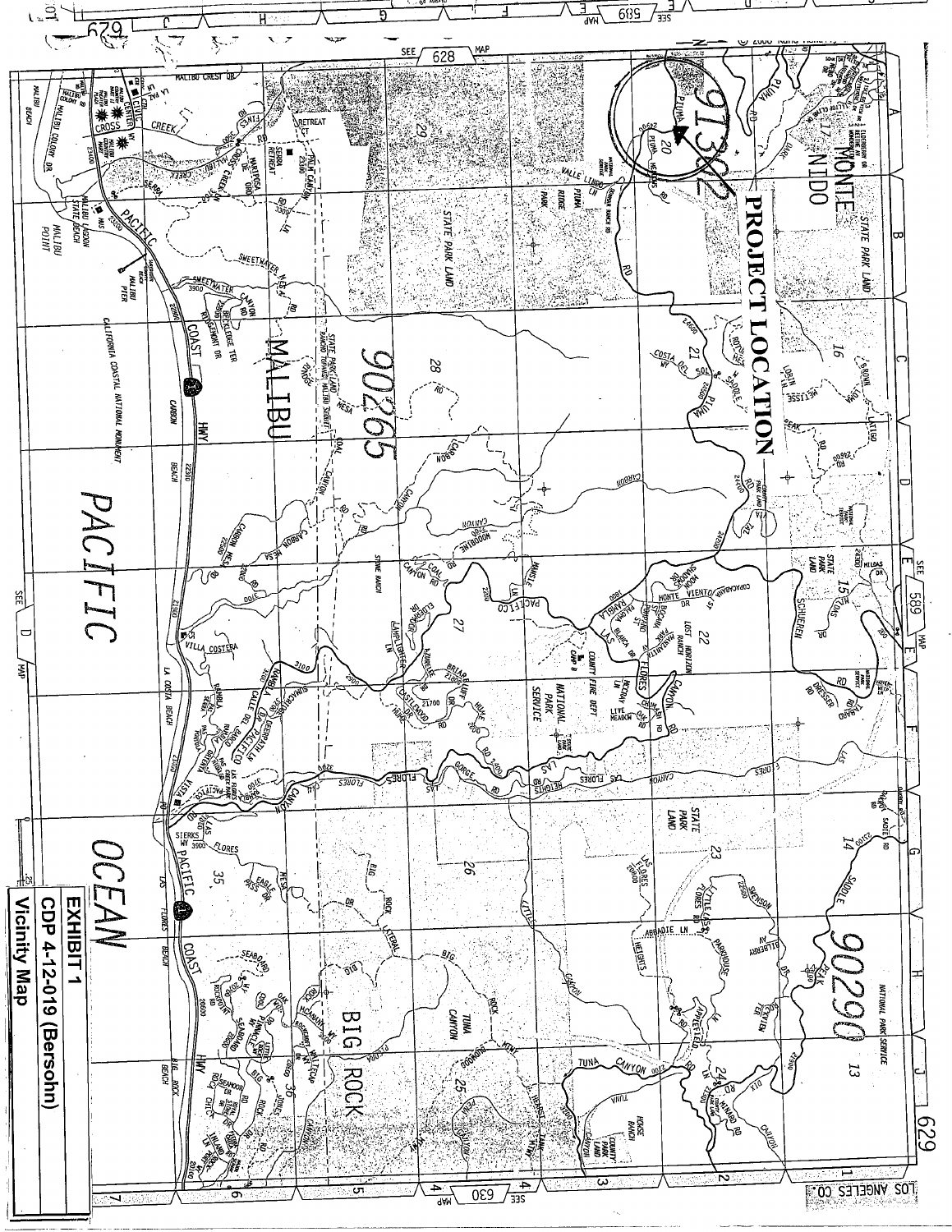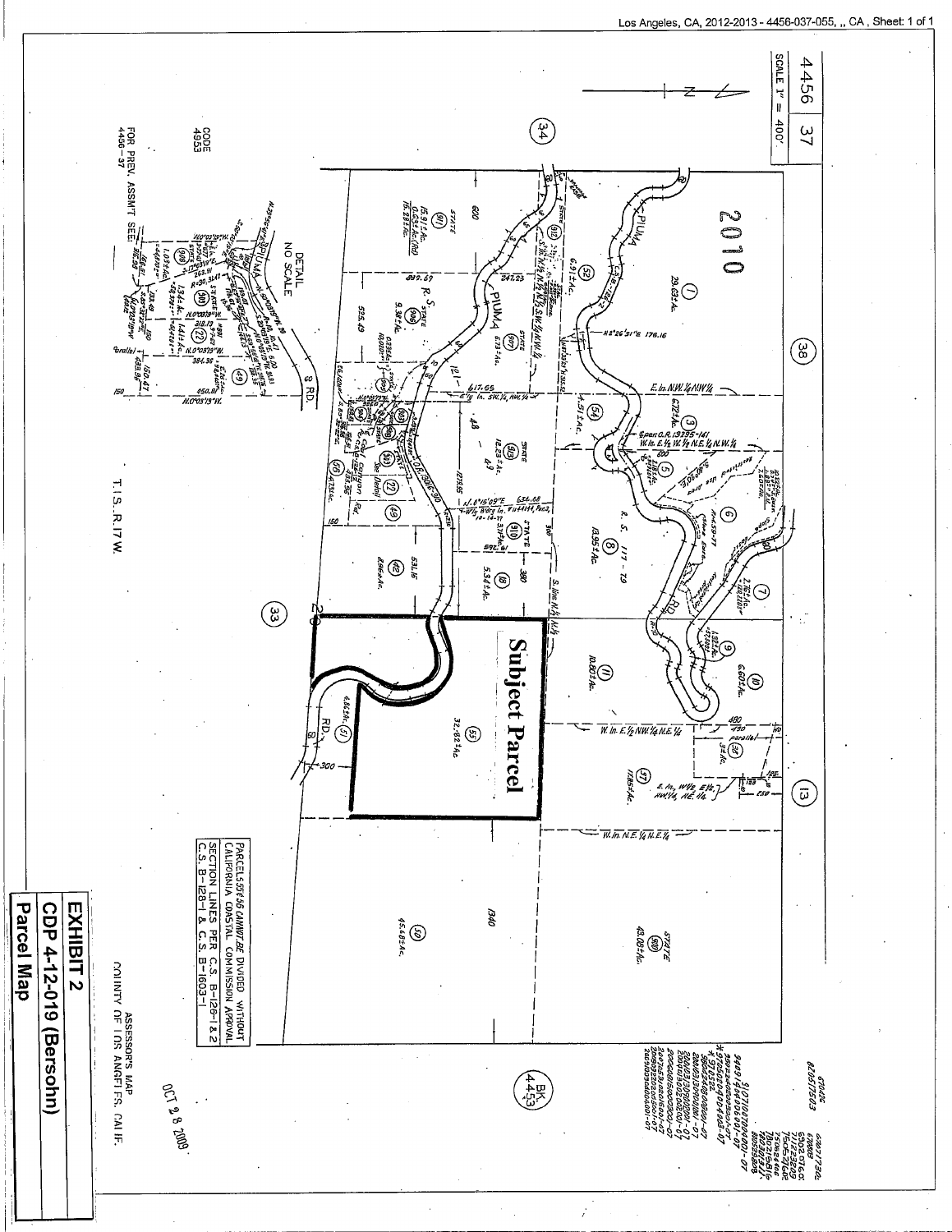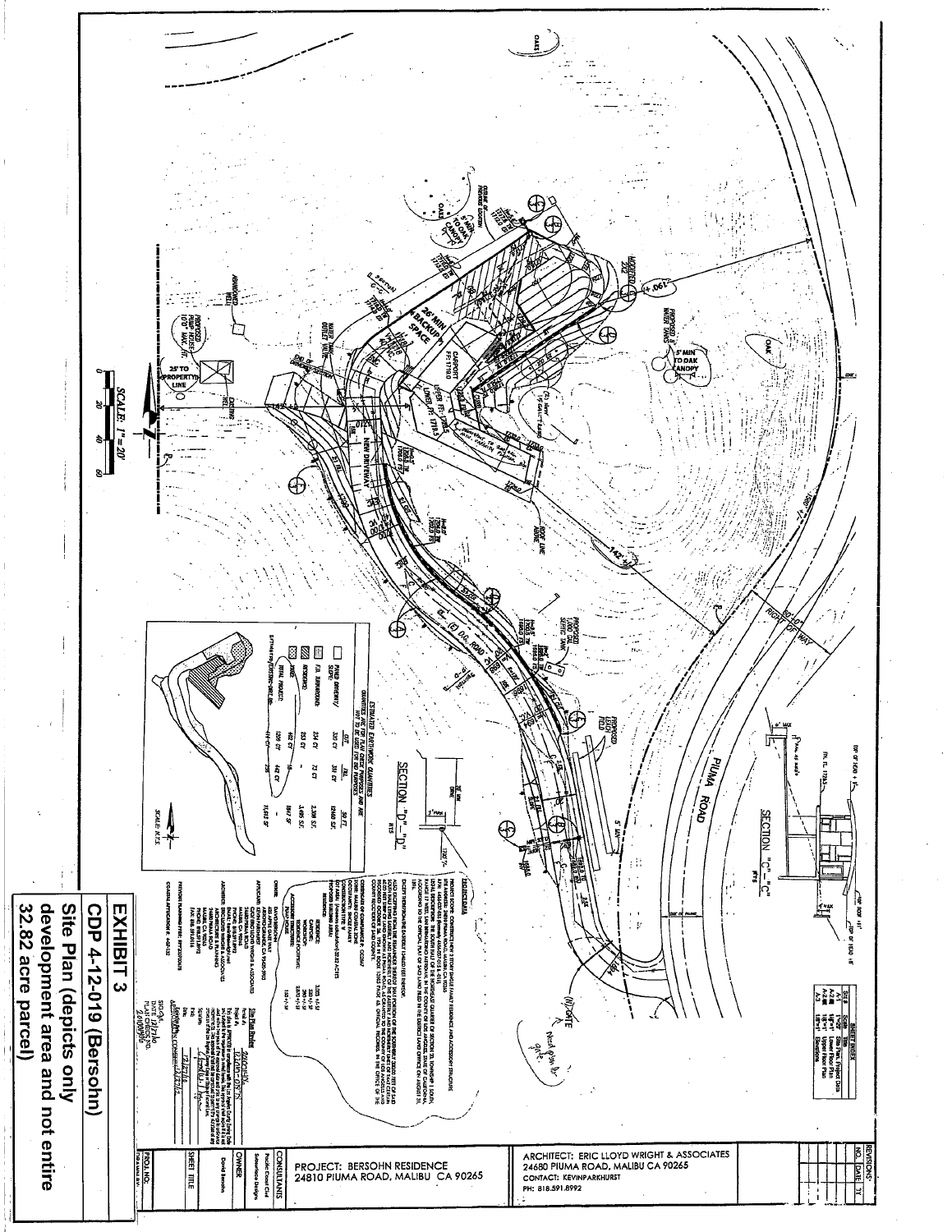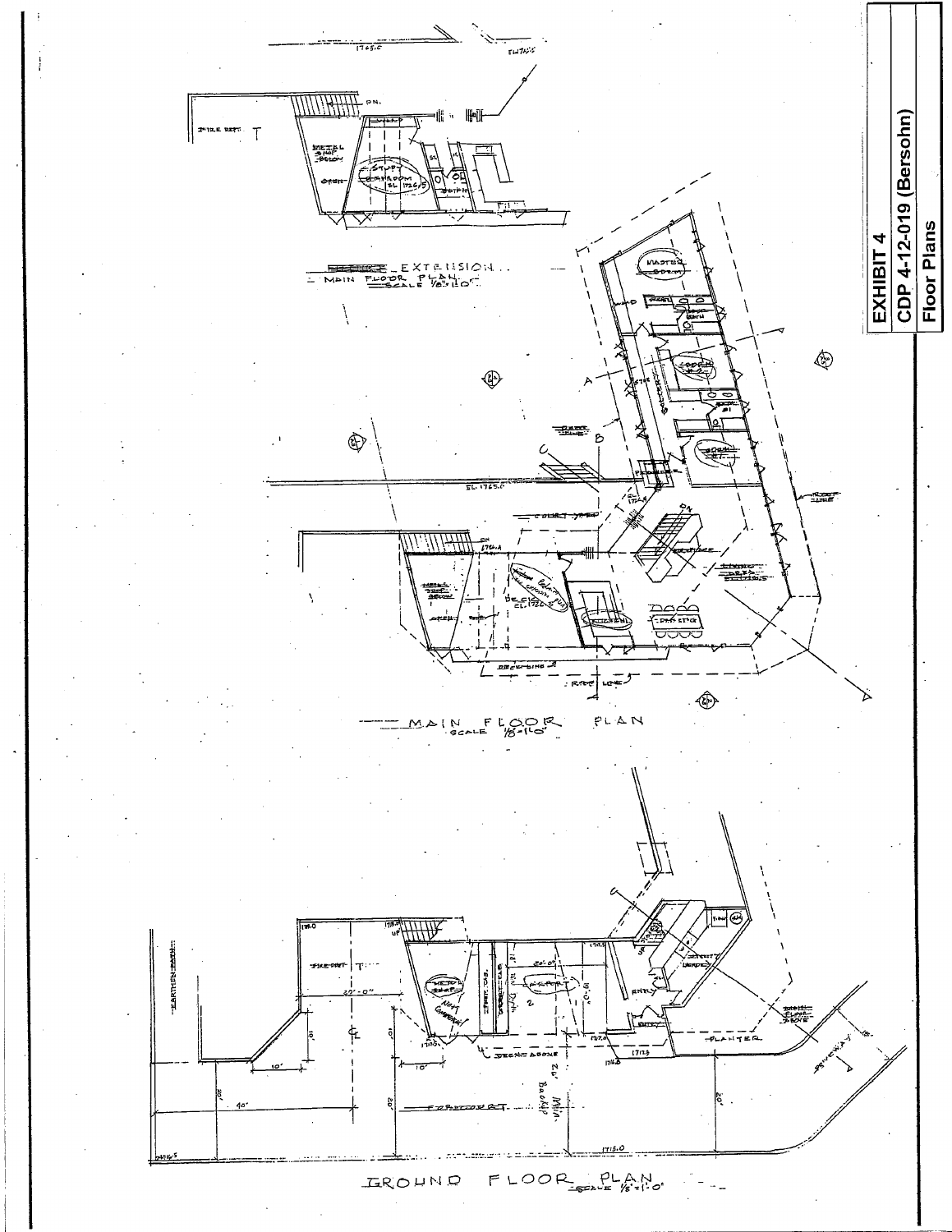

SOUTHEAST ELEVATION



SOUTHWEST ELEVATION



NORTH ELEVATION

J.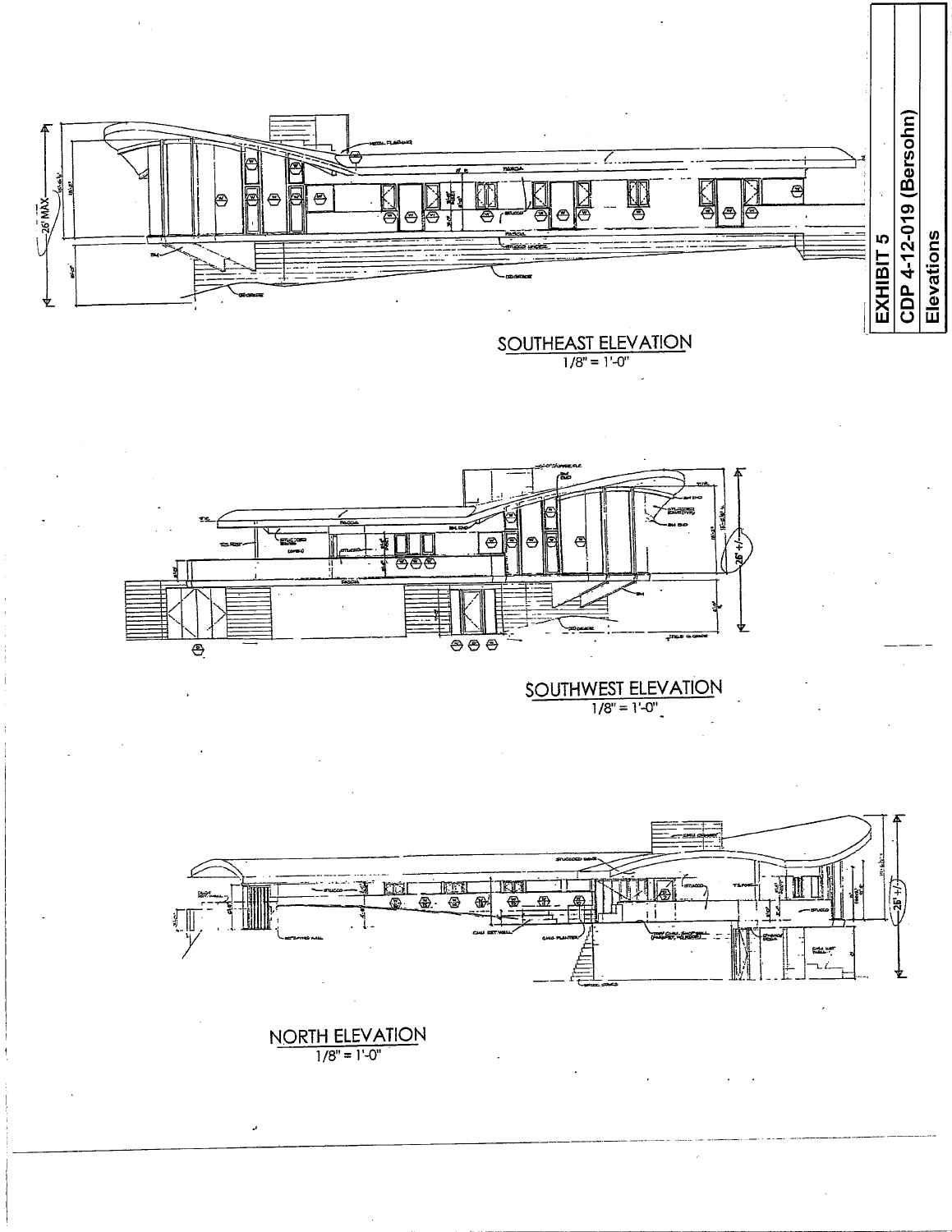